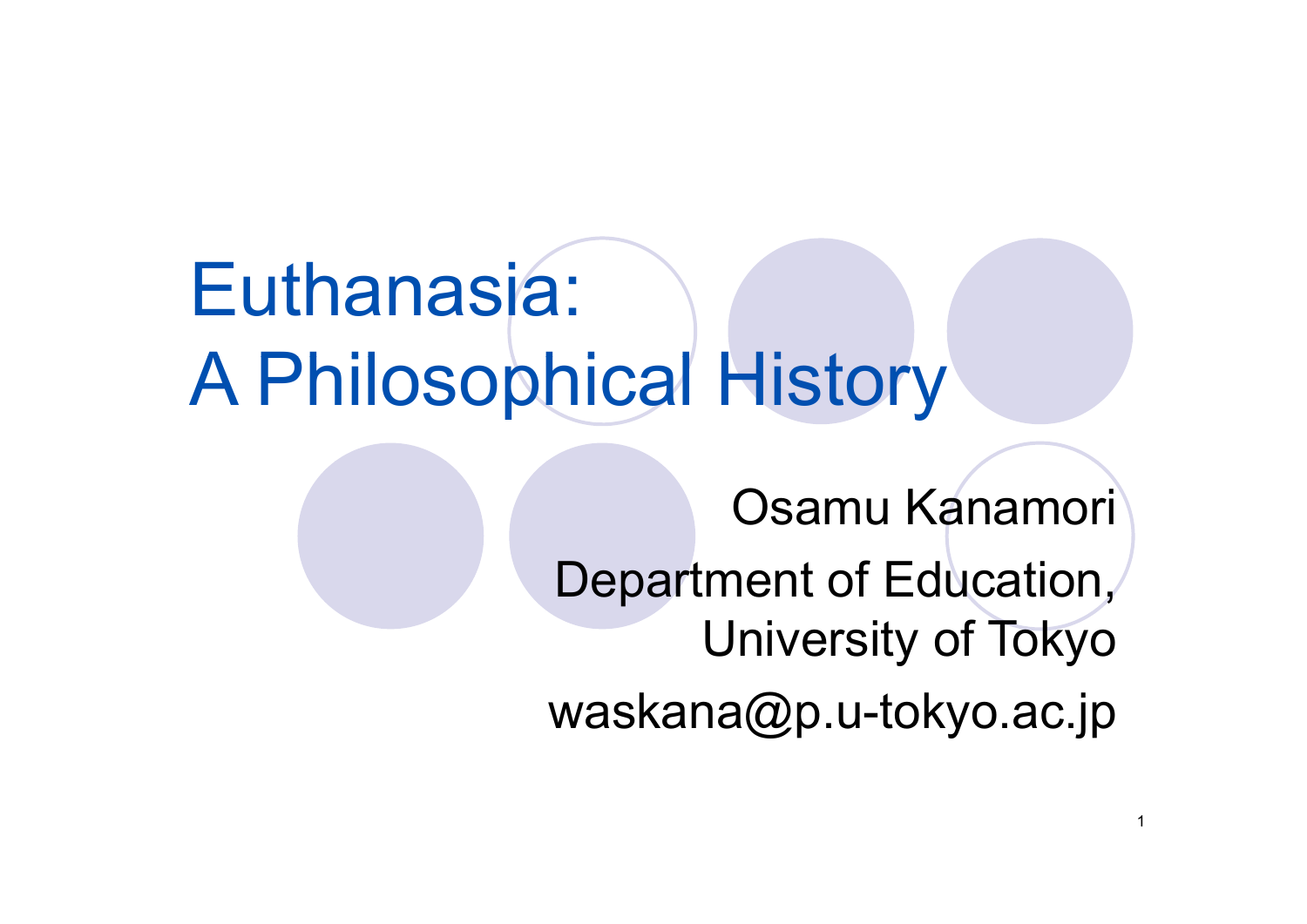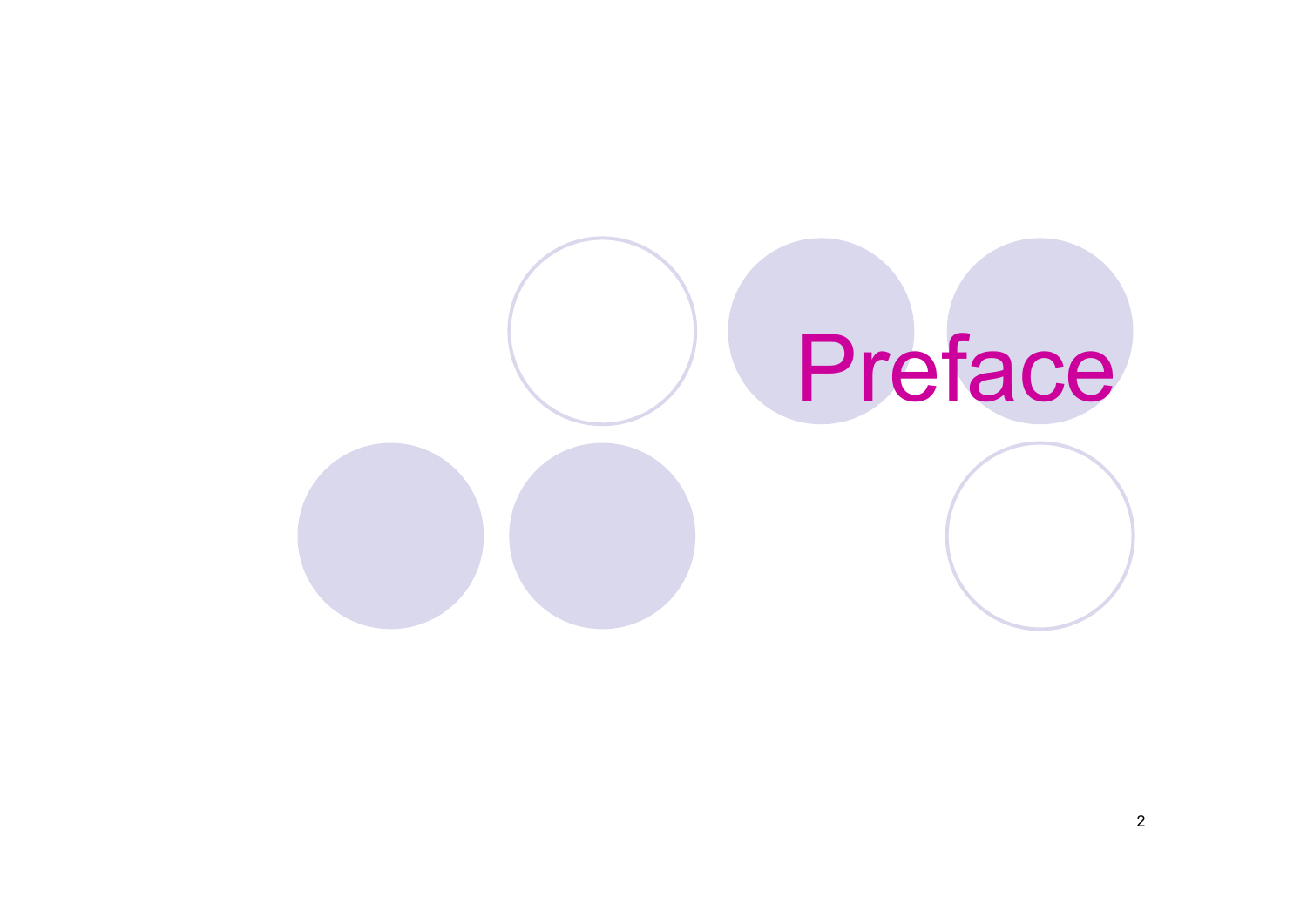#### The Rise of Progressivism

- $\bullet$ From the late 19<sup>th</sup> to early 20<sup>th</sup> <sup>th</sup> to early 20<sup>t</sup> century
- Science and technocratic social engineering gained credibility
- **Introduction of Darwinism and naturalism**
- **It implied naturalization of mind**
- **Relativazation of ethics**
- The euthanasia bill in Ohio was rejected in 1906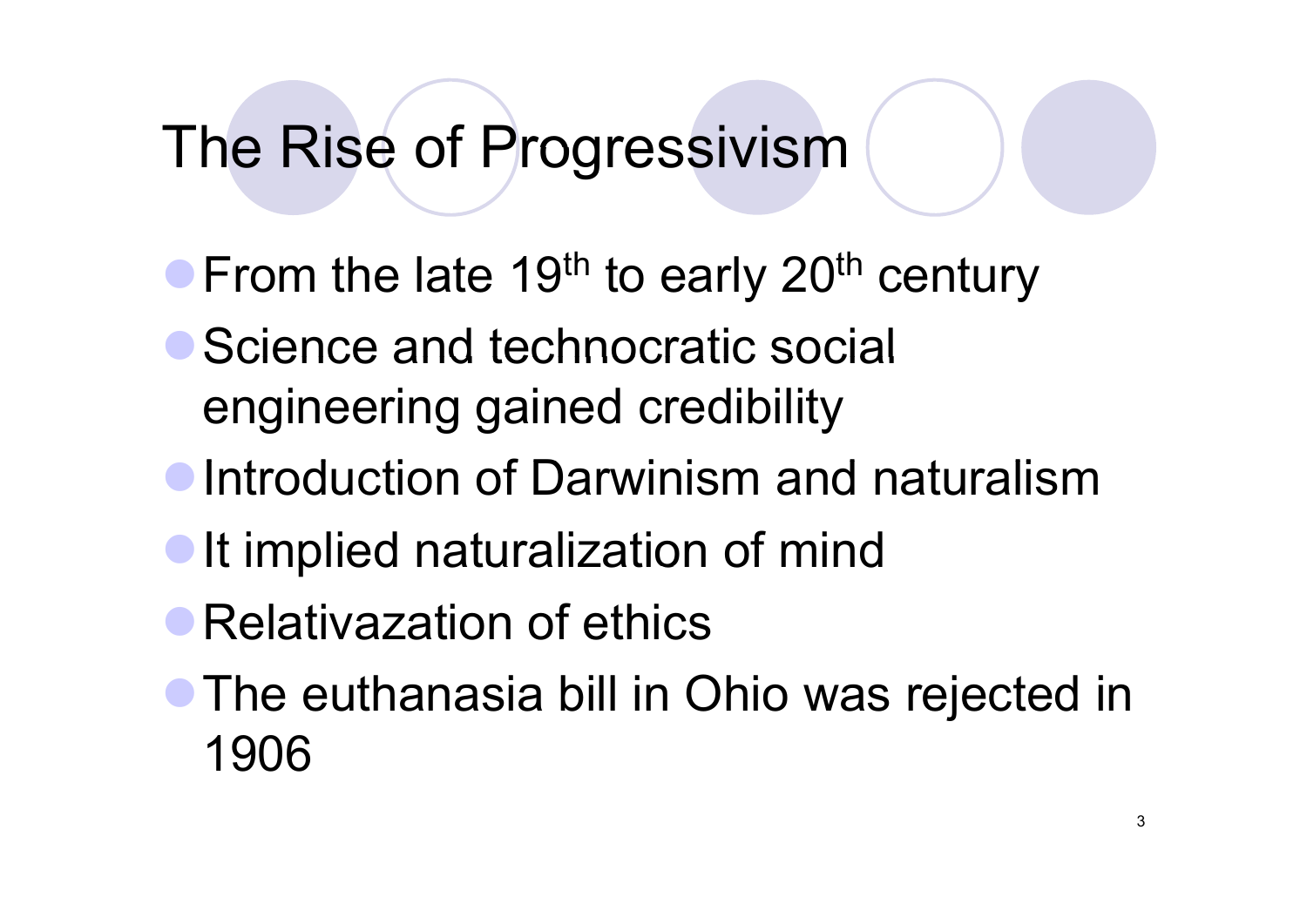#### Robert G.Ingersoll, 1833-99

- $\bullet$  Growing up in a religious environment, developed sympathy for Darwinism and positivism
- Critiqued Christianity. Attempted to liberate the human being from ignorance, bias and religious cruelt y
- Science represents truth and serves as a useful tool
- Suicide: claimed that it is possible as a rational choice of terminal patients. Created controversy<br>at that time

4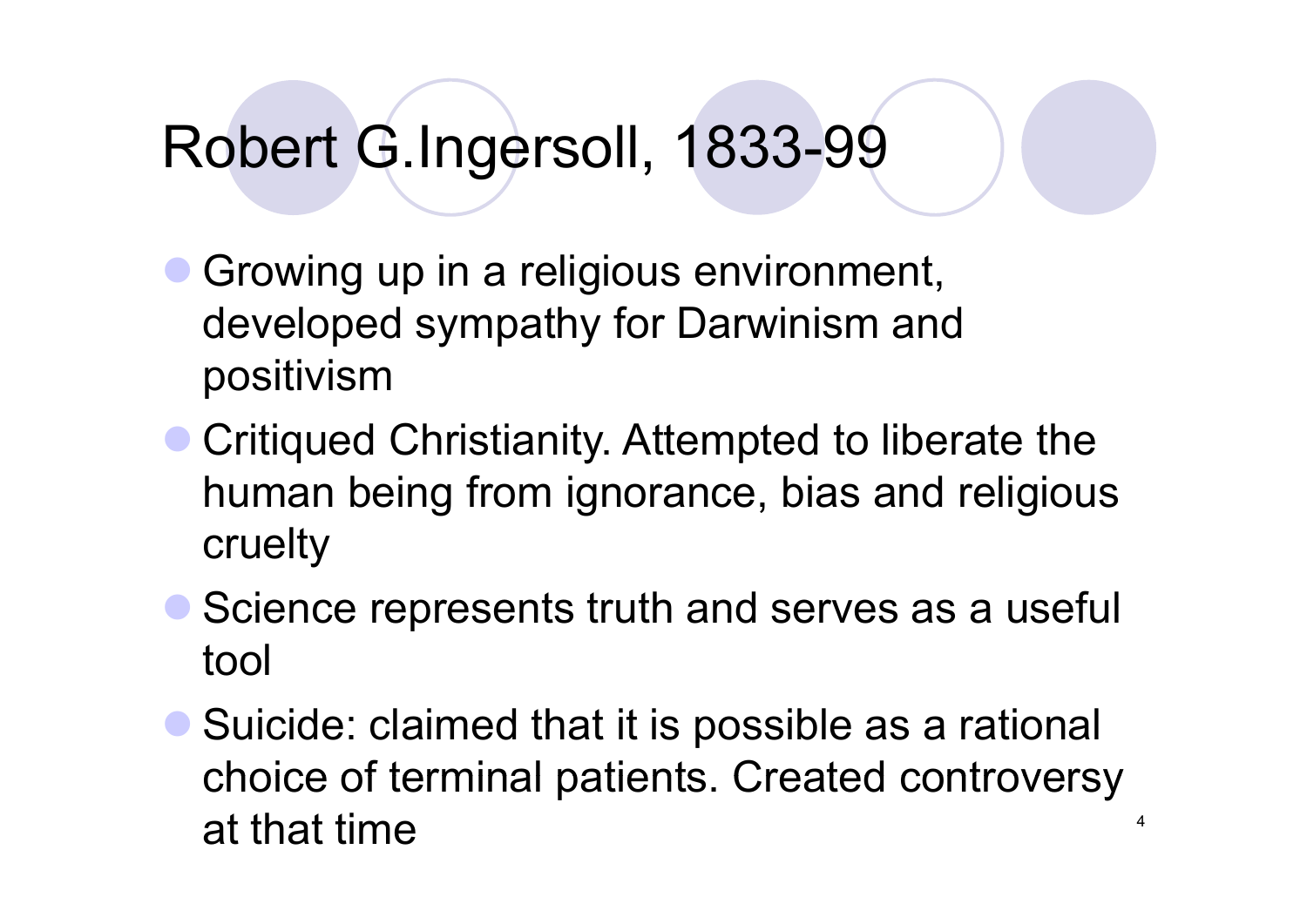#### The Eugenic Society, America

- USA became a major eugenic society by the 1920's. A number of states had an Eugenical Sterilization Act
- 1923, the American Eugenics Society
- Albert Wiggam, 1923, Eugenics is to critique the view of revolutionary science and requires new values
- Generally, eugenicists expressed skepticism or distrust of traditional religious beliefs
- **"Creating" ourselves**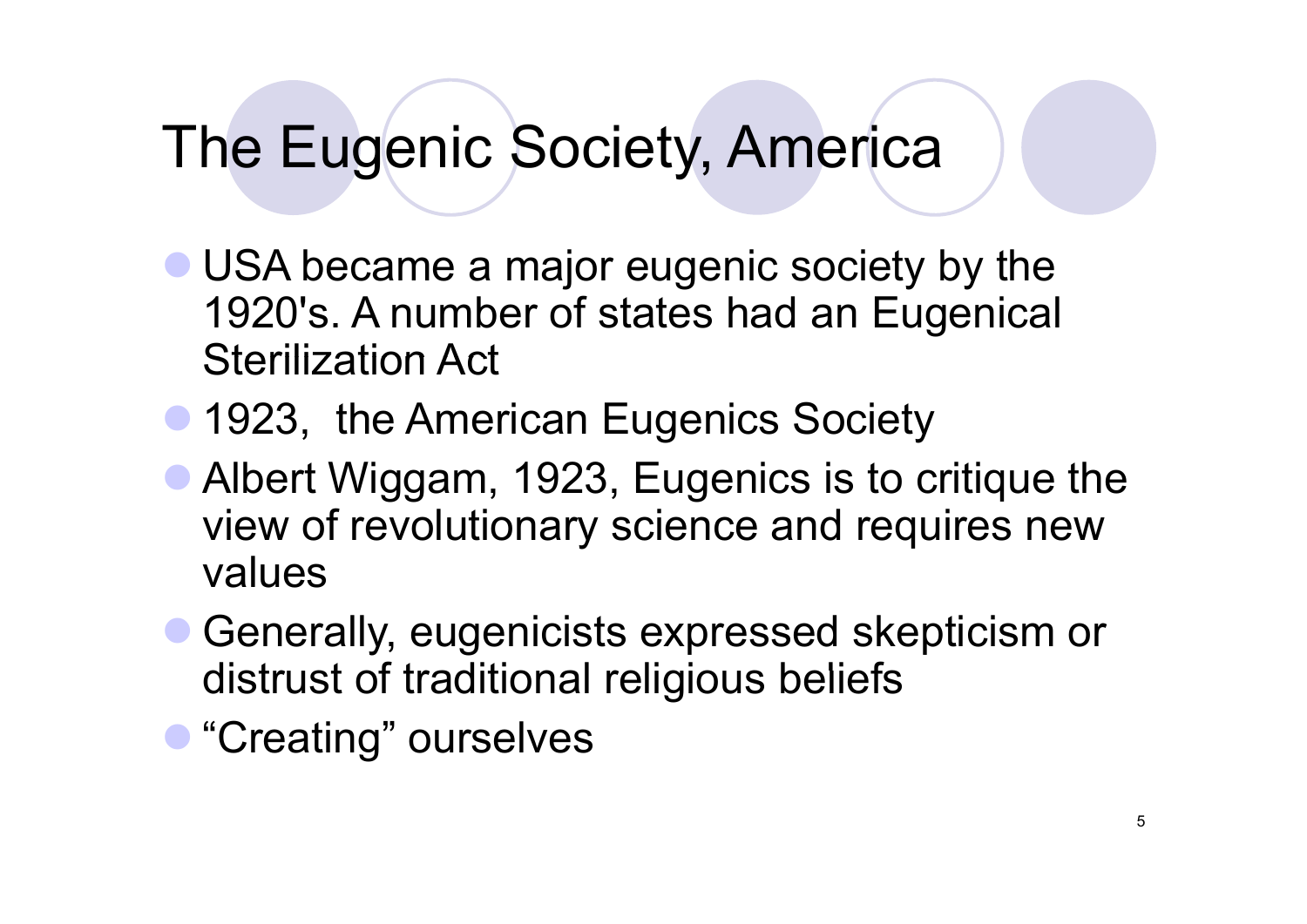## William J Robinson J.Robinson

- $\bullet$ *Eugenics, Marriage and Birth Control*, 1917
- $\bullet$ • Socialist, sex liberation, good at disclosing scandals
- $\bullet$ Epitomized the link between eugenics and euthanasia
- Argued that newborns with serious genetic disabilities have no individual freedom
- 1922: They don't have the right to be born. If they are already born, they shouldn't reproduce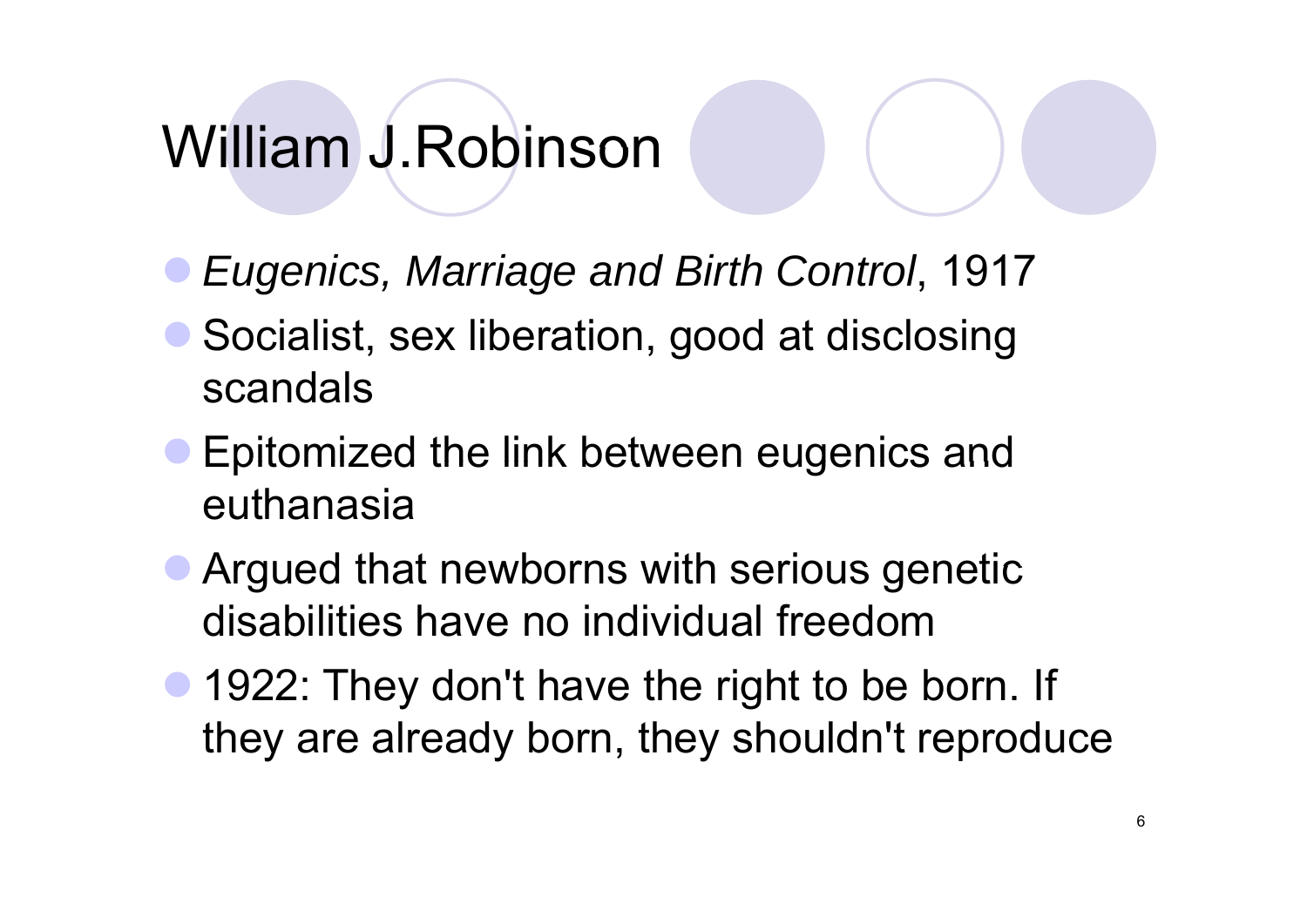Gradually Came to be Known during the First World War

- **Background: Darwinism, eugenics,** scientific naturalism
- **Your last "autonomous choice" in life**
- **In 1920's, euthanasia was already a** common topic in the society
- Majority of Americans disapproved of euthanasia as public policy. But it gradually gained acceptance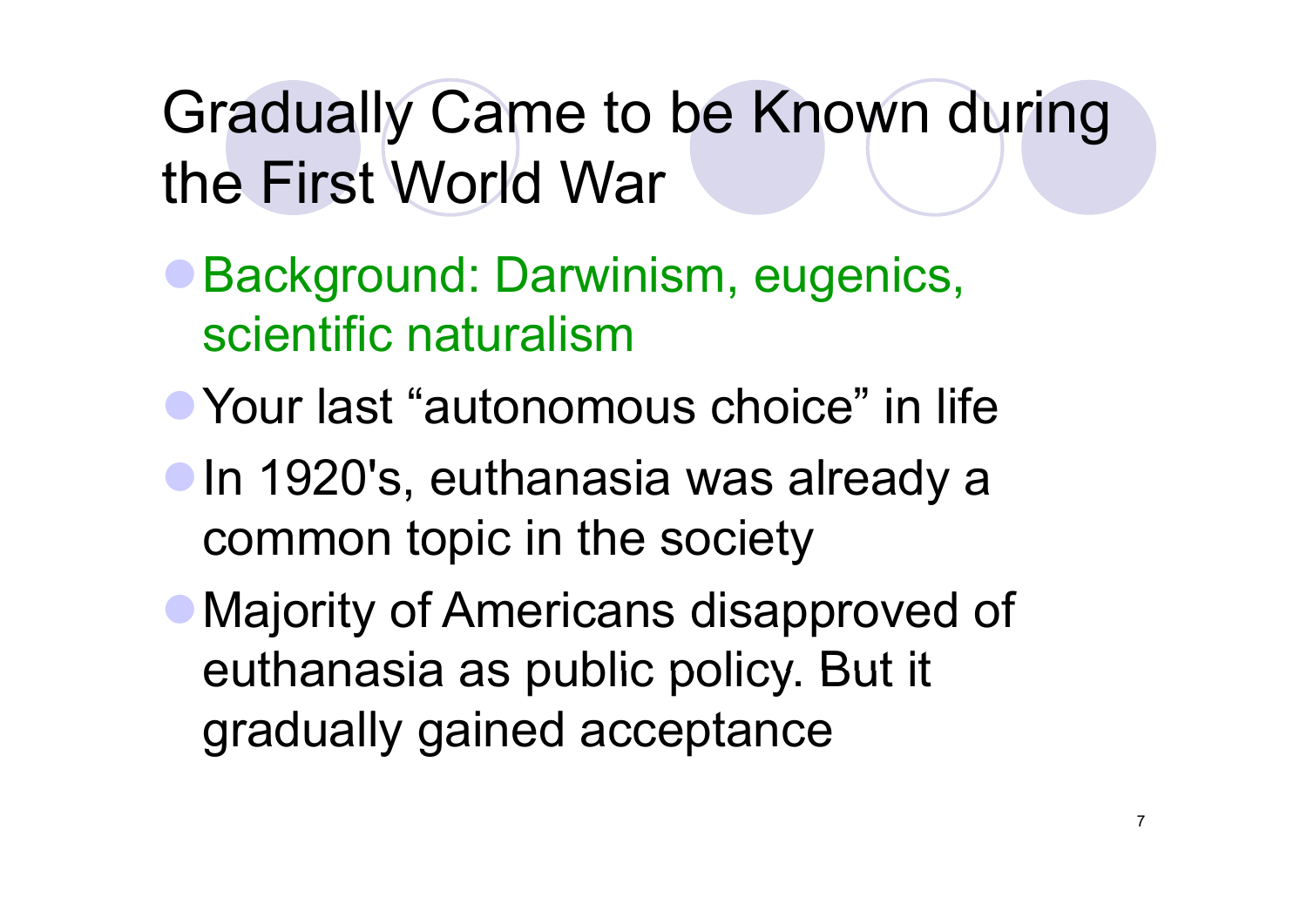#### Charles F.Potter, 1885-1962

- The representative figure of the American euthanasia movement in the early 20<sup>th</sup> century
- Raised in a fundamentalist environment (in the sense of 1919), but gradually divorced himself from its beliefs
- **Became an Unitarian minister in 1913**
- $\bullet$  Became known for his opinions: advocated women, supported the Eugenical Sterilization Act, birth control, Opposed to capital punishment
- **Humanizing Religion, 1933**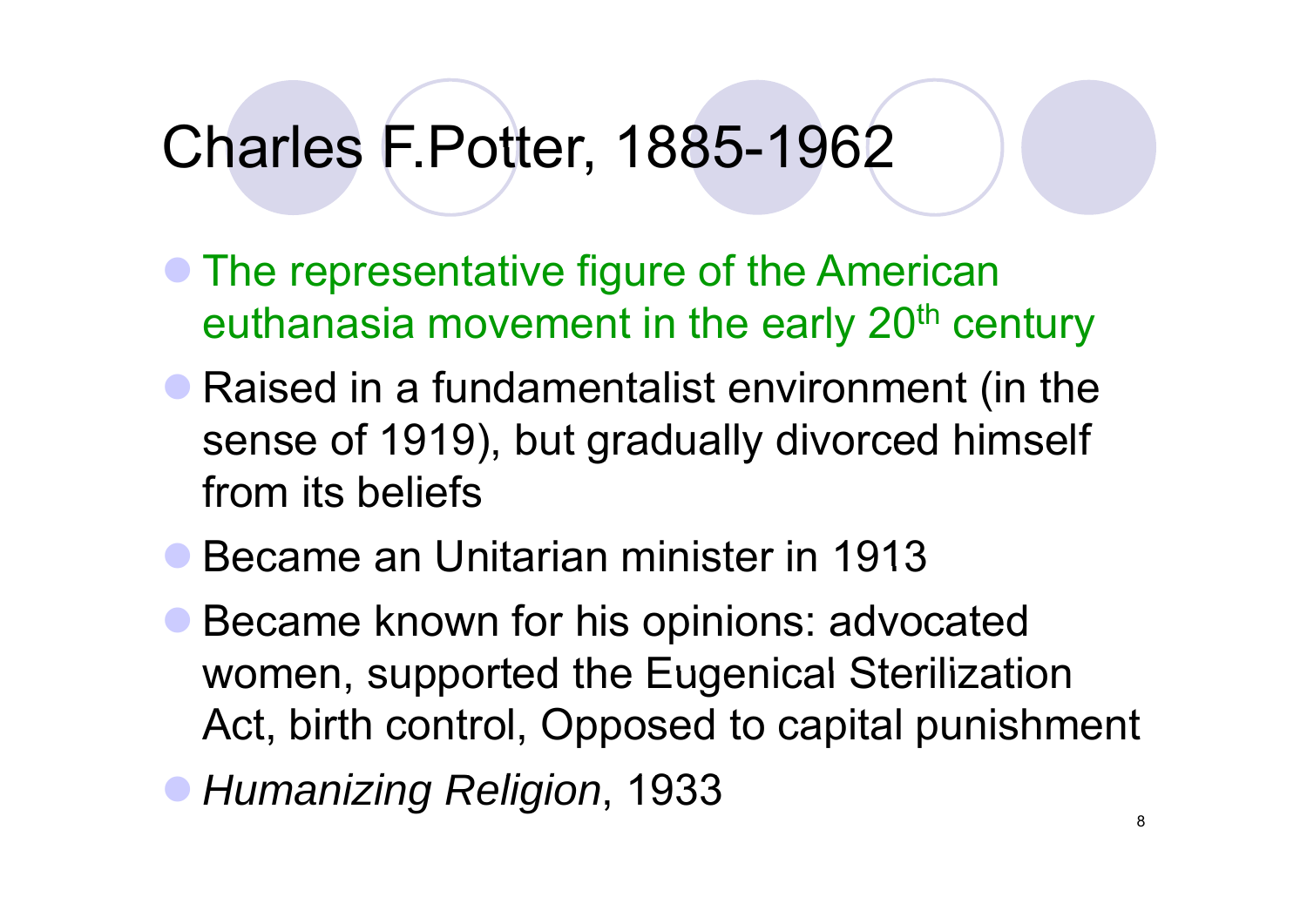# Potter and The American Eugenics **Society**

- Gap between Patter's scientism and religious fundamentalists grows
- Discussion at the Carnegie Hall in 1923-24
- **Argued against John Roach Straton**
- **Towards naturalization of religion**
- **Founded The Euthanasia Society of** America in New York in 1938
- Ocf.1935, The Voluntary Euthanasia Legislation Society at London Society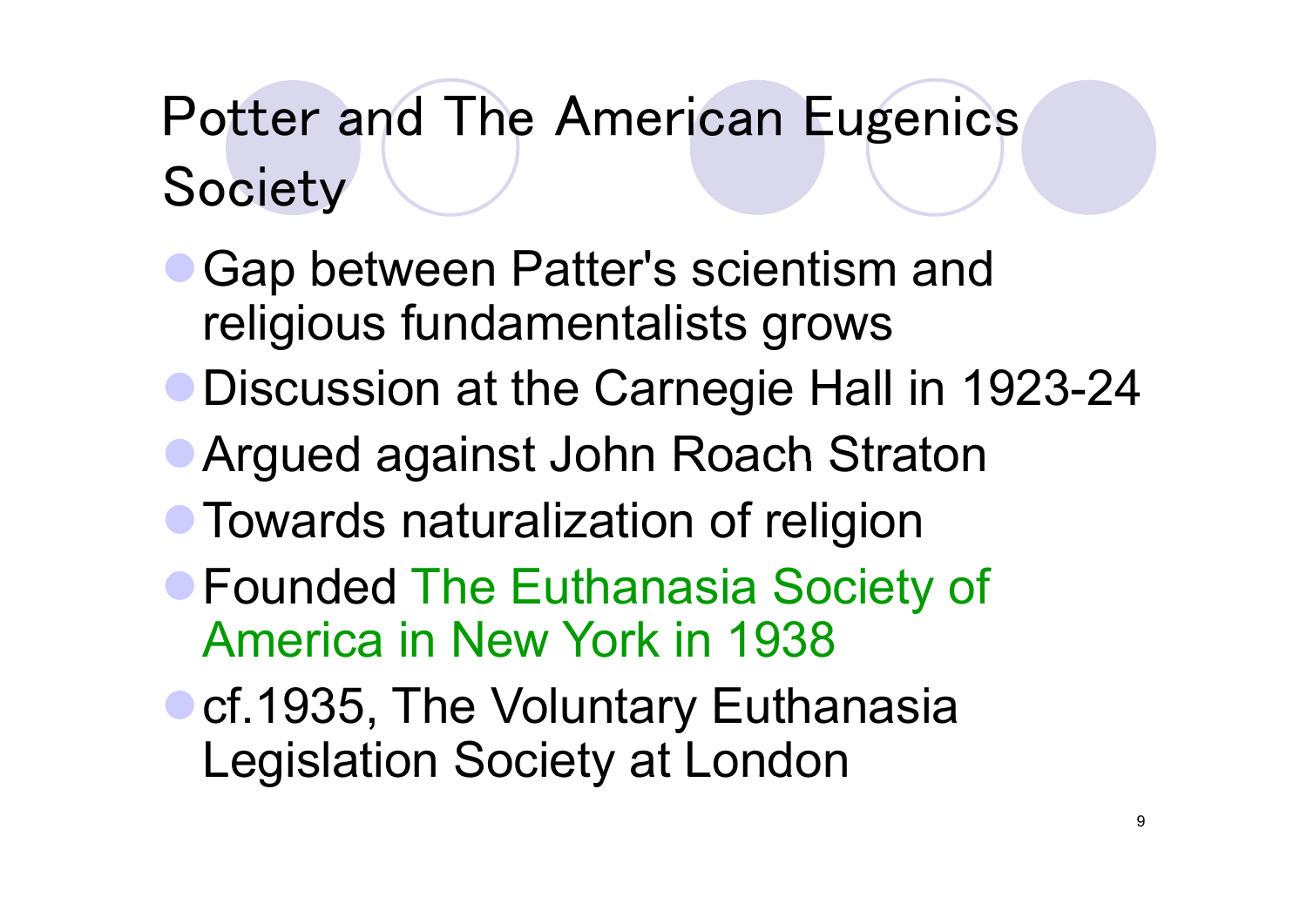#### Supporters for The Euthanasia Society of America

- Many important figures joined the Euthanasia Society; Robert Frost (poet), Somerset Maugham, Sherwood Anderson, Fannie Hurst (novelist), Walter Alvarez, Walter Cannon etc.
- But it was a small grass-root elitist organization with about 200 members by the end of the 1930's.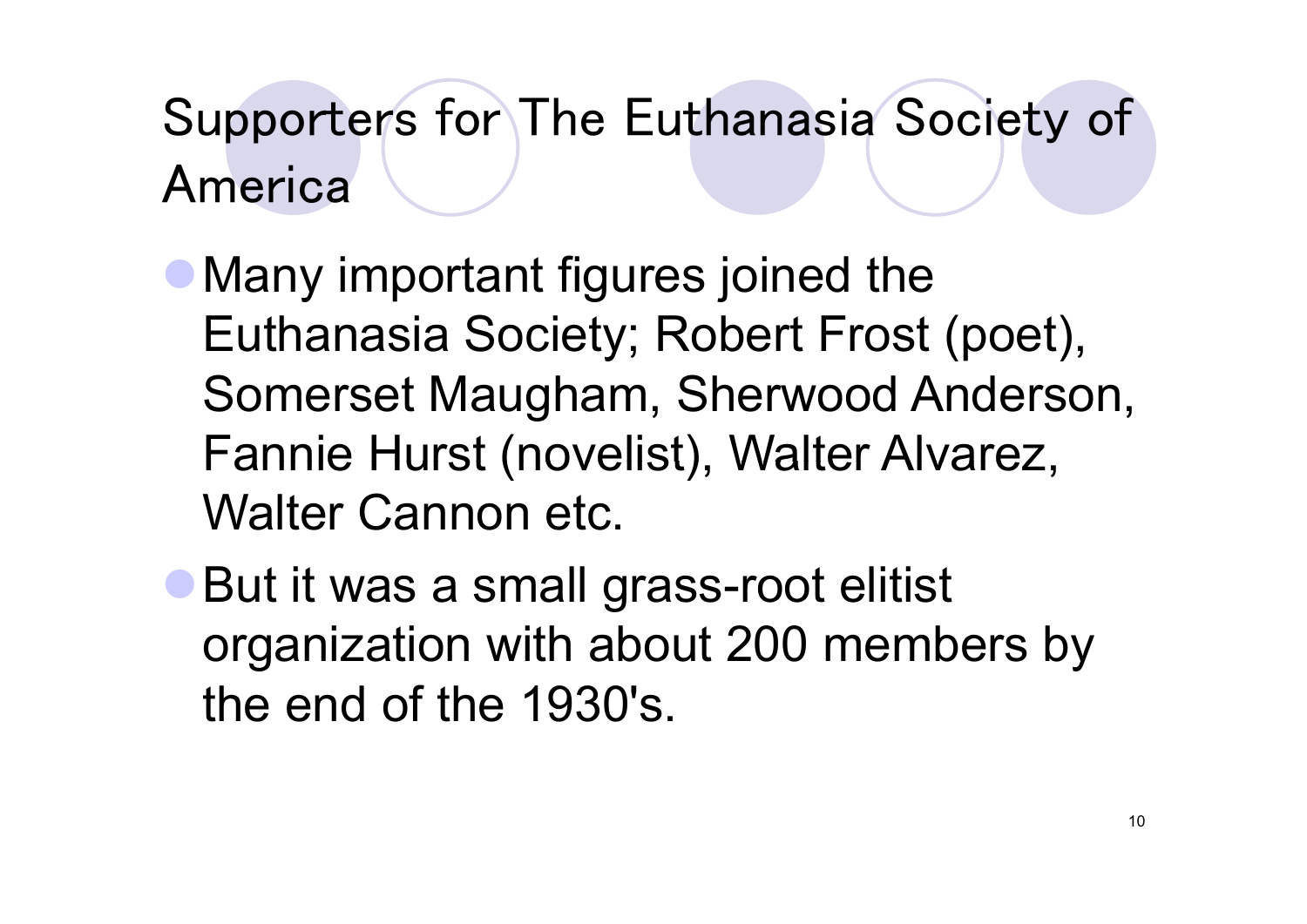#### Confusion with Nazism

- When the euthanasia bill was in the process of preparation during WW Ⅱ, information about the Nazi's terrible experiments on people with psychological disorders was leaked
- They were liberal philanthropist and progressivist, but some of them ended up merging into Nazism
- Nazi eliminated 200,000 people with disabilities Aktion T-4
- **American euthanasia supporters tried to** differentiated themselves from Nazism, but the message wasn't clearly delivered to the public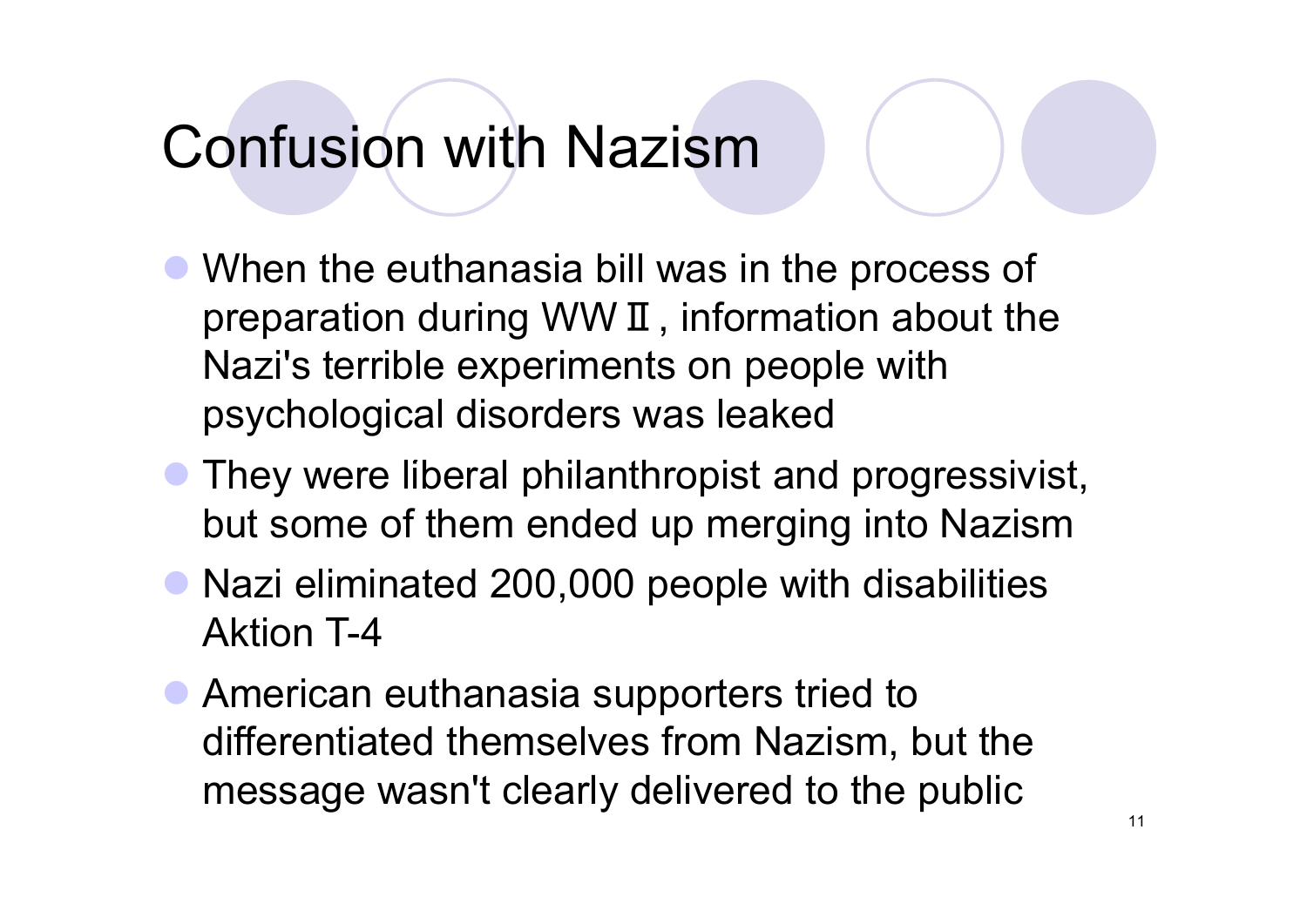#### Nazi-related Matters

• 1946-47, Nuremberg, Doctors' Trial  $\bullet$  Left a negative influence to the later euthanasia movement

<sup>z</sup>*A t d Hitl Argumentum ad Hitlerum*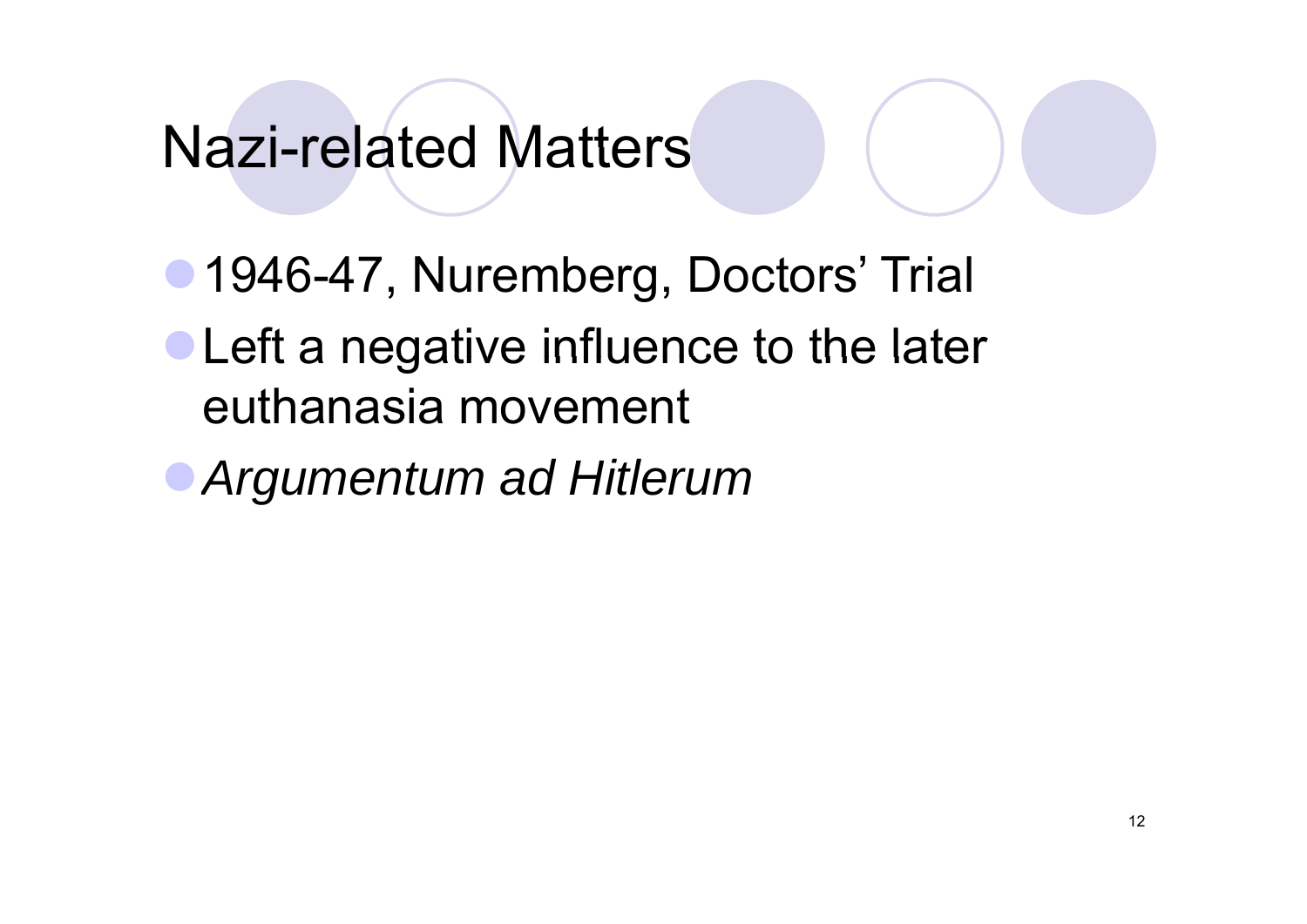#### The Case of Carol Plight

- On September 30, 1949, Carol, a 22 year-old university student, shot her 52 year-old father while he was lying on the bed for his surgery.
- She stated that she didn't want to inform him that he could only live for a matter of weeks
- **TV repeatedly aired the image of Carol, sobbing** for her father
- $\bullet$ **• The court found her innocent on February 8,** 1950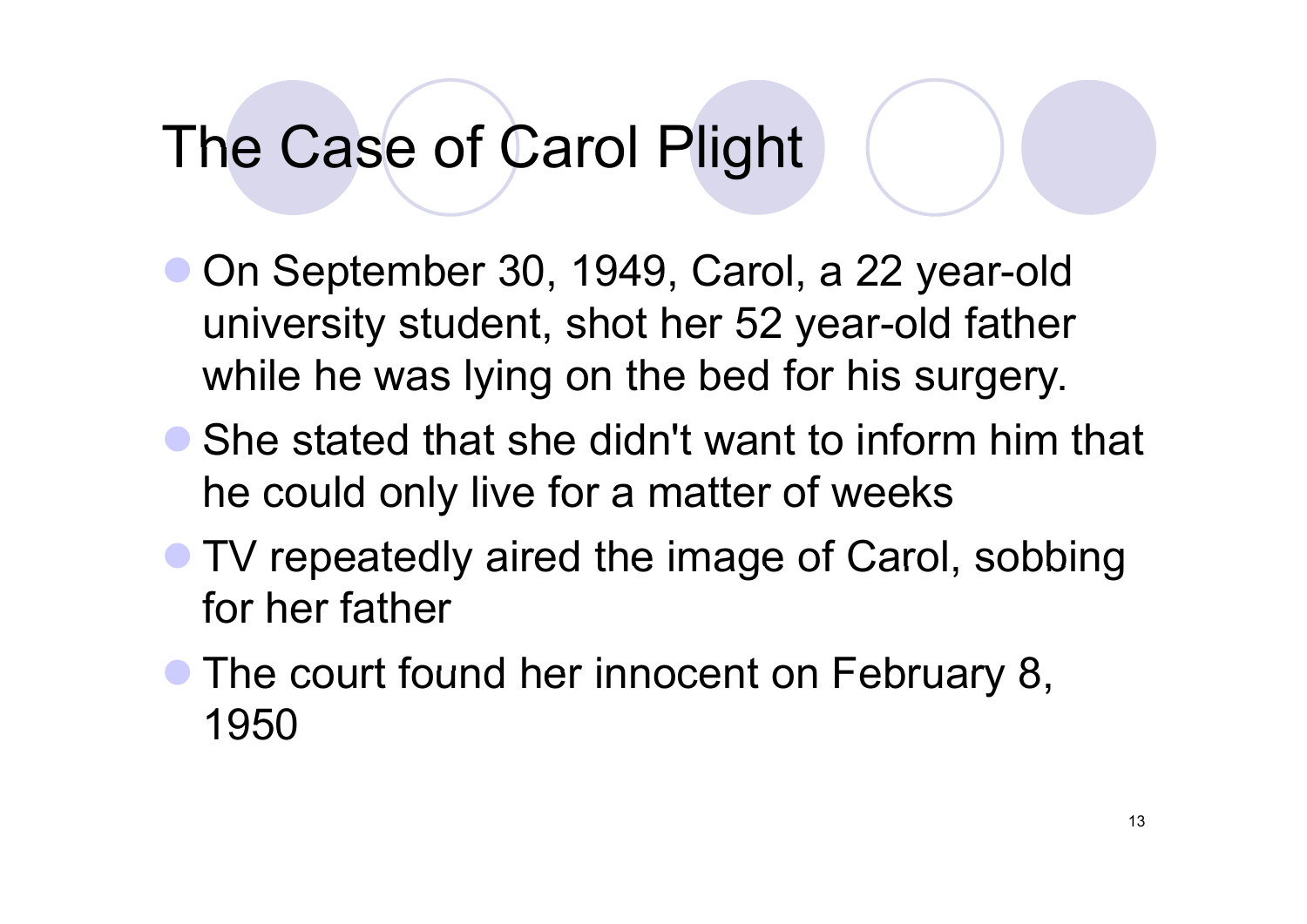#### Doctor Hermann Sander

- Was a doctor in New Hampshire. On December 4, 1949, he performed euthanasia on his female patient with terminal cancer, Abbie Borroto, by injecting 40cc of air into her vein four times.
- He was a selfless, good, compassionate doctor. He didn't deny his act of euthanasia. Abbie, 59 year-old, had a terminal cancer and her weight had dropped from 140 to 80 pounds. No painkilling drugs were effective for her.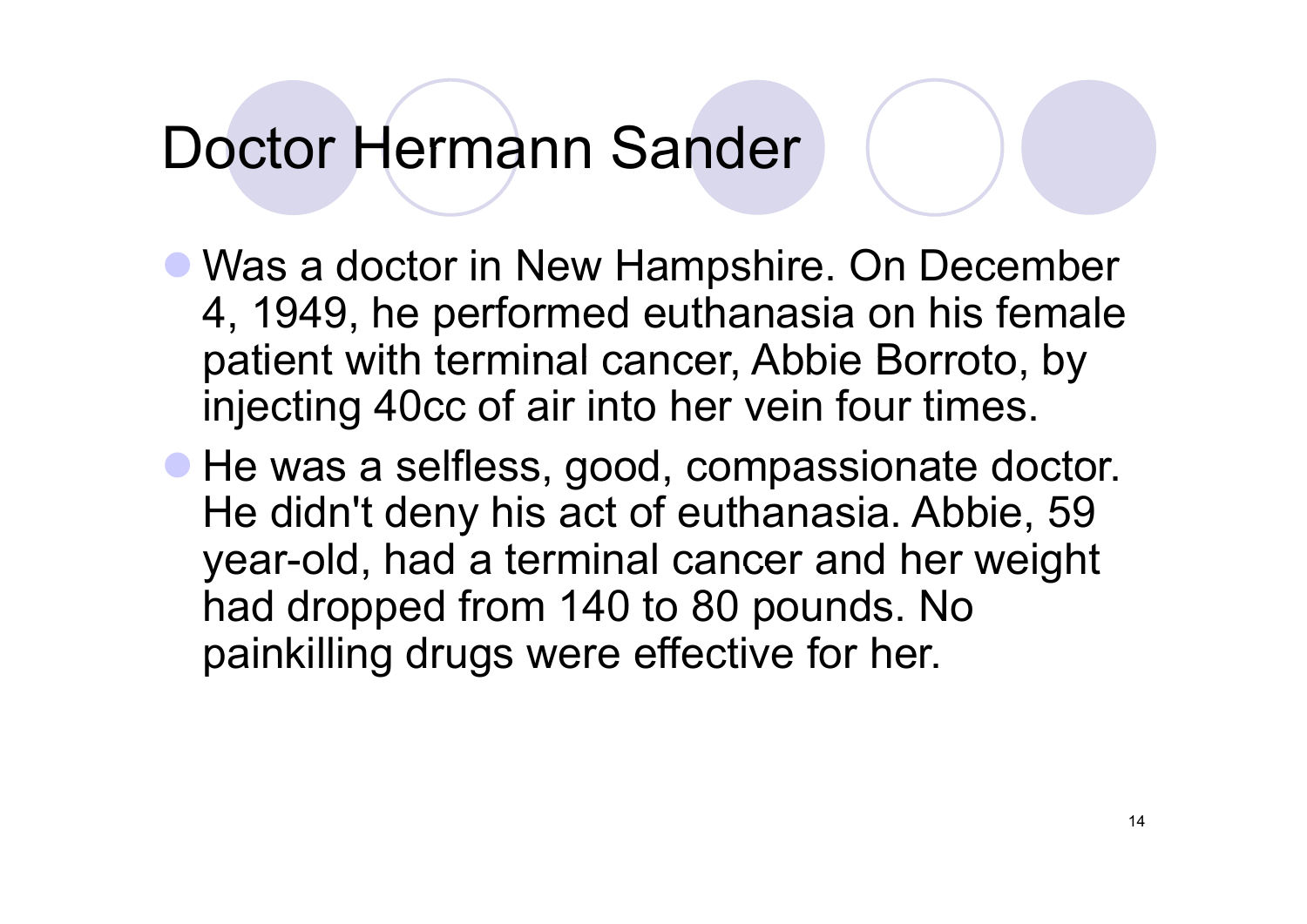#### Doctor Hermann Sander

- The trial began on February 20, 1950 and drew a hu ge attention from the media
- **The Roman Catholic church criticized him.** Supporters for birth control supported him
- The court found him innocent on March 10, 1950. People in his neighborhood celebrated the victory by ringing church bells and blowing their car horns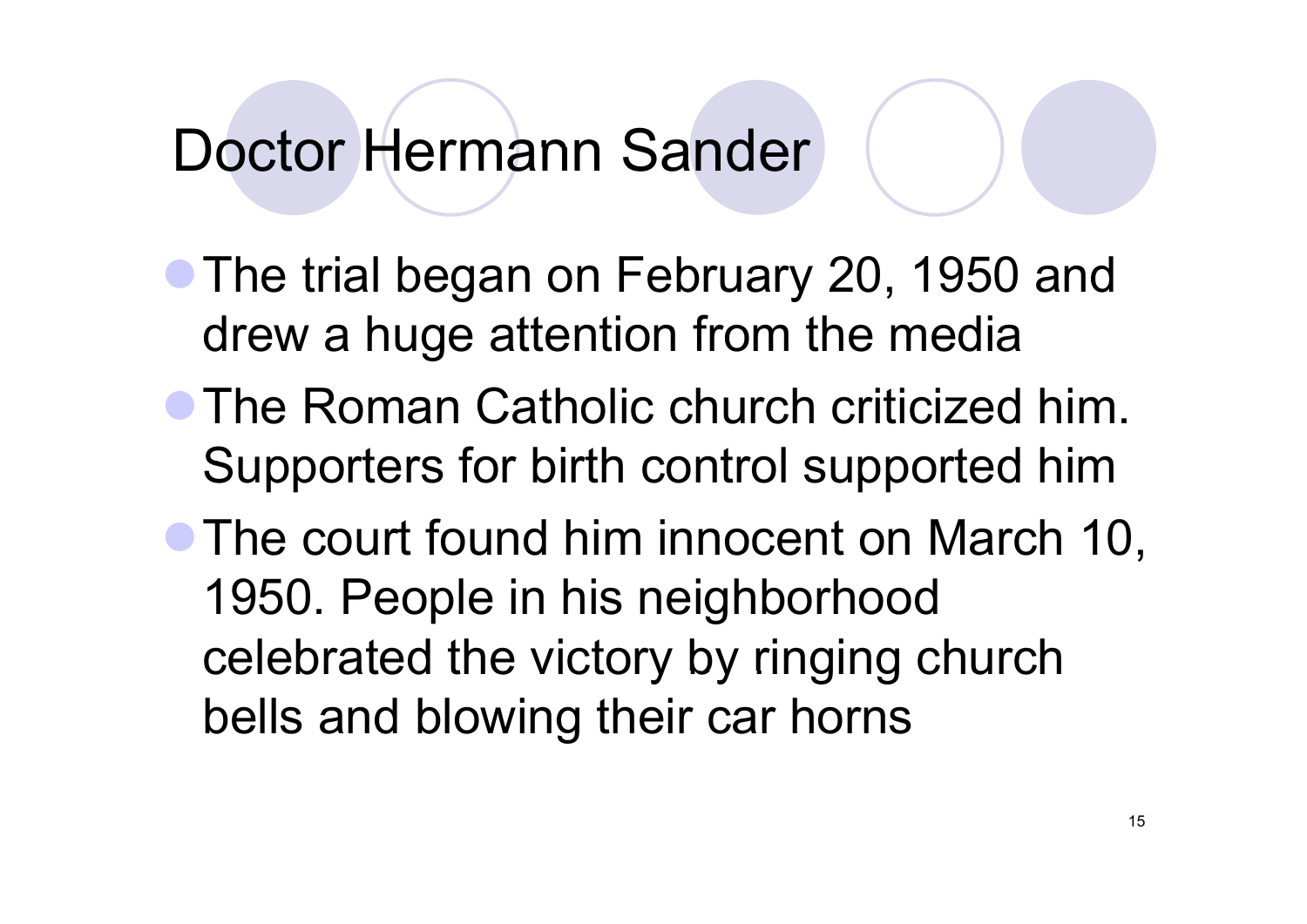### The Case of Mercy Killing in 1950

- Eugene Braunsdorf, a 52 year-old musician, killed his 29 year-old daughter who was suffering from a serious illness
- The daughter was only four feet tall, and only her father was able to understand her speech
- $\bullet$  He was sick and worried about her future after his death. After shooting his daughter, he shot himself many times.
- He was found innocent based on his temporary insanity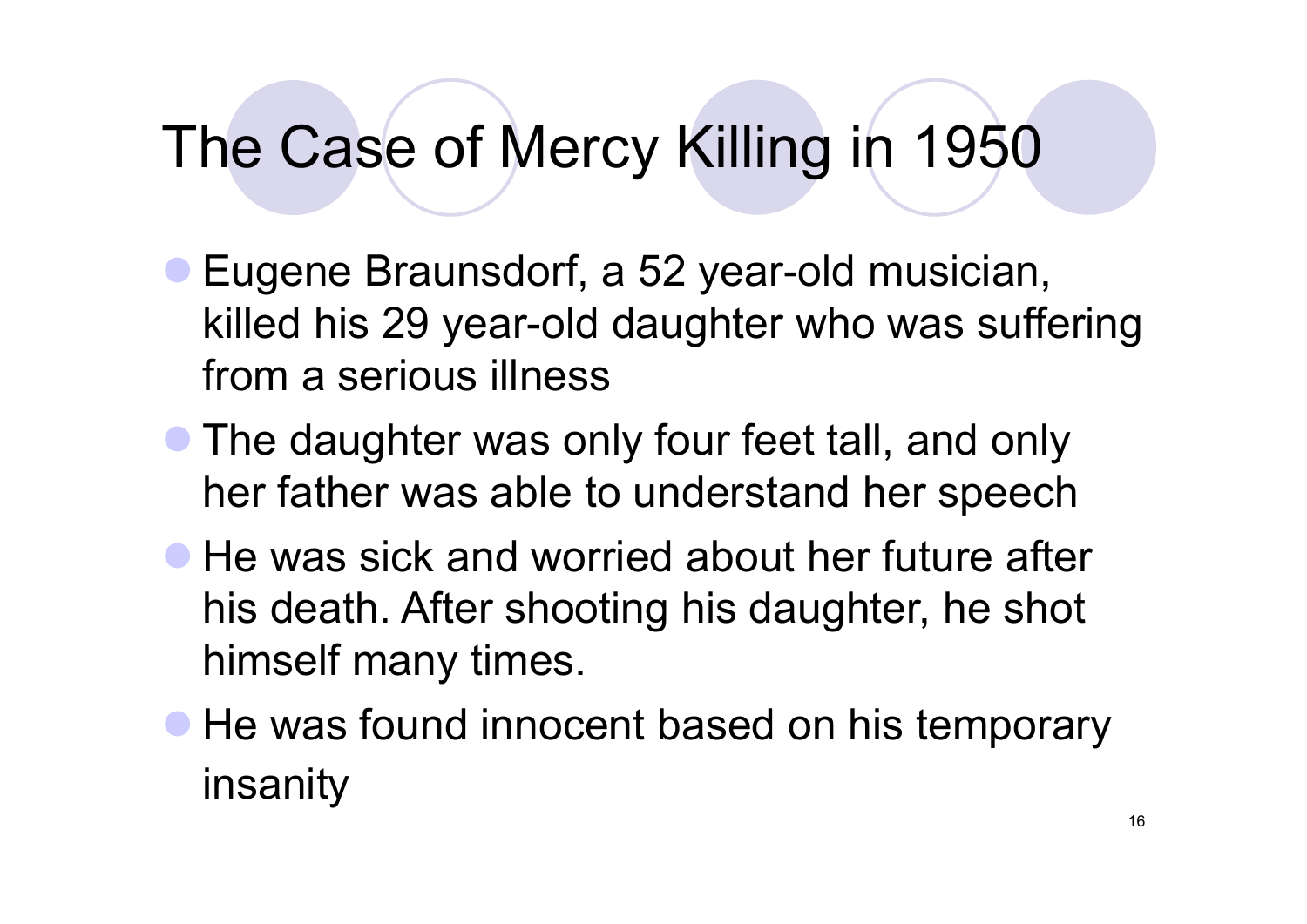# Beginning of Change

- **In spite of these court cases, the American** euthanasia movement lost its energy in the early 1950's due to the negative impact from Nazism
- The 1960's and 1970's witnessed the dramatic change in the environment surrounding euthanasia
- Fear of nuclear war, Thalidomide incidents, the Vietnam war, aging population, change in terminal treatment
- $\bullet$  Increased interests in issues related to death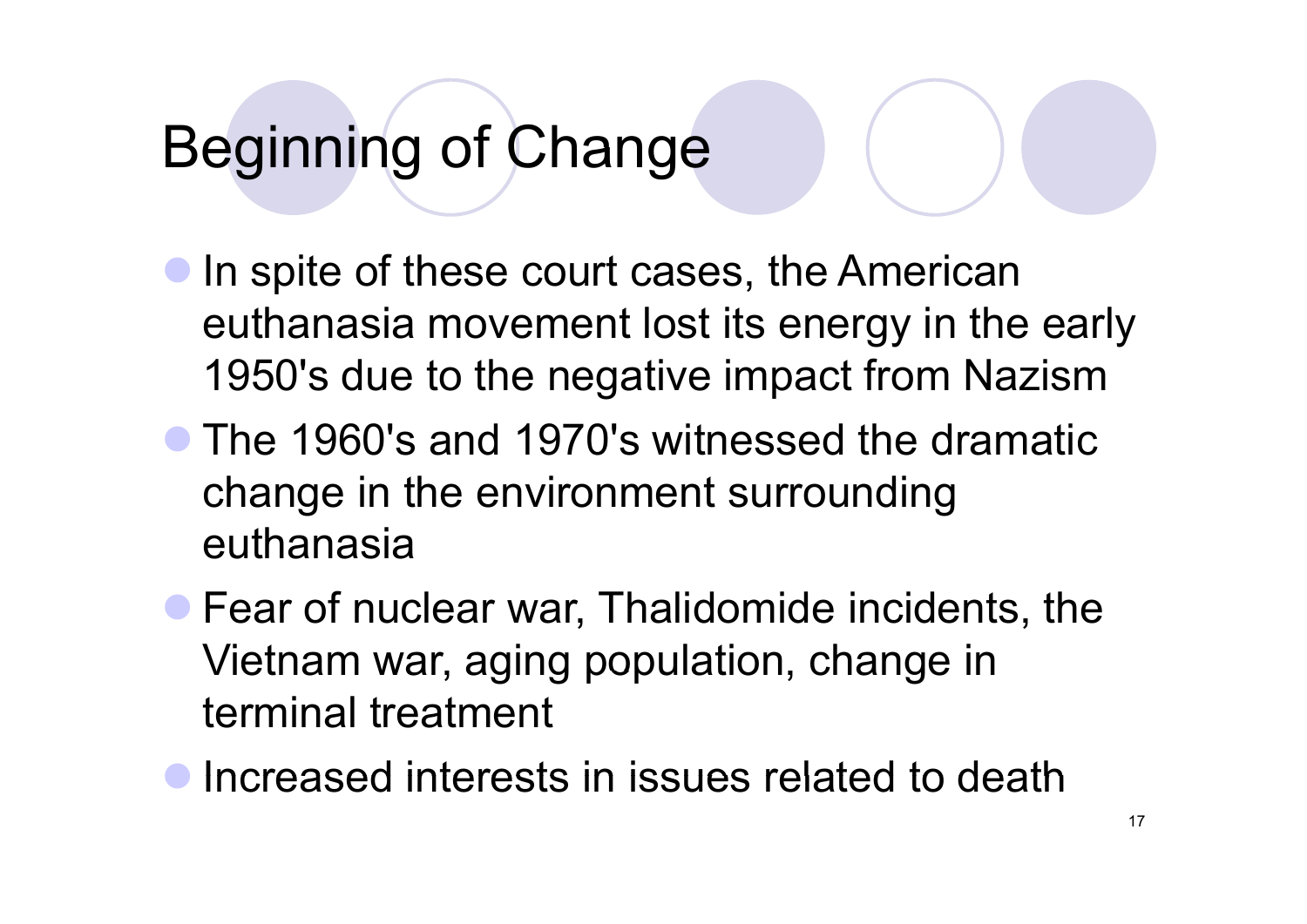# Change of the Public Image of **Doctors**

- $\bullet$ • Traditionally, medicine was a a highly-respected profession
- $\bullet$ However...
- $\bullet$ 1965-1973 1965:72% 1973:57%
- Greedy, distant, resistance to reform, over-trust of technology
- $\bullet$  Decrease in impact of epidemic, increase in terminal, chronic illness and life-sustaining treatment
- Artificial respiration device, artificial nutrition, kidney dialysis, organ transplants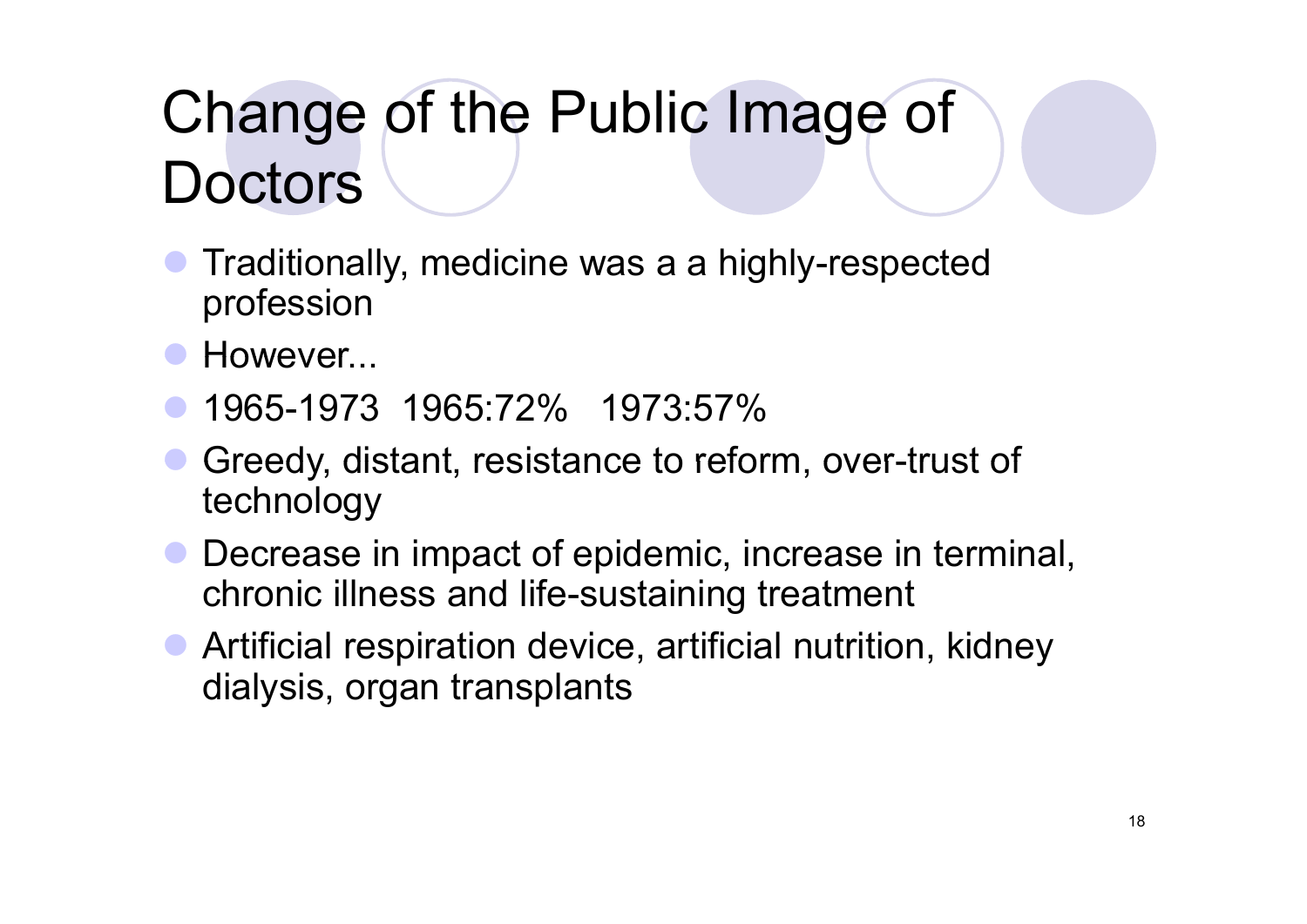Towards "The Right to Die"

- **Euthanasia issues became seen as** "freedom from the intervention into individual life"
- $\bullet$  Euthanasia $\rightarrow$ The Right to Die
- **(cf. The Euthanasia Society changed its** name to The Society for the Right to Die in 1974)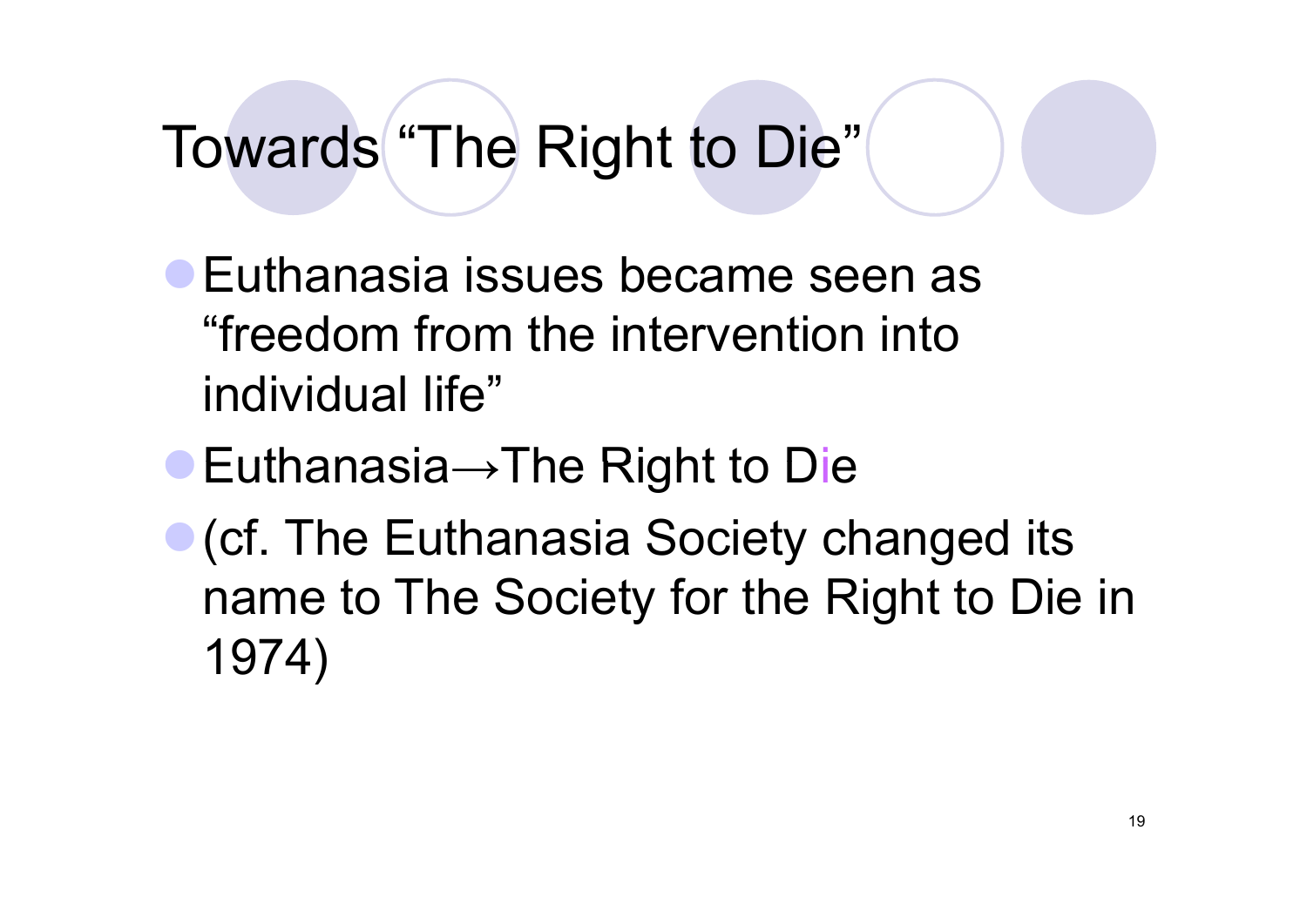# The Right to Die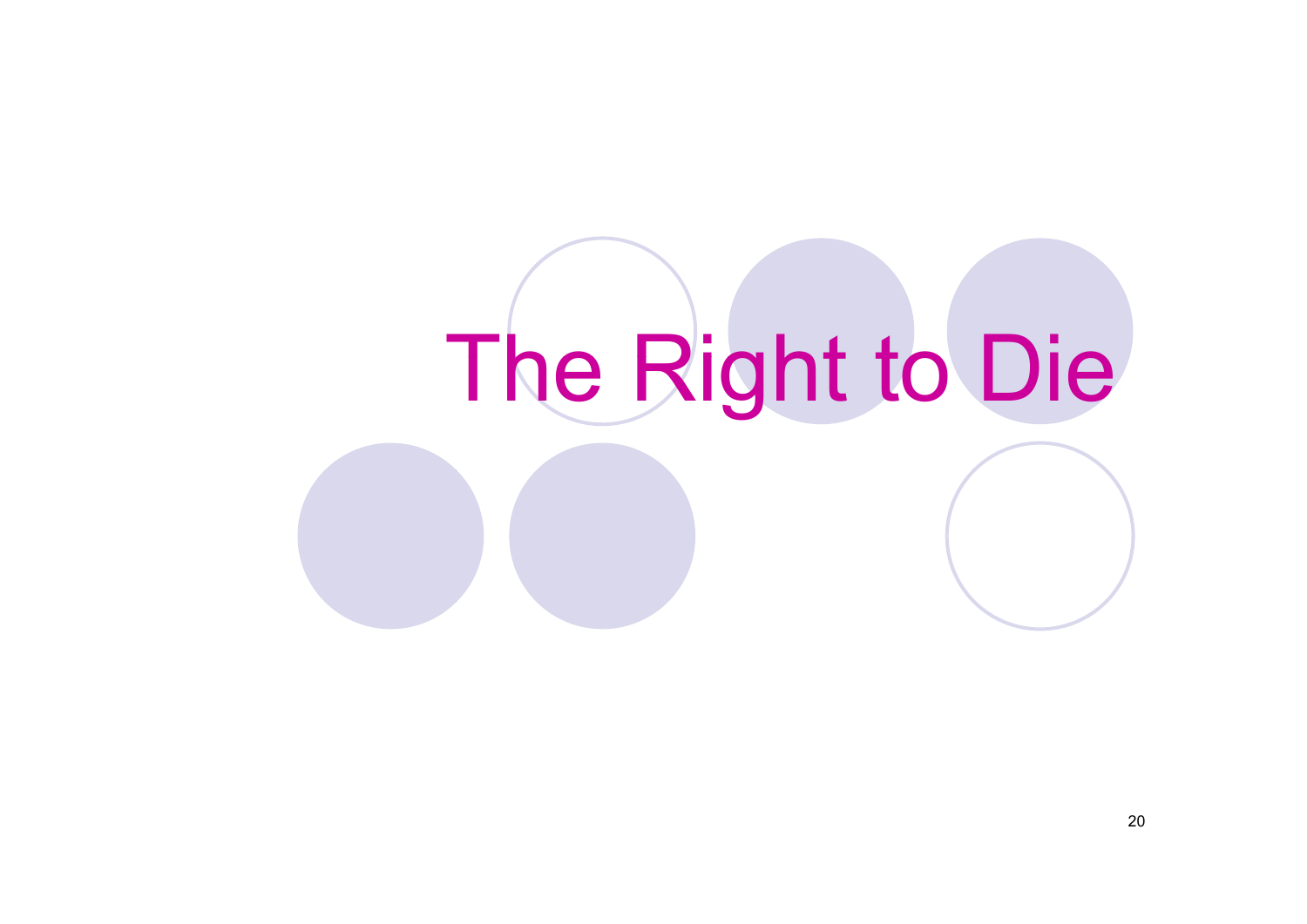# General Background of "the Right to Die"

- Dehumanization of medicine, too much importance placed on mechanical biology, mechanical medical education
- **Fatalism fails to respect patient's will**
- "Spaghetti syndrome"
- **From death at home, taken care of by** family, to lonely death in ICU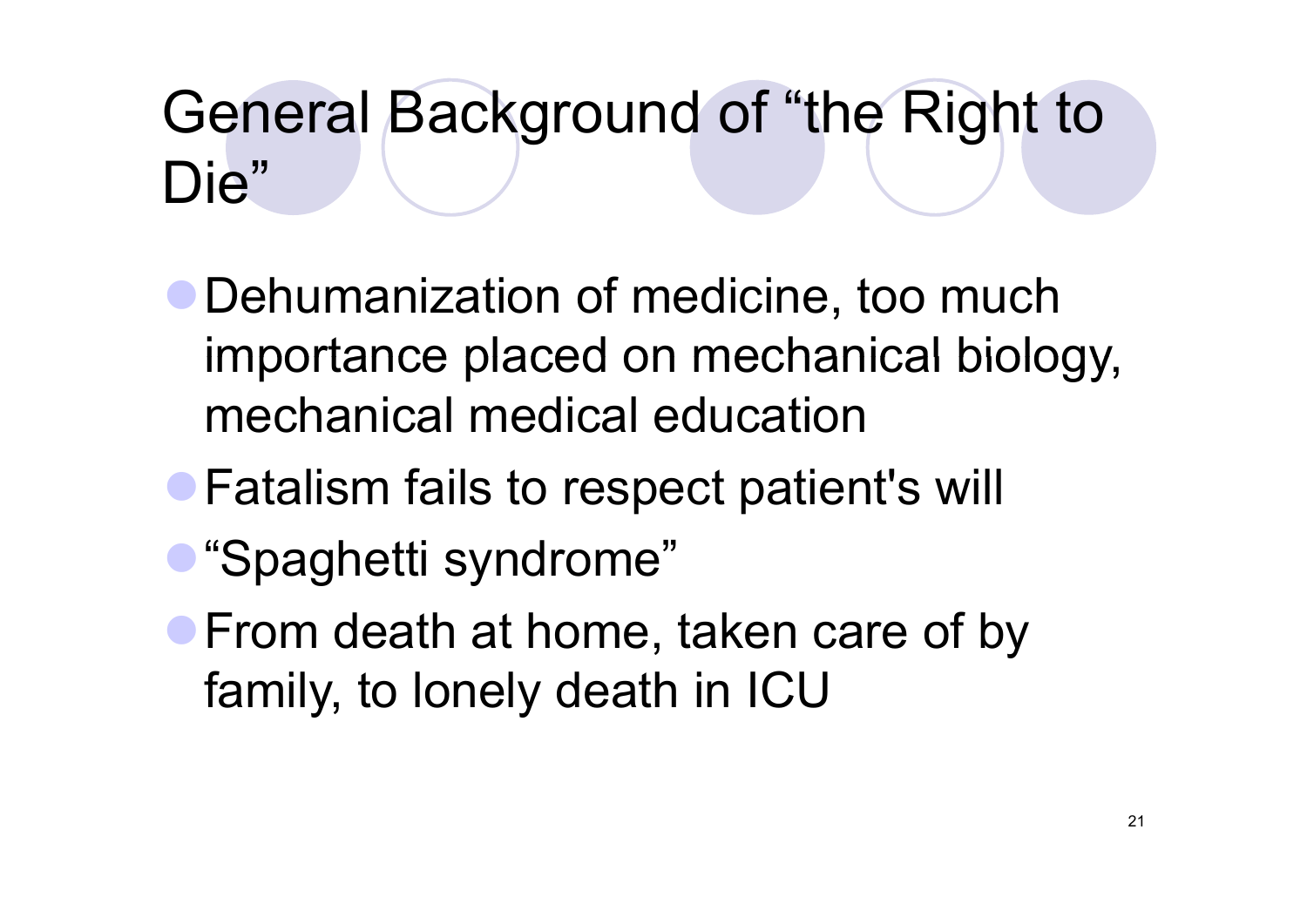#### Joseph Fletcher, 1905-91

- $\bullet$ *Morals and Medicine*, 1954.
- Situation ethics
- Made a significant contribution to the argument of "the Right to Die" in the  $20<sup>th</sup>$  century
- $\bullet$  Euthanasia = control of death
- $\bullet$  Refused to employ naturalist as the basis of medical ethics. Distanced himself from Darwinism
- Victory of culture over biology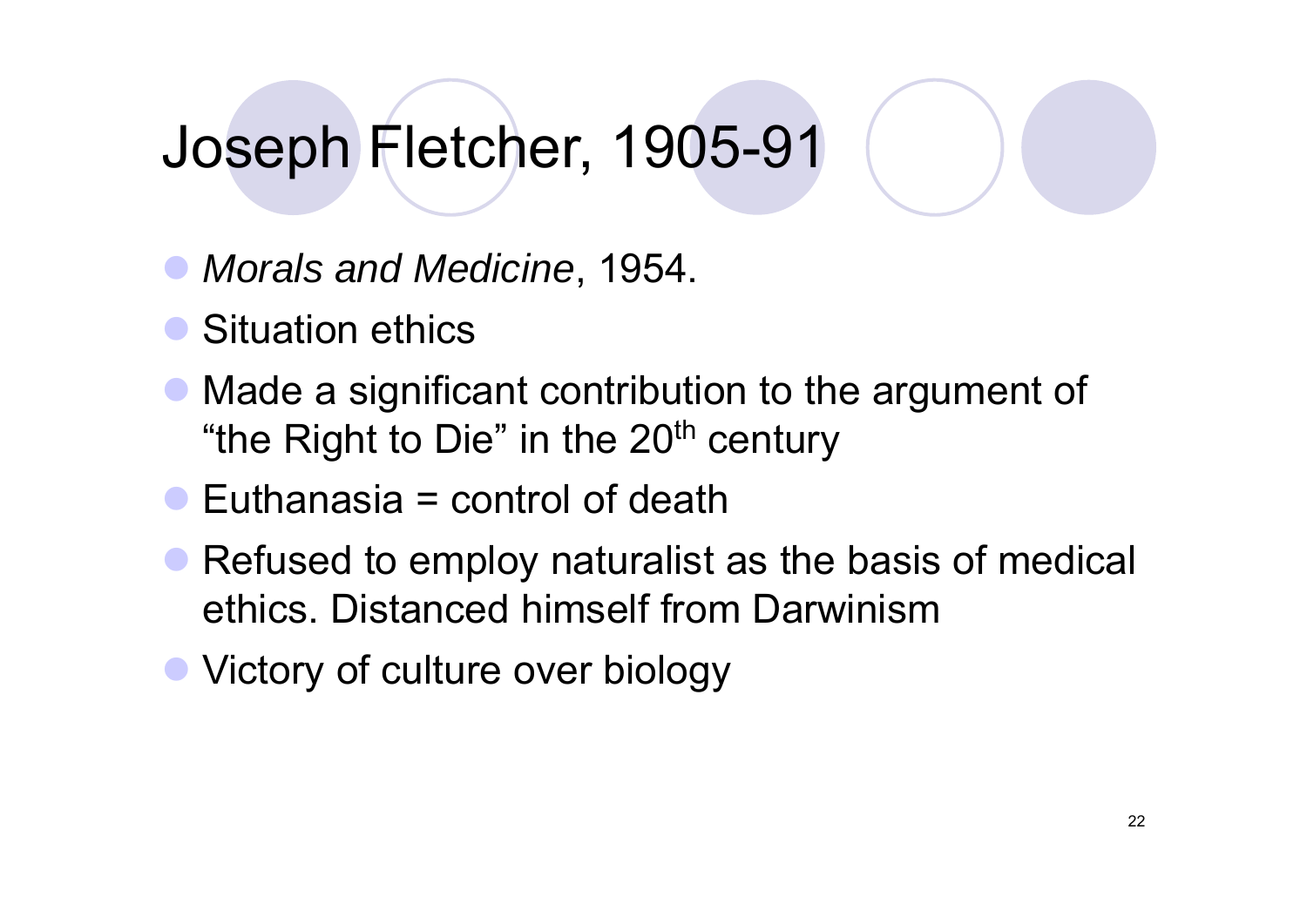#### Towards Self-Control of the Body

- 1973 Roe v Wade Abortion as the right of privacy
- <sup>z</sup>1973, *Our Bodies, Ourselves* became a best-selling book
- If taught self-help techniques for women for their own health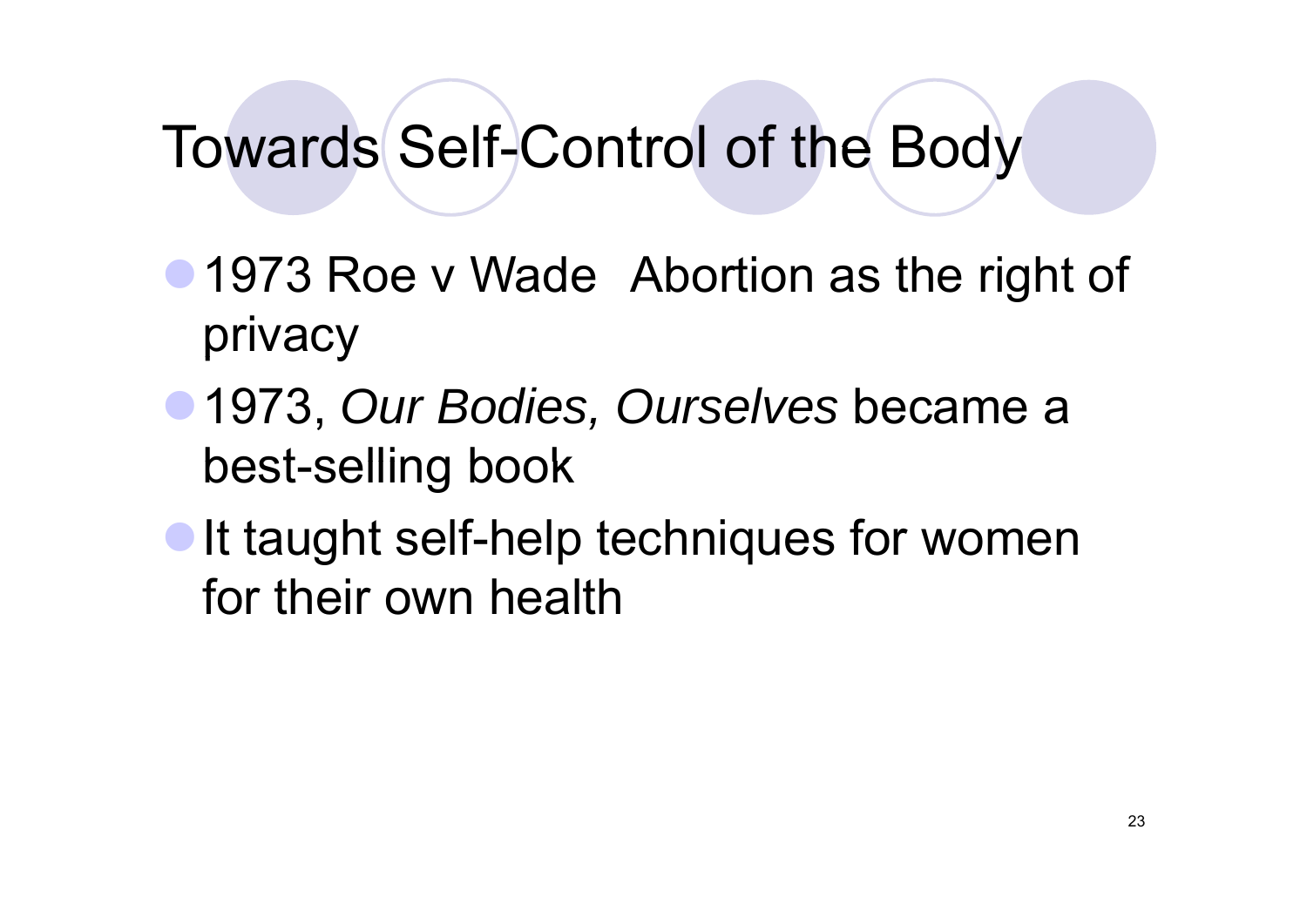# Living Will

- **Living Will, the advance statement for** one's own life, was proposed in 1967. (widely popularized later)
- **The Euthanasia Educational Fund was** founded as an auxiliary organization of The Euthanasia Society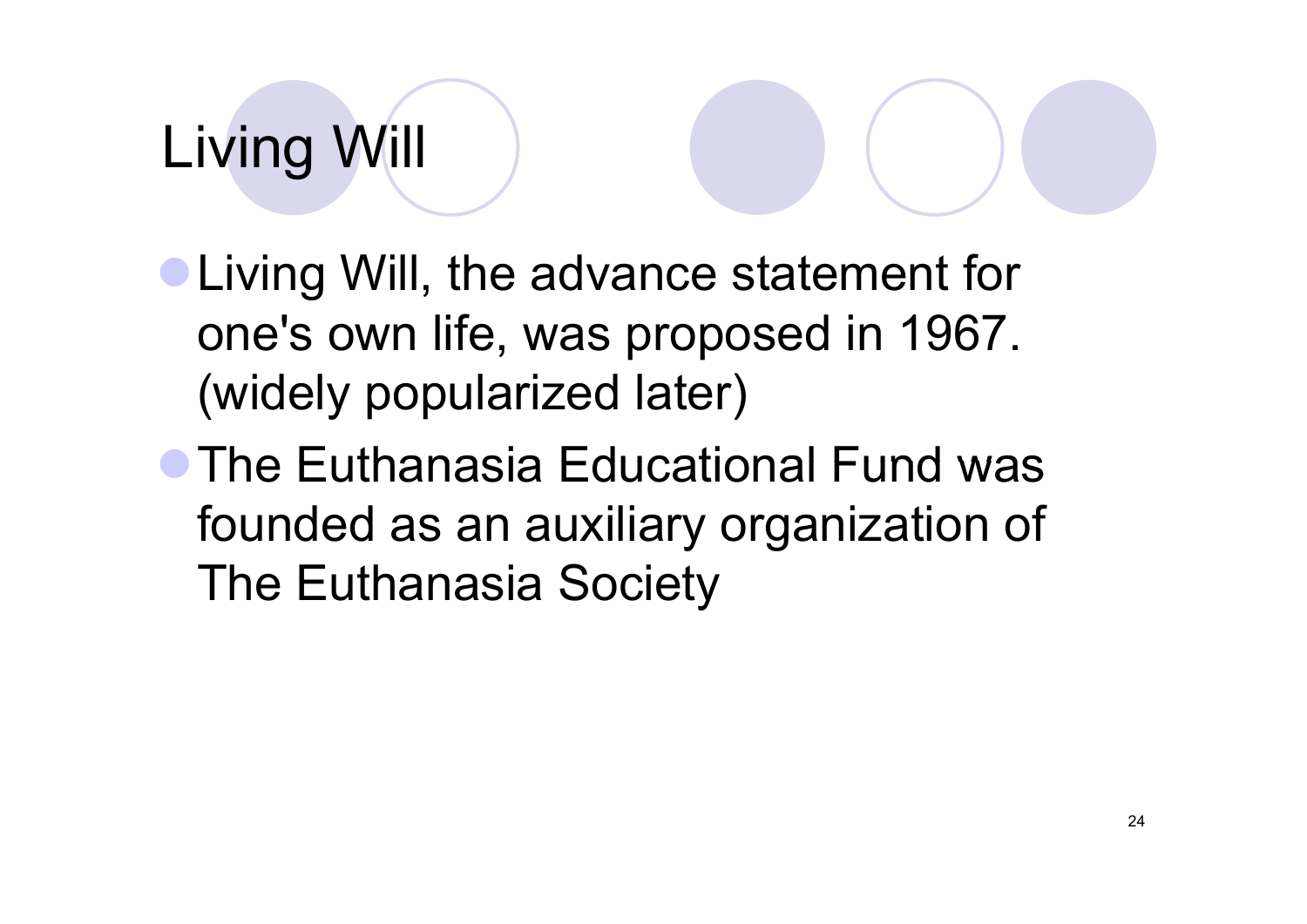#### Narrative of Biothics and Death

- **The Institute of Society, Ethics and Life** Sciences in 1969 (Daniel Callahan & Willard Gaylin)
- Later, the Hastings Center (base or bioethics research)
- <sup>z</sup>Elisabeth Kübler-Ross, *On death and dying*, 1969. best-selling book
- The number of publications on death dramatically increased after the1970's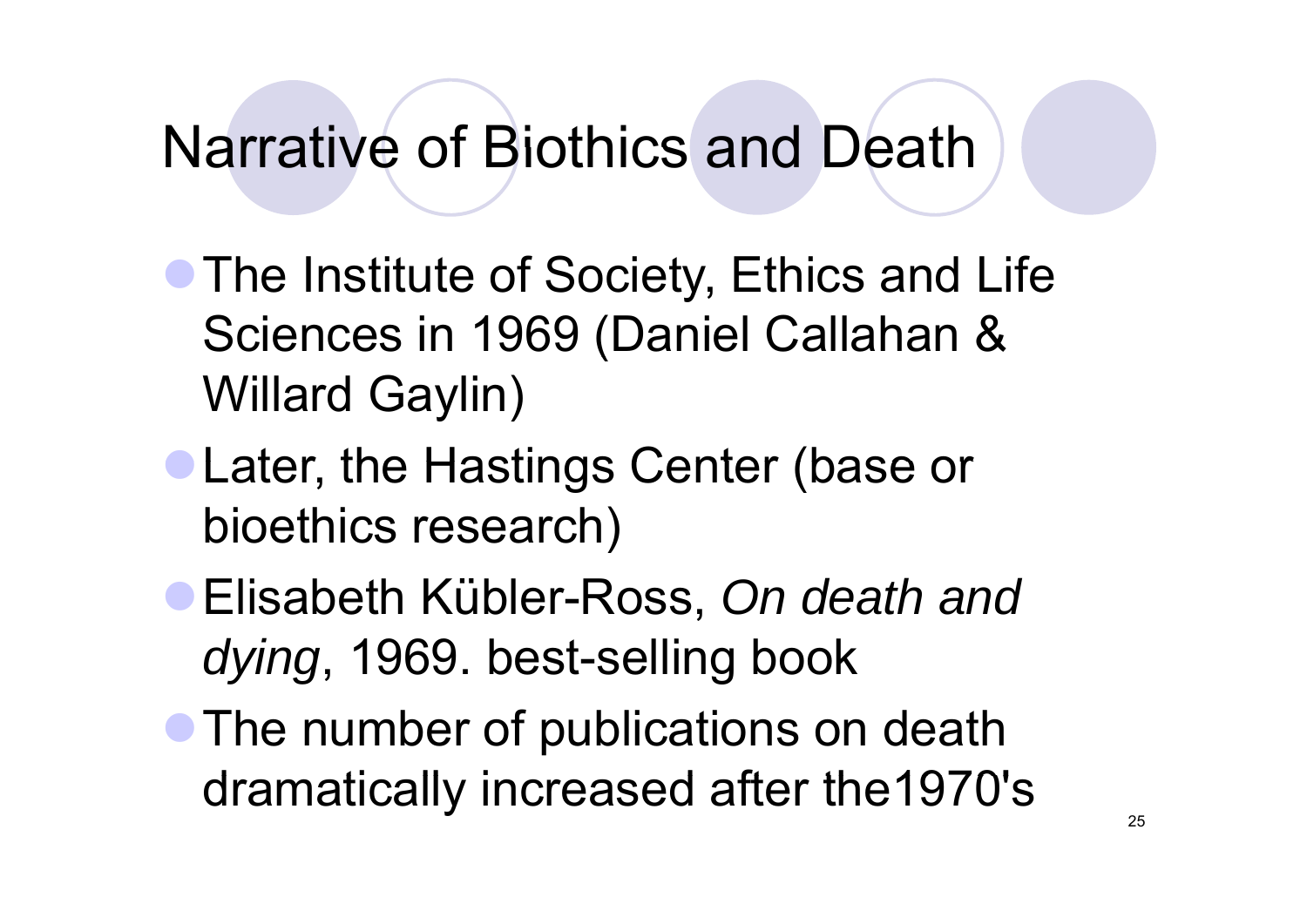#### Olive Ruth Russell, 1897-1979

- Psychologist, taught at university until 62, contributed to the law on euthanasia until her death
- z *Freedom to Die* , 1975
- $\bullet$ Two incidents
- Shocked and inspired by children with hydrocephalus. Newborn babies with disabilities enjoy the low quality of life
- Death of the mother: after suffering from rheumatoid arthritis for 35 years, she died at the age of 87 in 1955. Having spent her last 12 years in bed, she was hardly able to drink before death and starved to death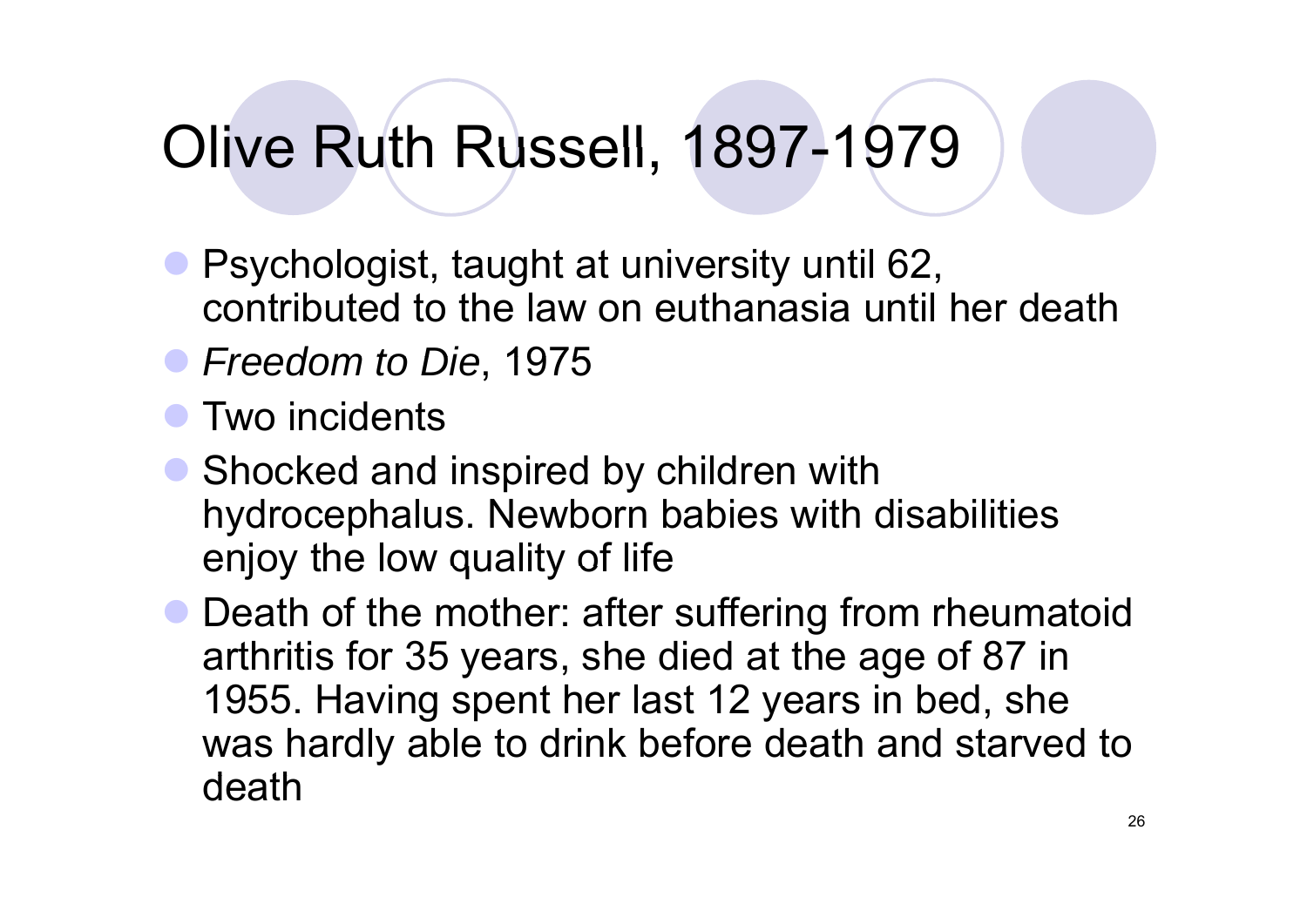### **Russell's Activities**

- Opposed to eugenics and the intervention by the state. Supported spontaneous, active euthanasia as an individual's choice
- With the exception of newborn babies with serious disabilities --- she proposed mercy killing without consensus
- $\bullet$  Asked the doctor to terminate her life when it reaches a painful stage. The doctor respected her will respected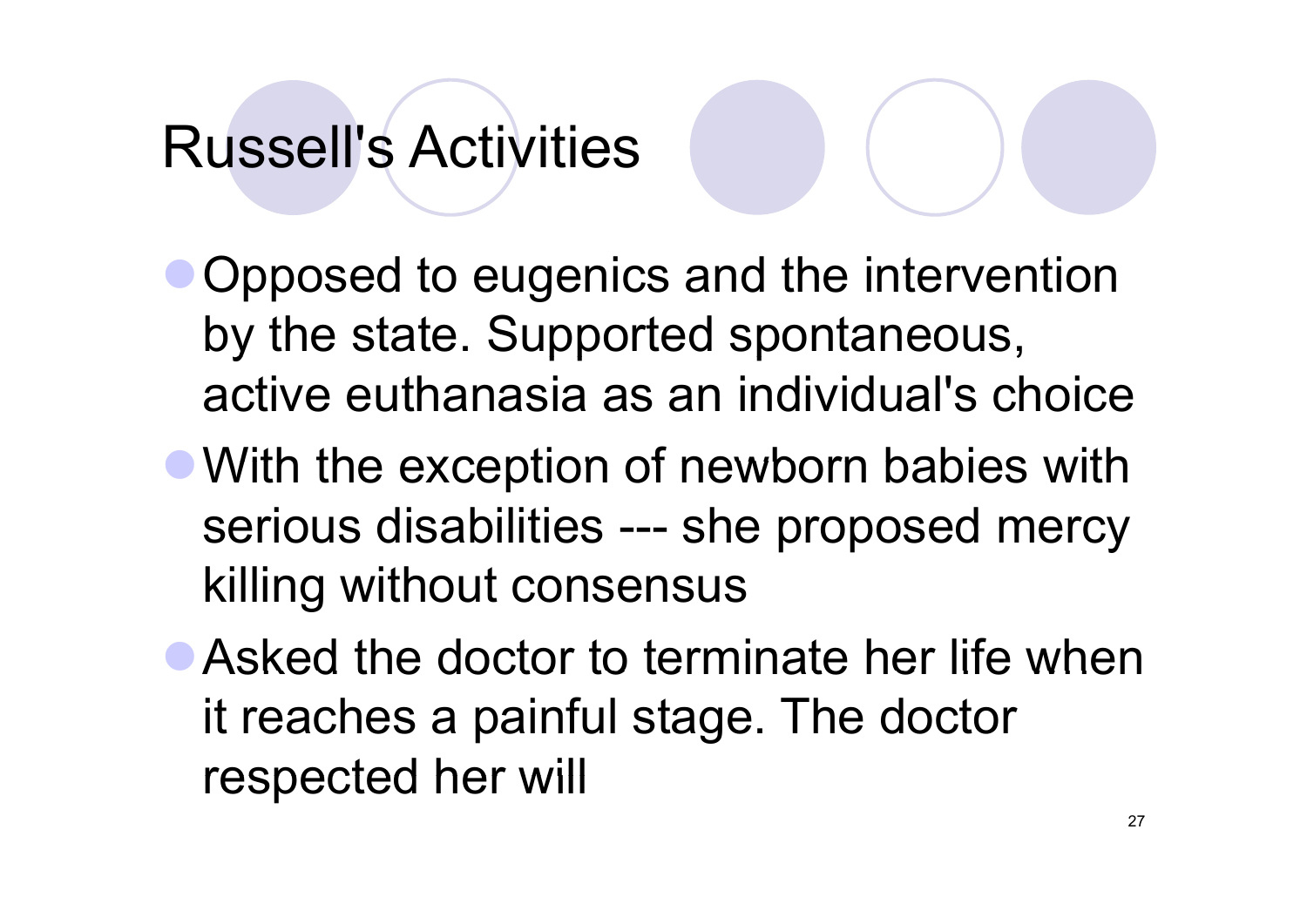# The Case of Karen Quinlan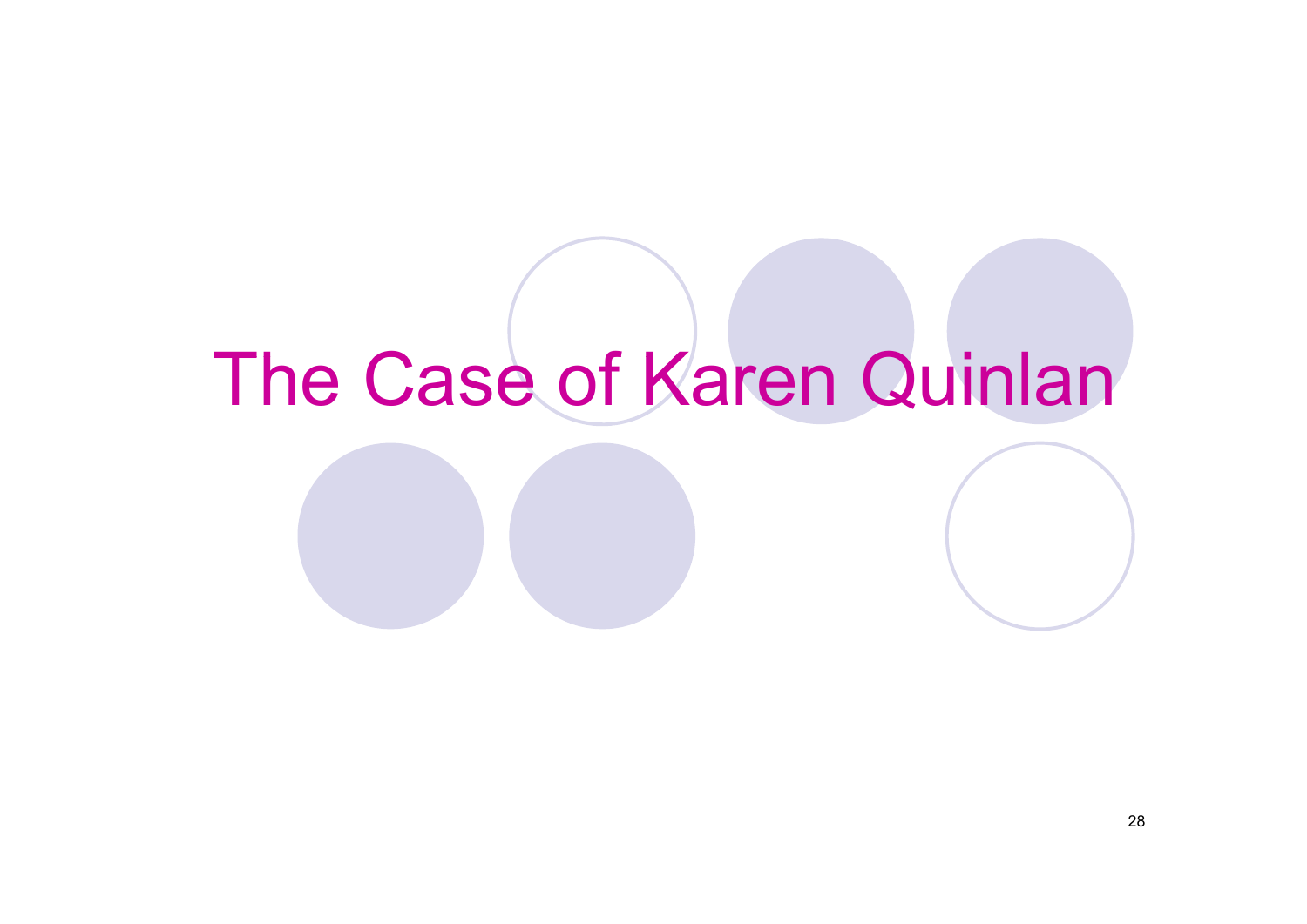#### How Karen's Condition Came About

- Karen Ann Quinlan, born on March 29, 1954
- Adopted by Joseph (foster father) and Julia (foster mother) three weeks after her birth
- **Tomboyish and short, worked many jobs after** high school
- In the evening of April 14, 1975, she drank two or three gin tonics. She hadn't eaten for days before and had taken Valium
- She collapsed and was carried to her home. Her breathing ceased for 15-30 minutes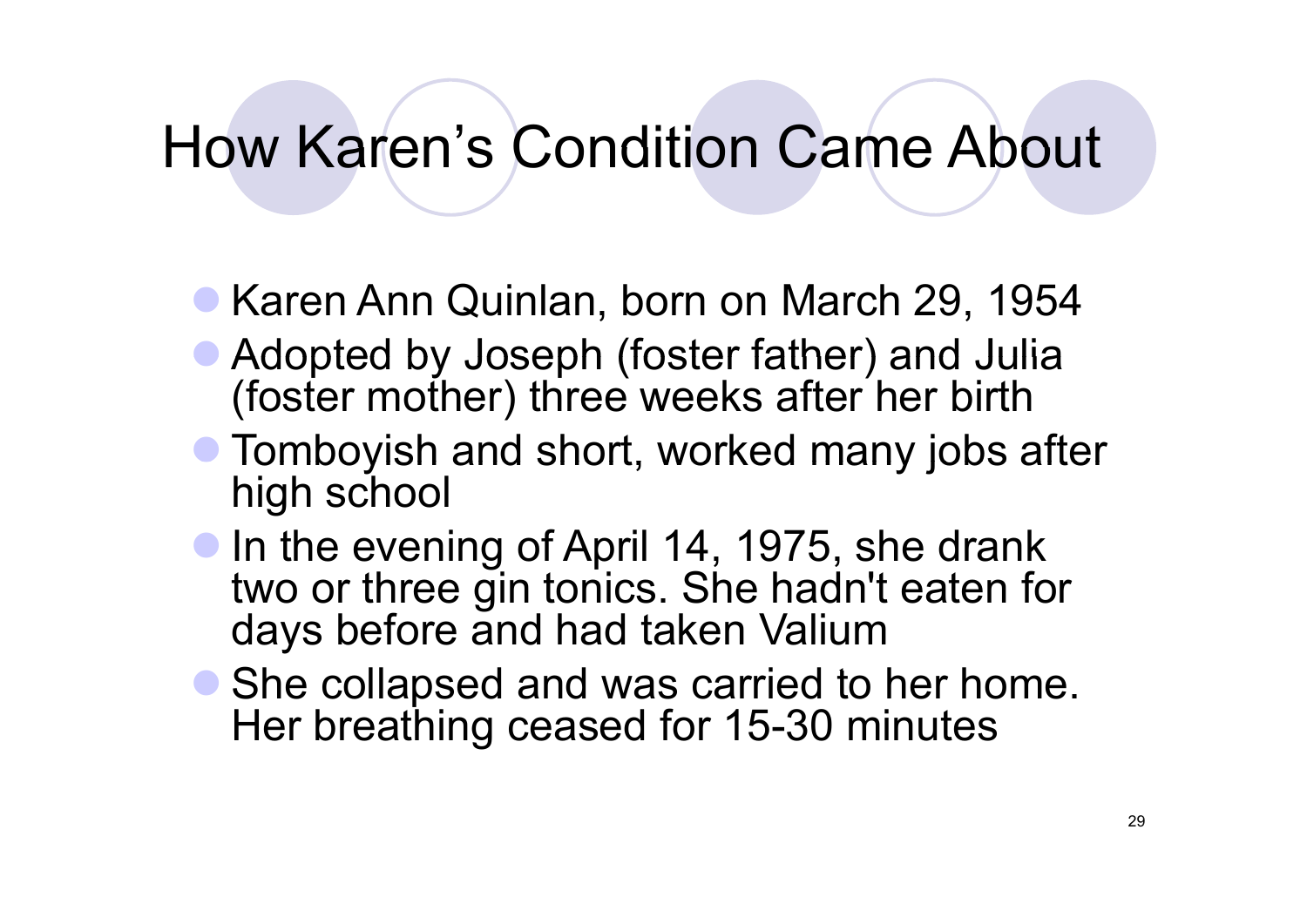## At Hospital

- She was hospitalized in the ICU of the Newton Memorial Hospital in the early hours of April 15
- $\bullet$  The surgeon opened her windpipe and attached an MA-1 respirator
- Nine days after the accident, she was moved to the St. Clare Hospital (Denville), where a better respirator was available
- **Beginning: testimony of her friend "I didn't know if** she was in pain, but it seemed as though she was."
- **PVS (Persistent Vegetative State)**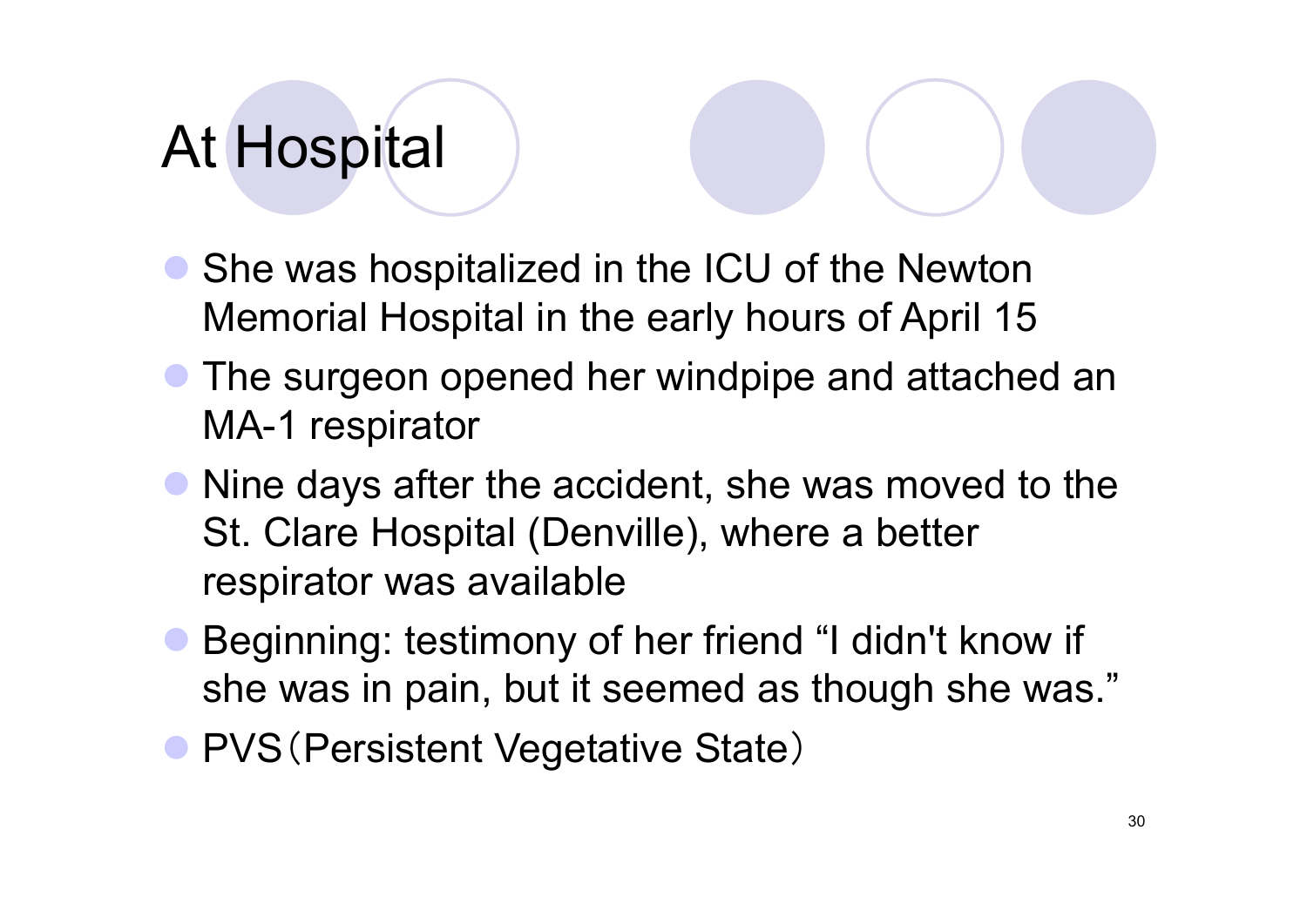#### **Resignation**

- Gradually curled up like a fetus
- **Her mother gave up first**
- The mother thought that they should stop the respirator and went to her Catholic church for advice in early June
- $\bullet$  The pastor replied that life is not an absolute duty in Catholicism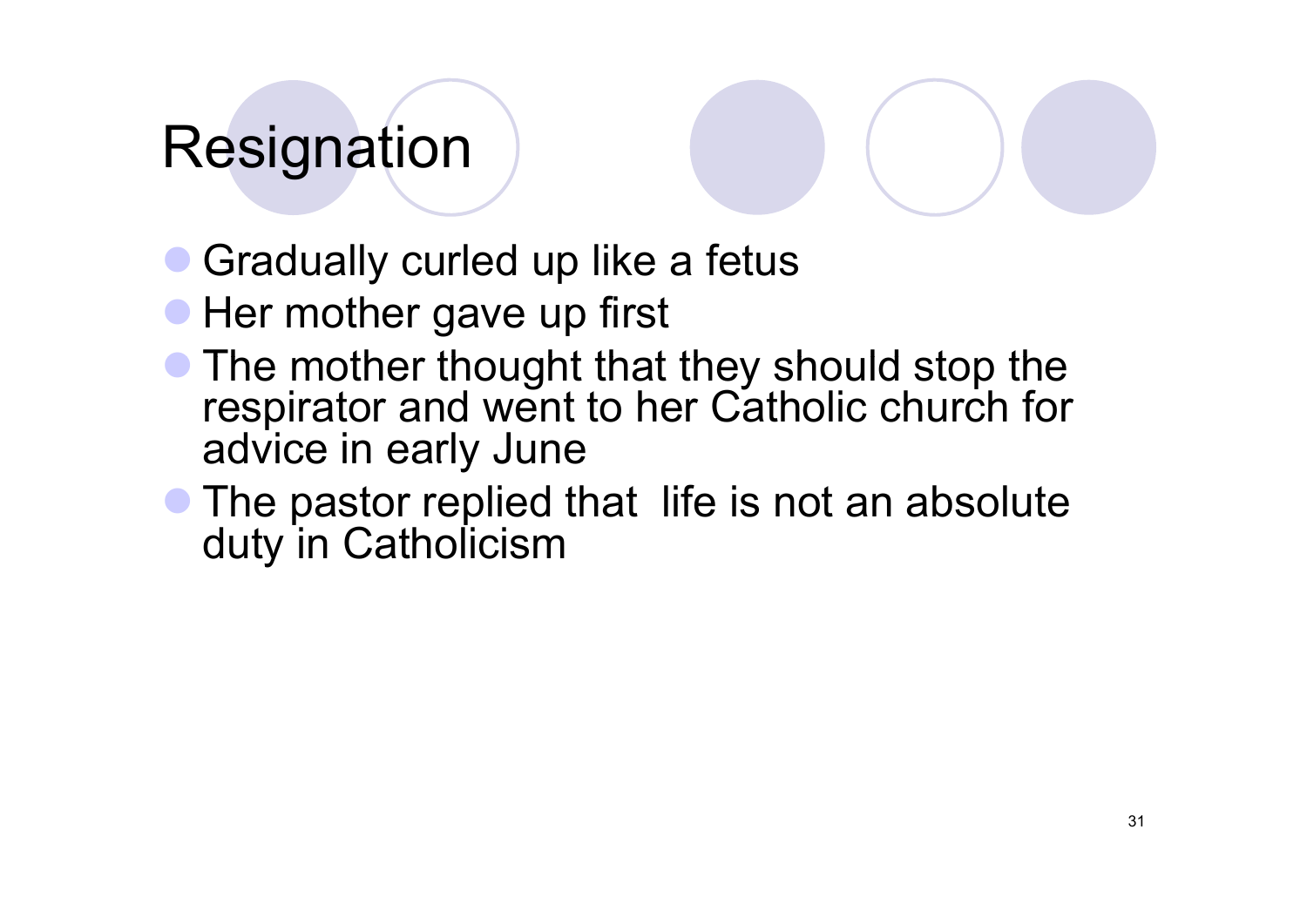#### Cf. The Pronouncement Pope Pius XII

- **Pope Pius XII(allocutio) delivered a speech** before anesthetists in 1957
- $\bullet$  Doctors are only obliged to use ordinary means
- **Life-sustaining devices, such as respirator, is an** extraordinary means that intervene the natural process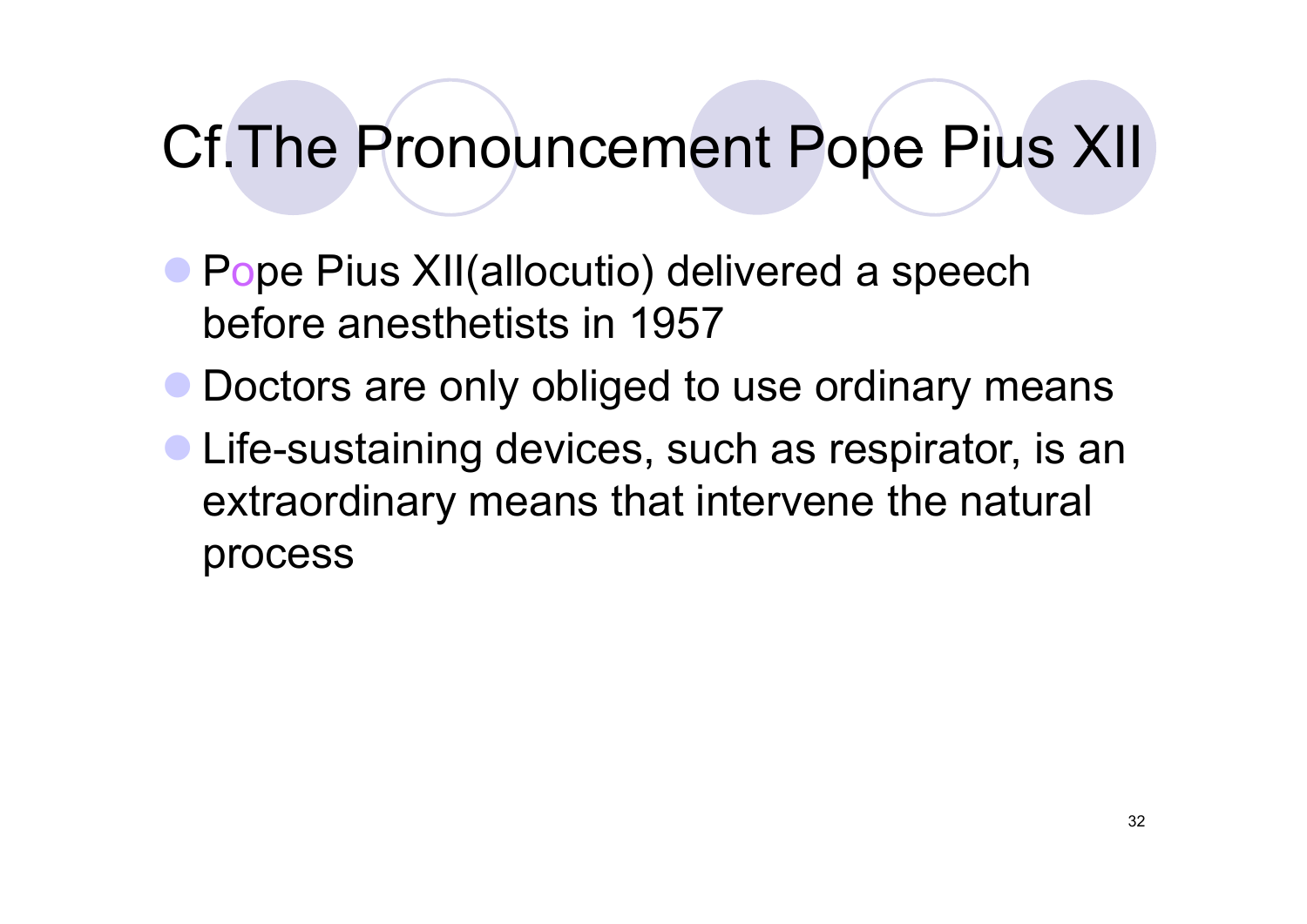# Bringing the Case to Court for Permission to perform Euthanasia

- Parents requested the hospital to stop all treatment that are beyond "ordinary means" on July 31
- Dr. Morse, 36 year-old neurologist, thought that the treatment could violate his compliance with the Hippocratic Oath and legally charge him with murder
- Dr. Morse declined the parents' request over the phone on August 2
- Parents employed a lawyer, 30 year-old Paul Armstrong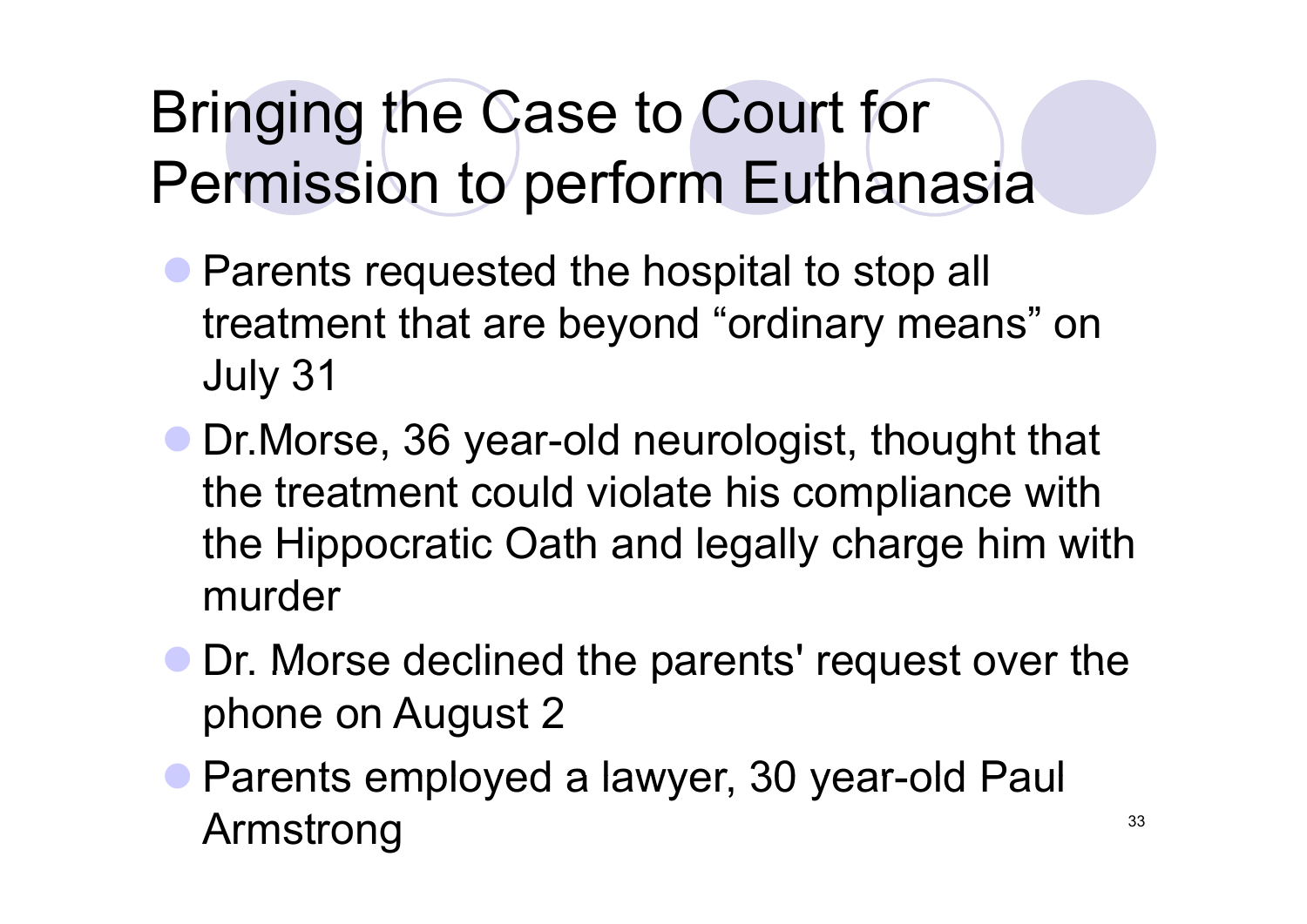#### Lawsuit

**• On September 12, 1975, Paul Armstrong** (Joseph Quinlan's lawyer) brought the case to the Morris Probate Court in New **Jersey**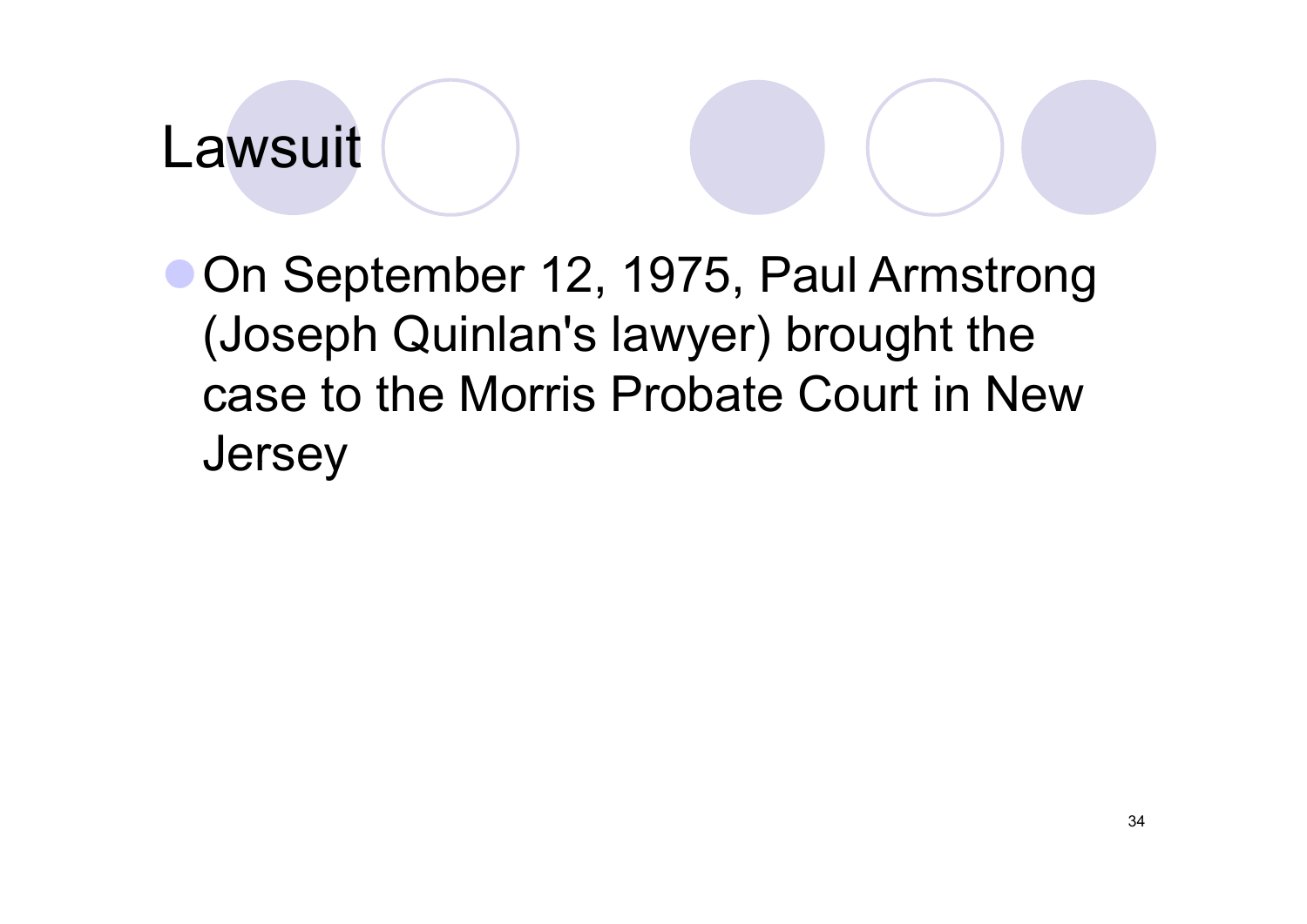#### How They Formed Their Argument

- Armstrong first tried to justify euthanasia for Karen, stating that she was legally and medically dead. <sup>→</sup>unsuccessful
- He claimed that Karen was dead on October 2, which he took back on October 20
- **Necessity for substituted judgment**
- It is in Karen's best interest to stop the treatment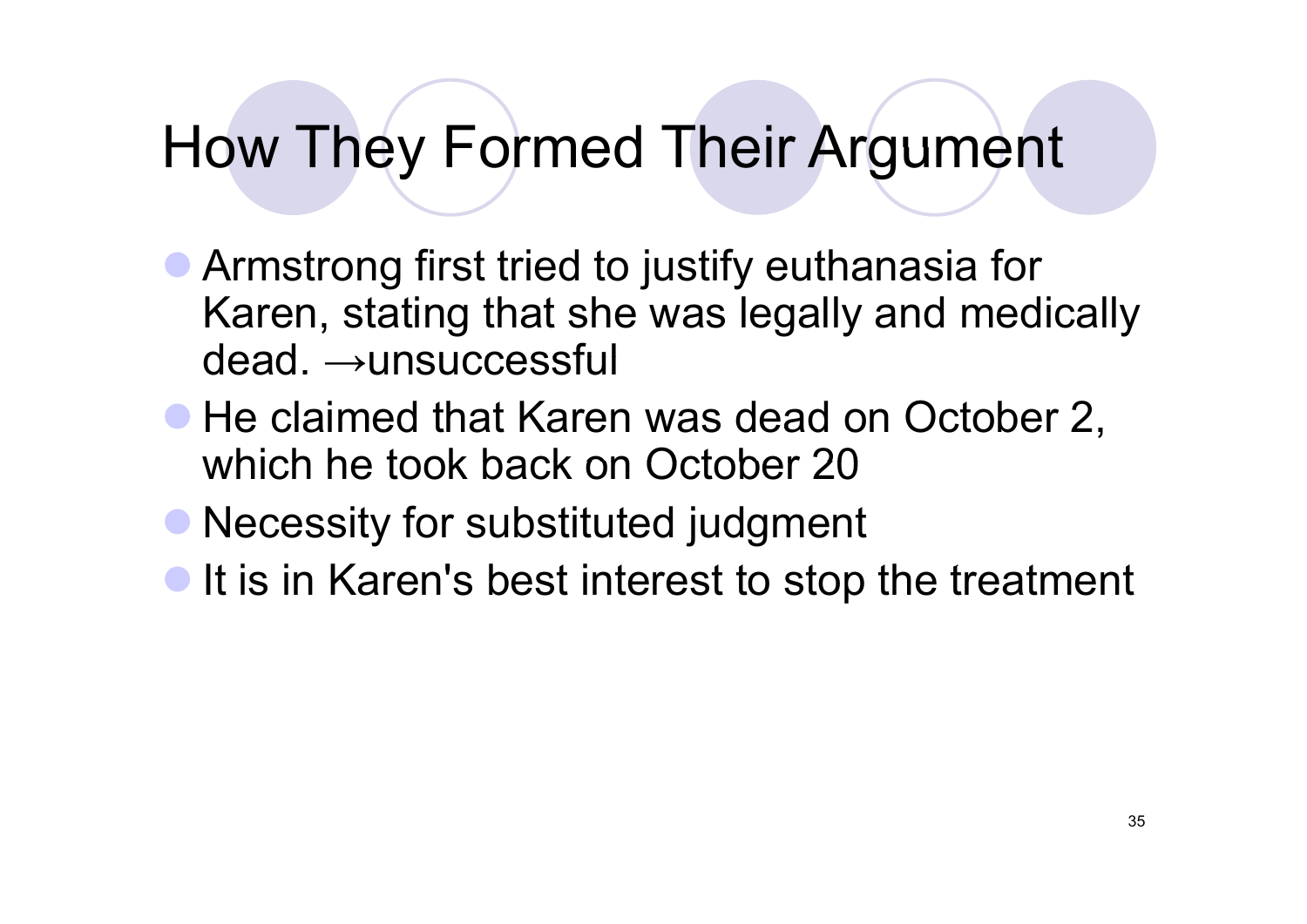#### Privacy, Freedom of Religion

- The right of privacy, from the Roe vs Wade (1973) was given consideration
- But this case concerns the right to familial privacy

• Therefore they avoided explicit reference to it. Based on the First Amendment to the Constitution, Armstrong claimed that the state should not interfere the freedom of practicing religion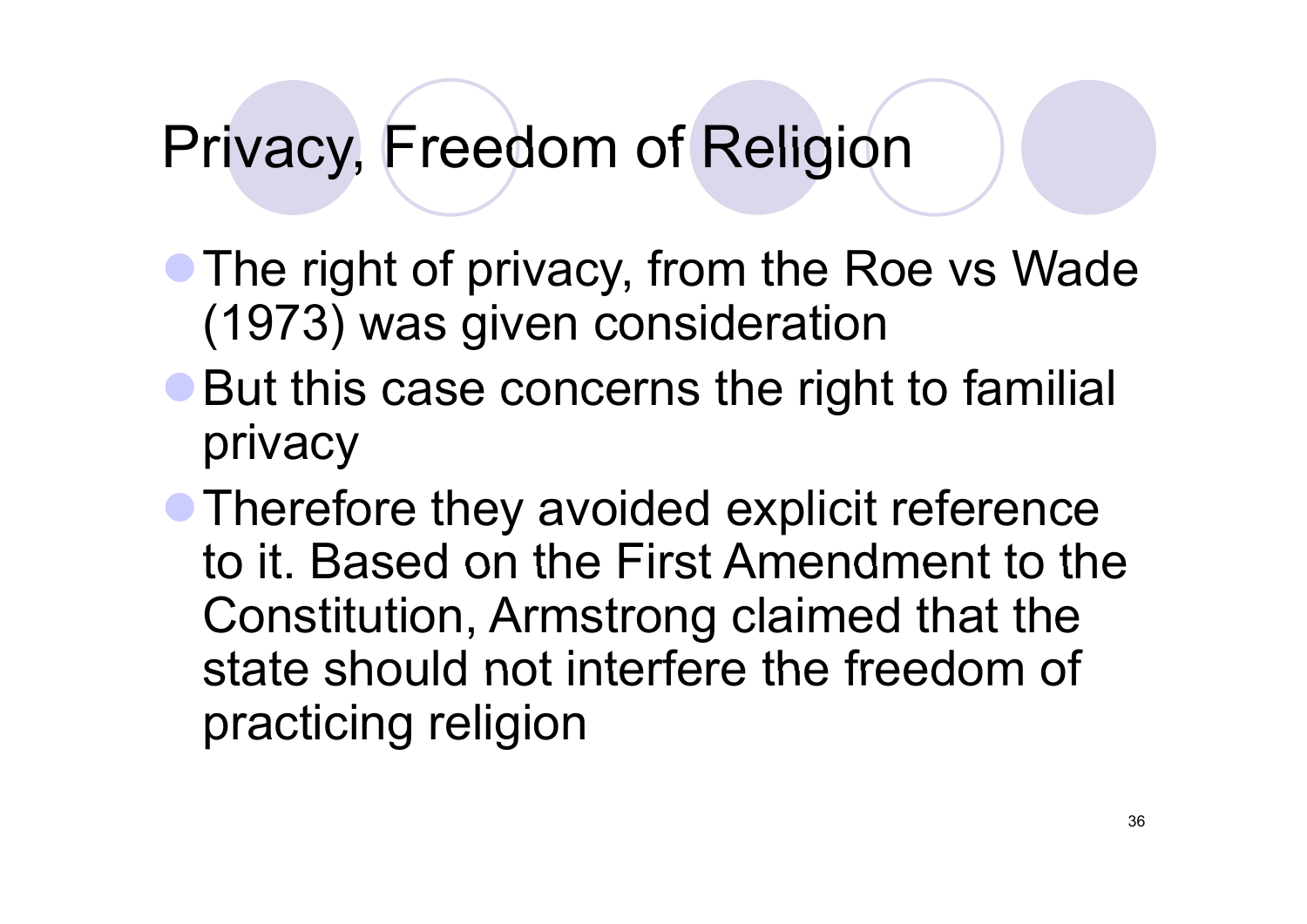# Dispute at the New Jersey Probate Court

The case drew the people's attention and symbolized the discussion between "the Right to Live " and "the Right to Die with Dignity" Armstrong portrayed Karen as a victim of unmerciful medical technology, unable to exercise her rights to die naturally

• Cobain, guardian of the lawsuit: Karen is alive, this is not the case of brain death. If the termination of her treatment is approved, it's euthanasia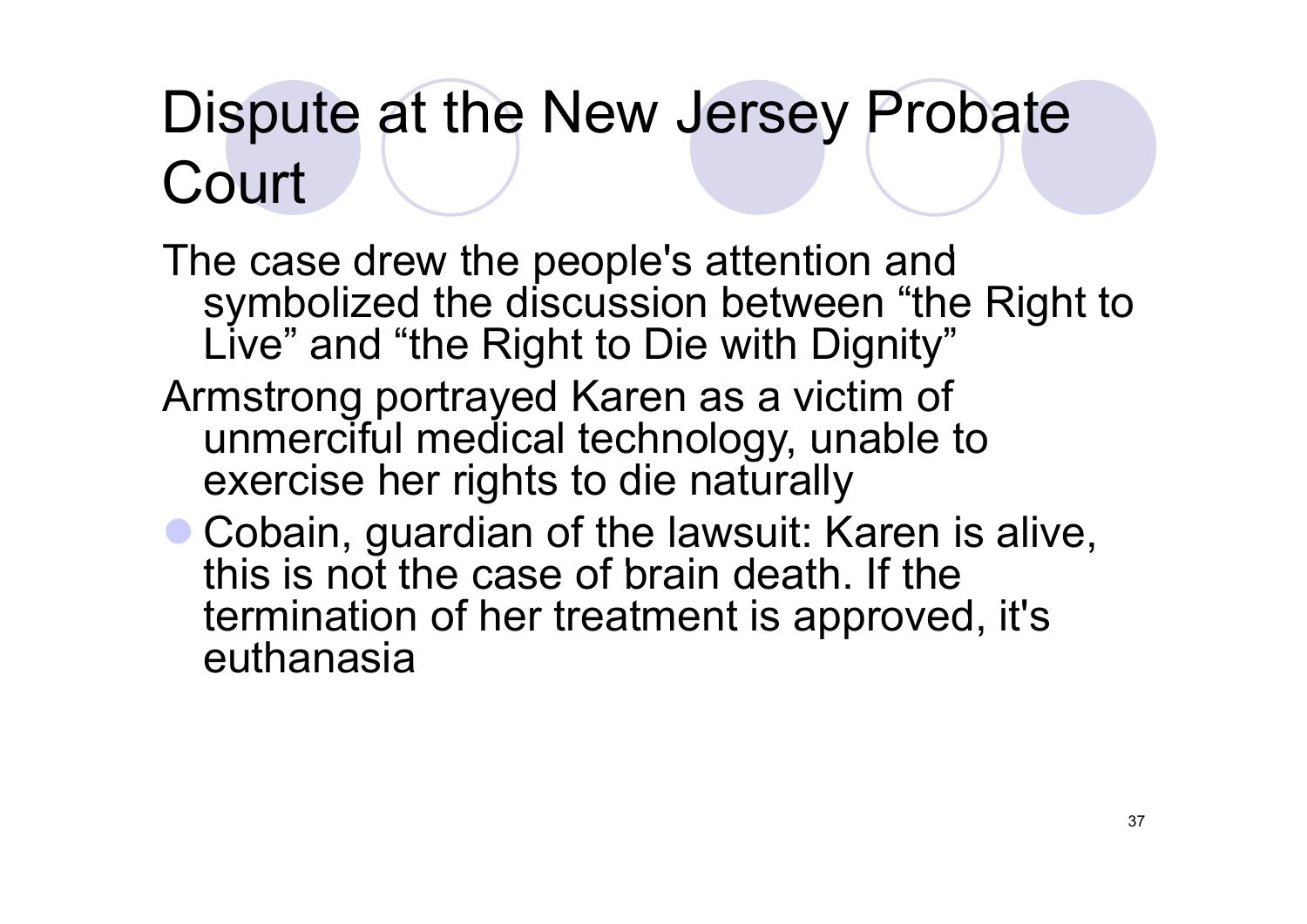# Korein's Testimony

- Dr. Julius Korein gave testimony on behalf of Karen's parents
- He affirms that the doctor's judgment is not free from value judgment
- Description: posture of fetus, eyes don't move together, lips make sound, chewing movement, making face, grinding teeth, open mouth upon simulation, open eyes, yawning, slobbering, sticking tongue forward
- **His descriptions were good enough to give a** horrible impression
- Cf The judge did not attempt to see Karen's<br>condition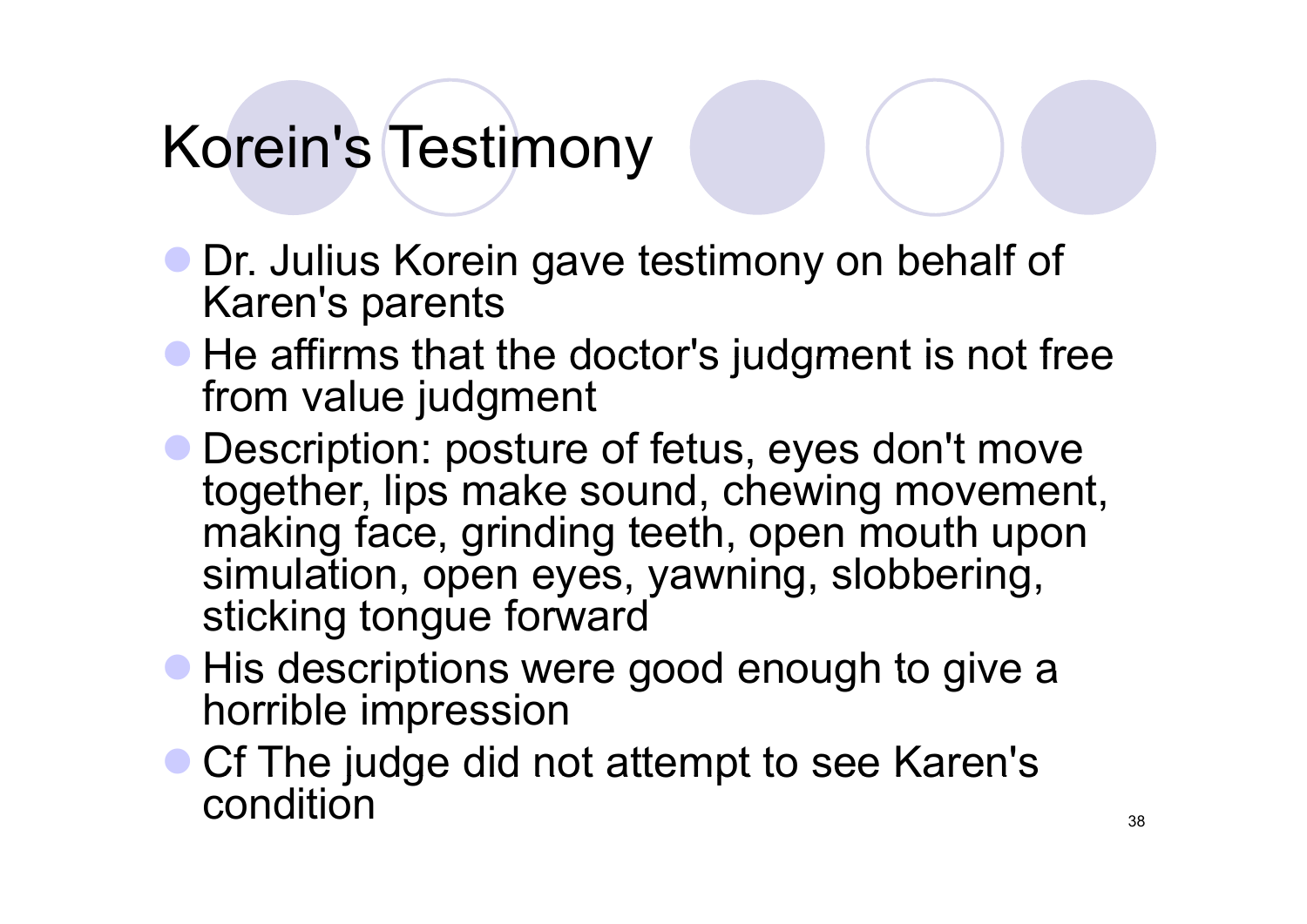# "I wouldn't want to live in such a state"

- Mother: As her mother, I know that Karen wouldn't want to live if she could make a decision
- Karen said that she wouldn't wish for prolonging life upon her relative's death before the accident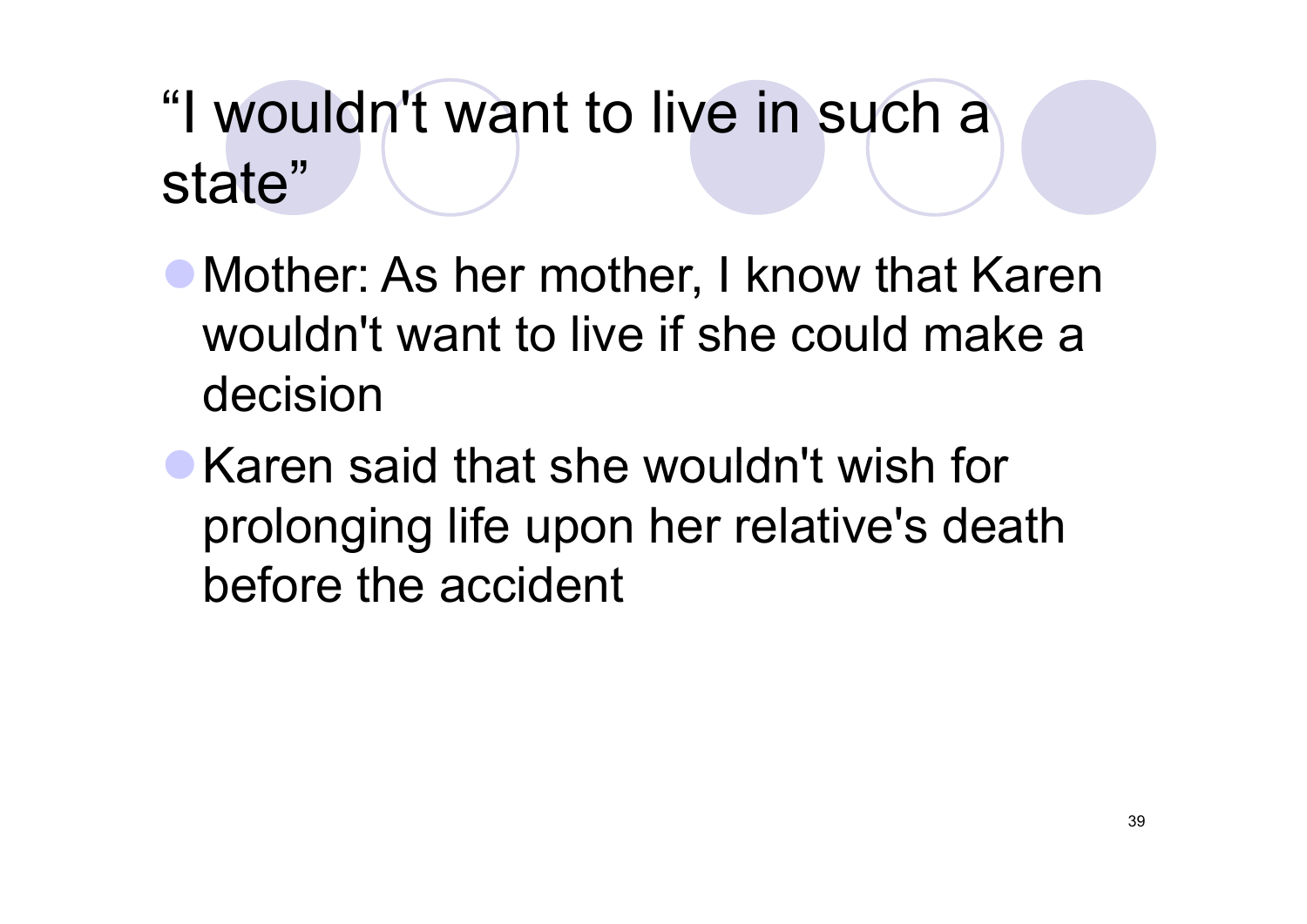# First Instance

• On November 10, 1975: The court dismissed the appeal

**• France-Soir: Karen condamnée à vivre** 

**Cf. Ordinary Expression: condamnée à mort**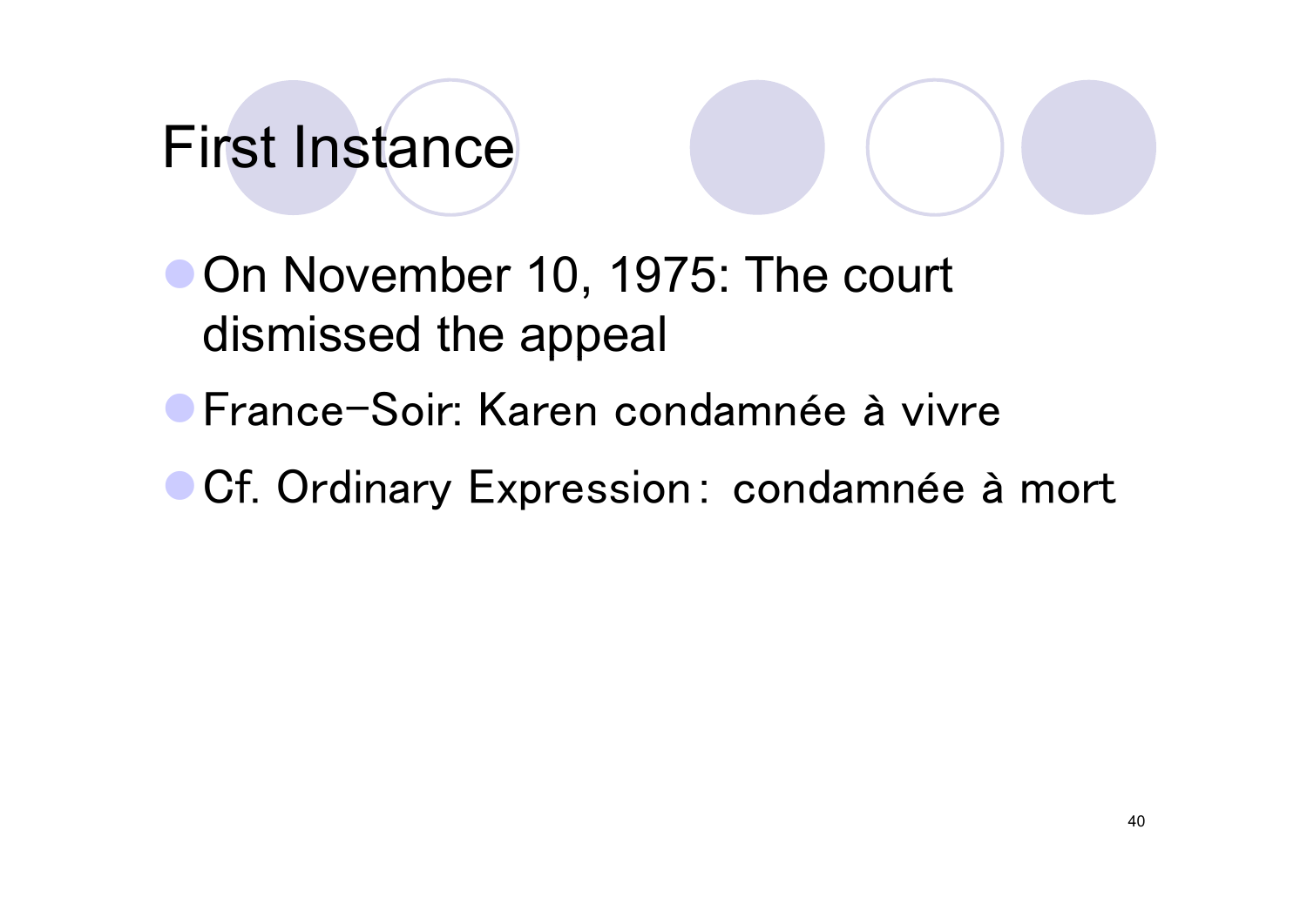# The First Legal Decision

- Judge Muir recognized the importance of emotions in this case. However, because of this, it requires <sup>a</sup> decision based on legal conscience and objectivity
- The most important quality of Karen is her life. The court cannot approve to deprive her of her life
- The parents' testimony of her vague statement does not offer a solid ground to terminate her life, given its irreversible effect on her.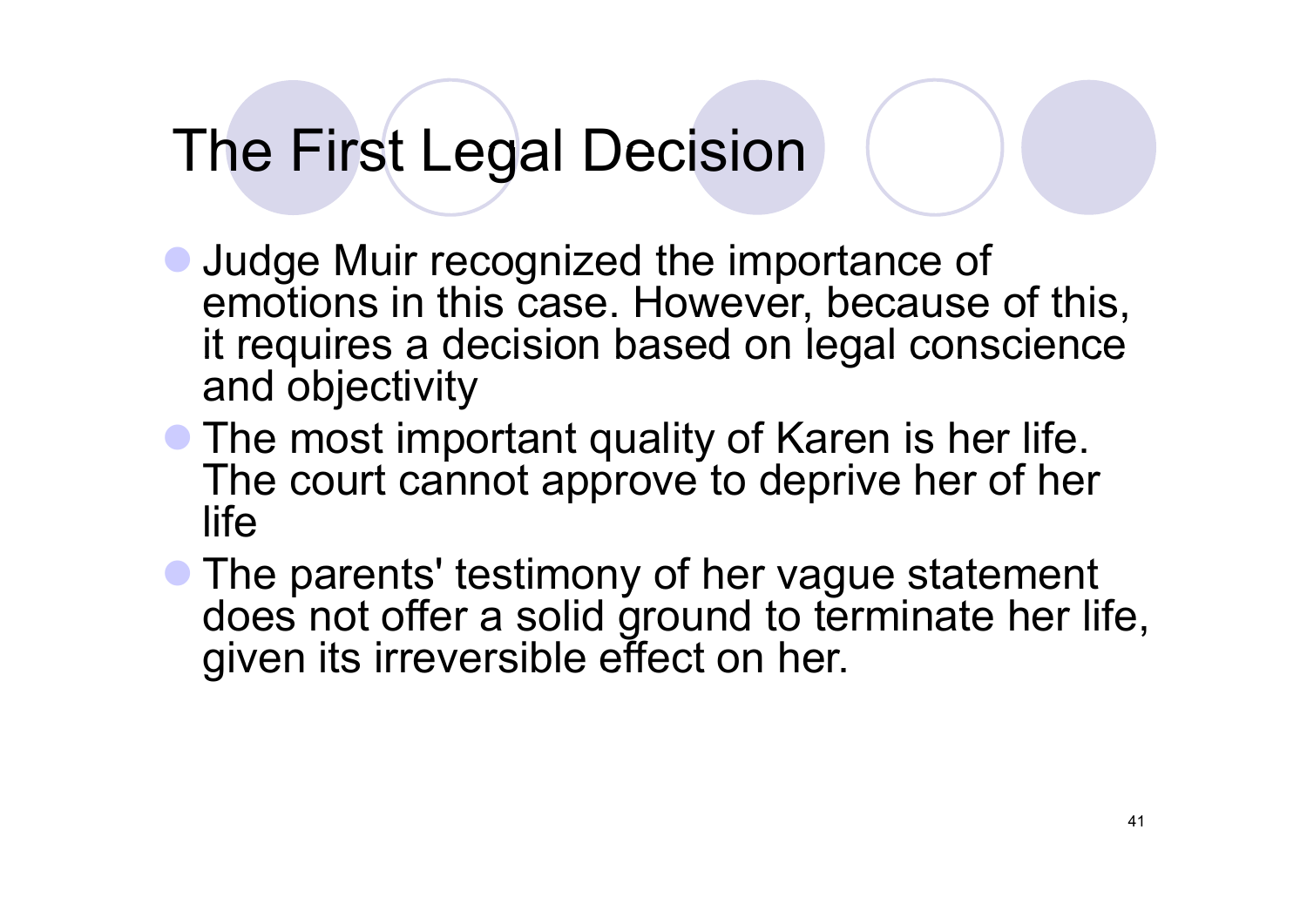# The First Legal Decision

- $\bullet$ • The right of privacy is inapplicable. The court never found the right of privacy of incapable adults
- The Constitution does not allow parents of incapable adult to exercise the right to die on behalf of their children
- **On November 17 in 1975, Armstrong appealed** to the Supreme Court of the state of New Jersey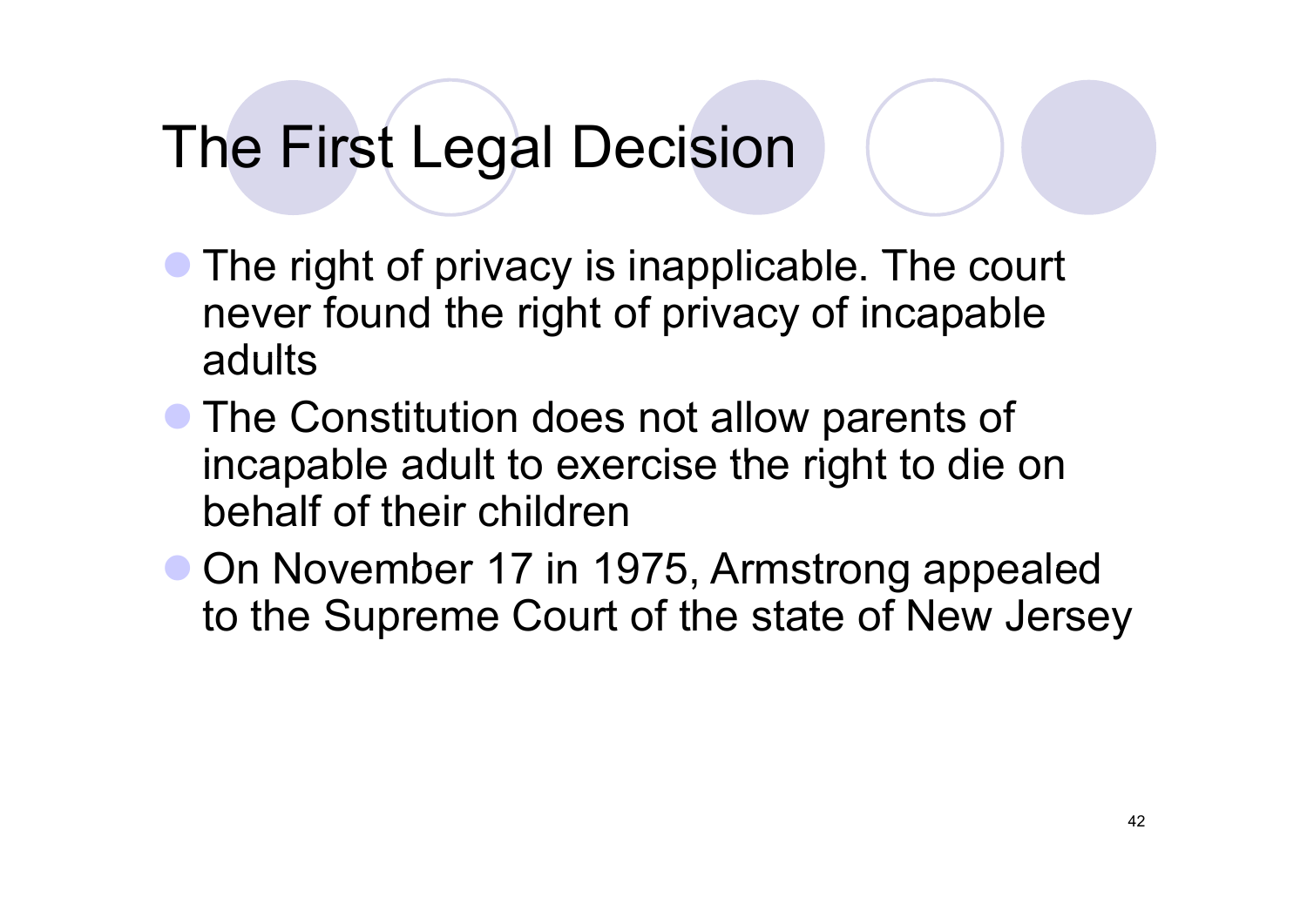#### Karen as "Cultural Phenomenon"

- Karen remained invisible, silent girl figure. Despite extensive exposure in the media, only four pictures of her were available. The picture most frequently used was from high school days. Her face appeared tense, without a smile. She looked nervous about her future.
- **Twisted contemporary version of "Sleeping** Beauty" without an "happily ever after" ending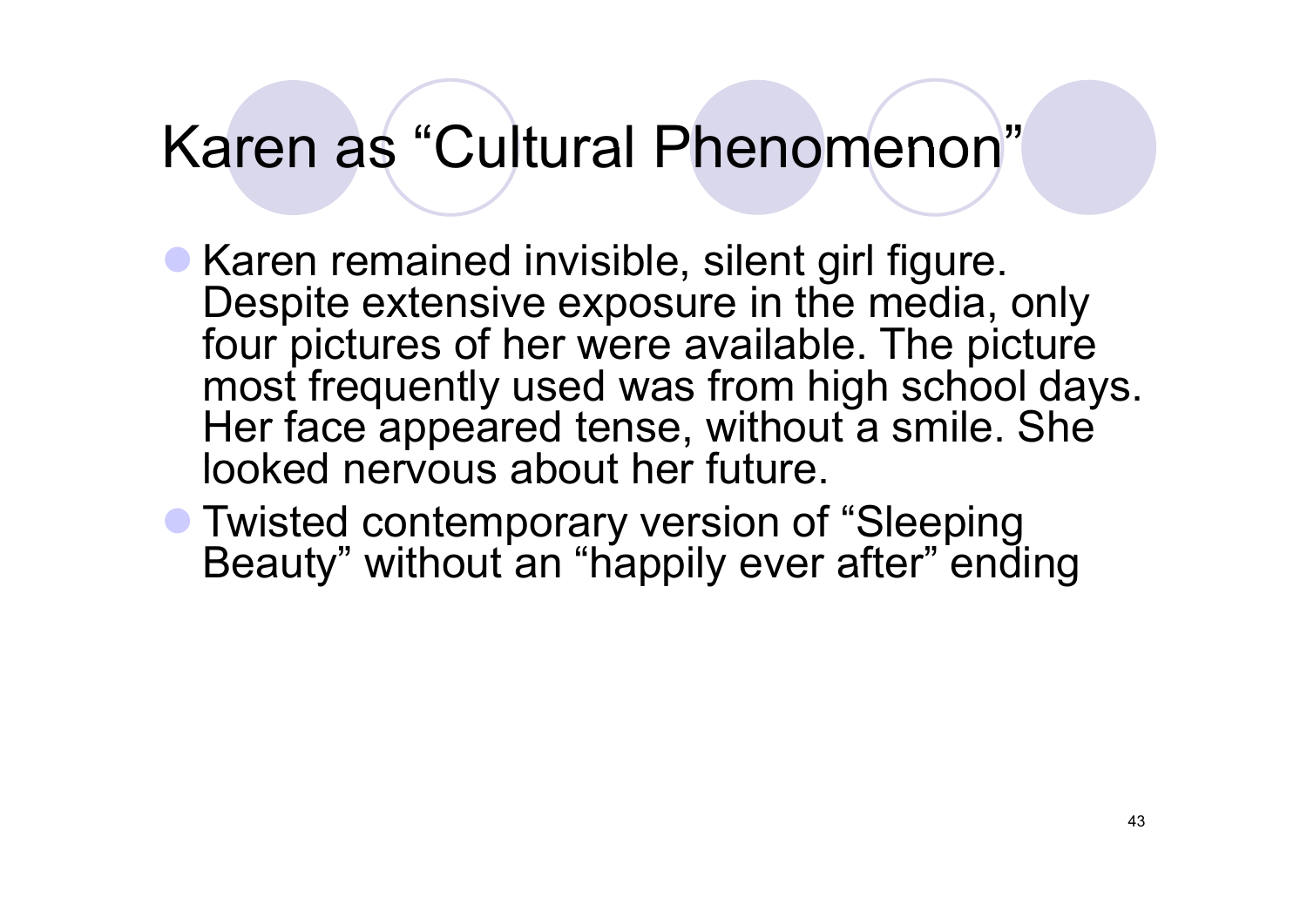### To the State Supreme Court

- **Armstrong had taken lectures with bioethicists** before the trial started
- He changed his strategy: only seeking for the court approval to move the patient to the hospital of her parents' choice
- The council approved the case in one day (January 26, 1976)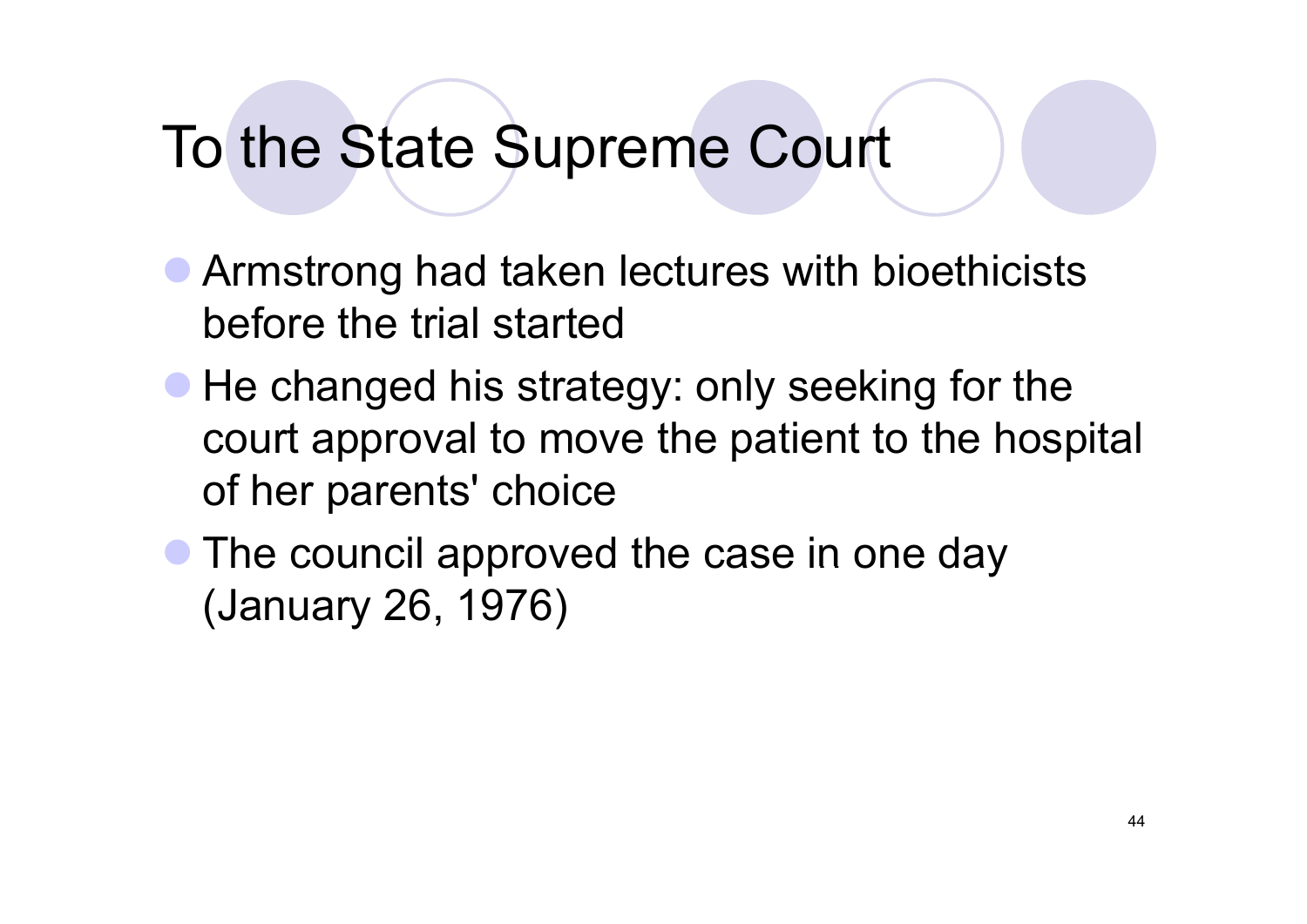The Decision of the New Jersey Supreme Court

- March 31, 1976
- **Parents won reversal of case**
- Approve the right of privacy against doctor's medical intervention
- **Appointed Joseph Quinlan as Karen's** guardian instead of lawyer Curtin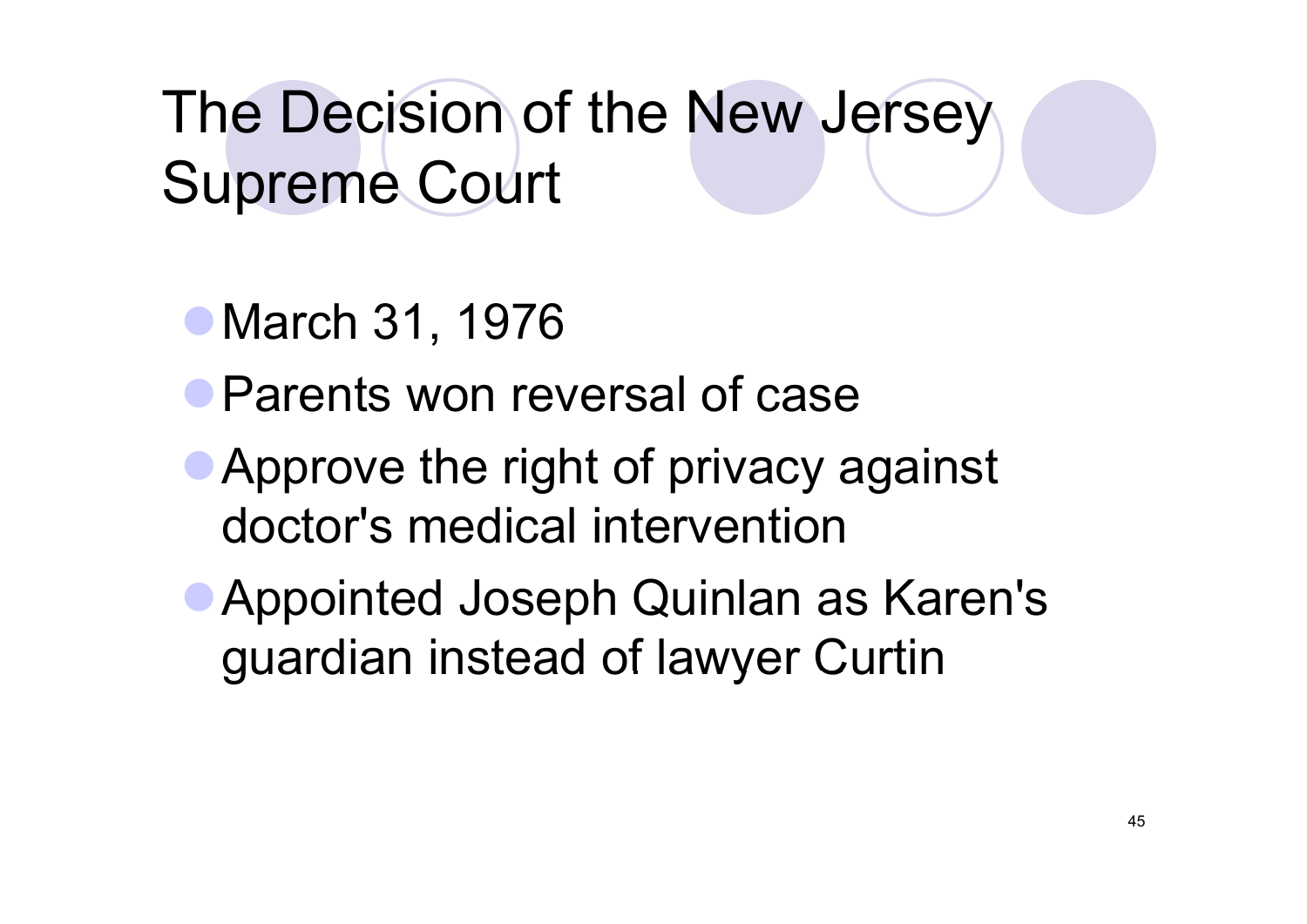# The Decision of the New Jersey Supreme Court

• While disapproving of the termination of the treatment, by appointing Joseph as guardian, it enabled the family to end lifesustaining treatment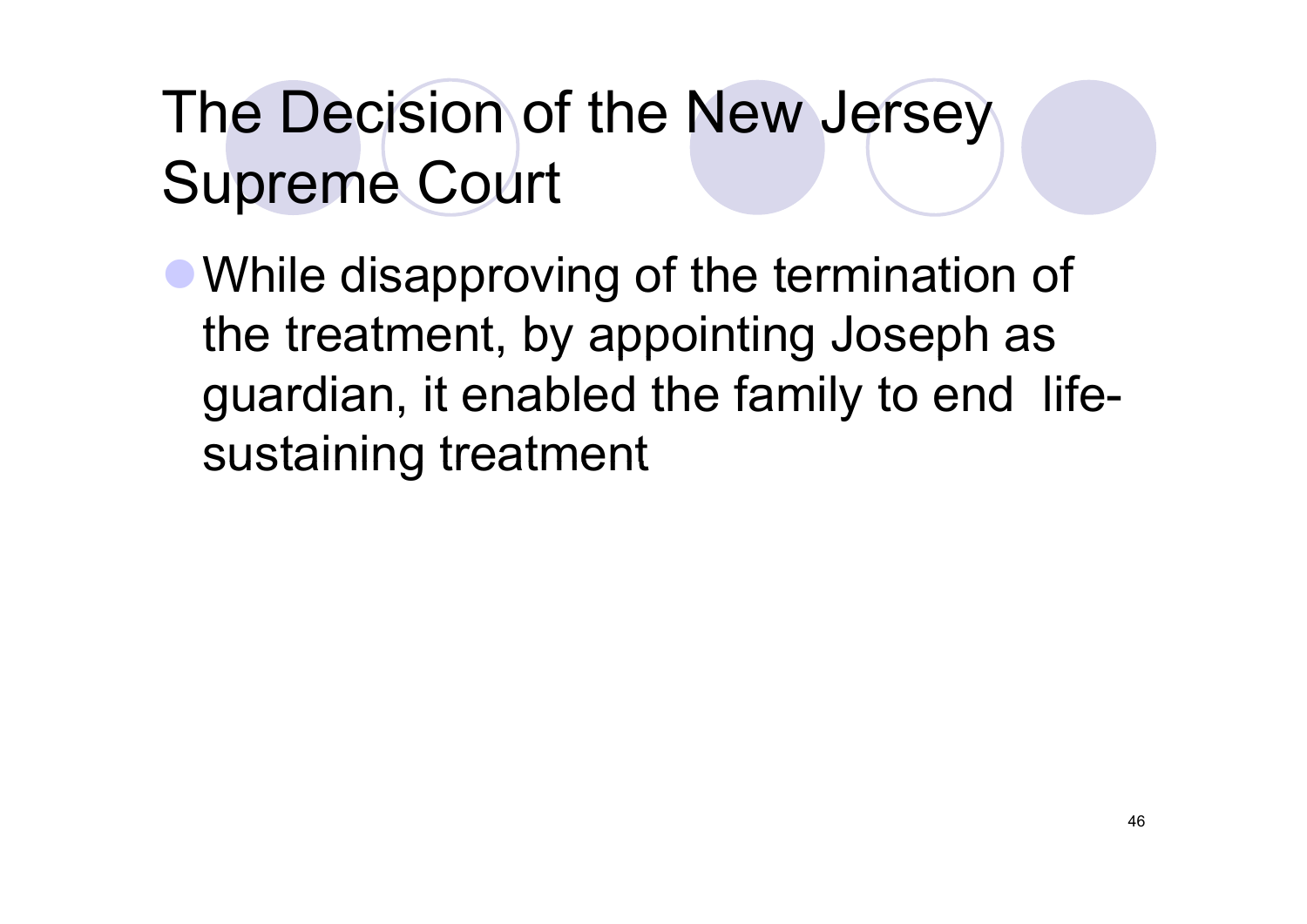# Grey Zone

- **In the case of Judge Muir, it was a matter** of life or death
- The Decision of the State Supreme Court was different
- It dealt with the gray zone between life and death, dying as a process, the dying person's experience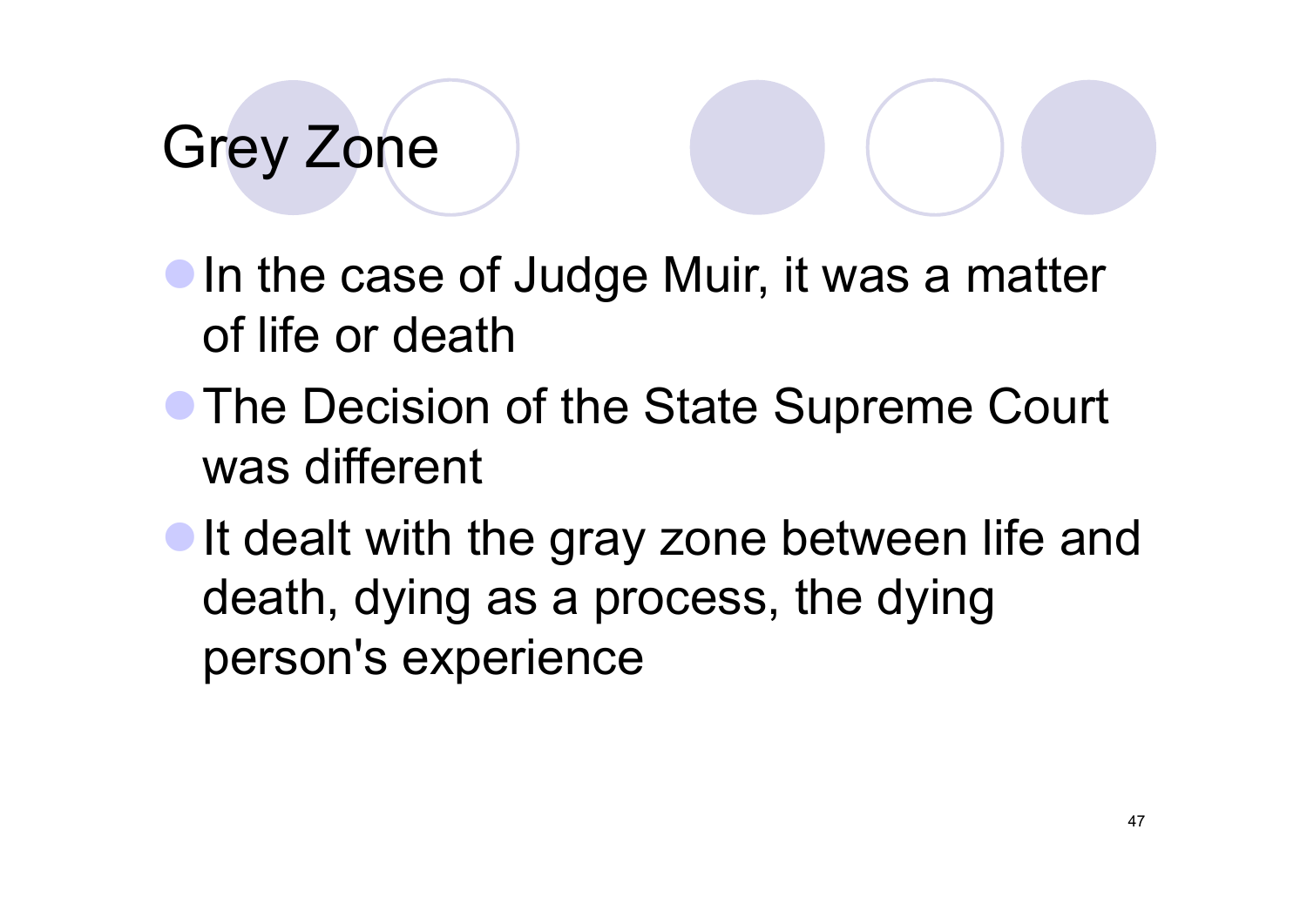# One Supposition

**• There is no doubt, under such an** unfortunate circumstances, that Karen would be able to make an effective decision to stop the life-sustaining devices had she come back to consciousness for seconds by a miracle and recognized her irreversible state, even though the natural death was to come.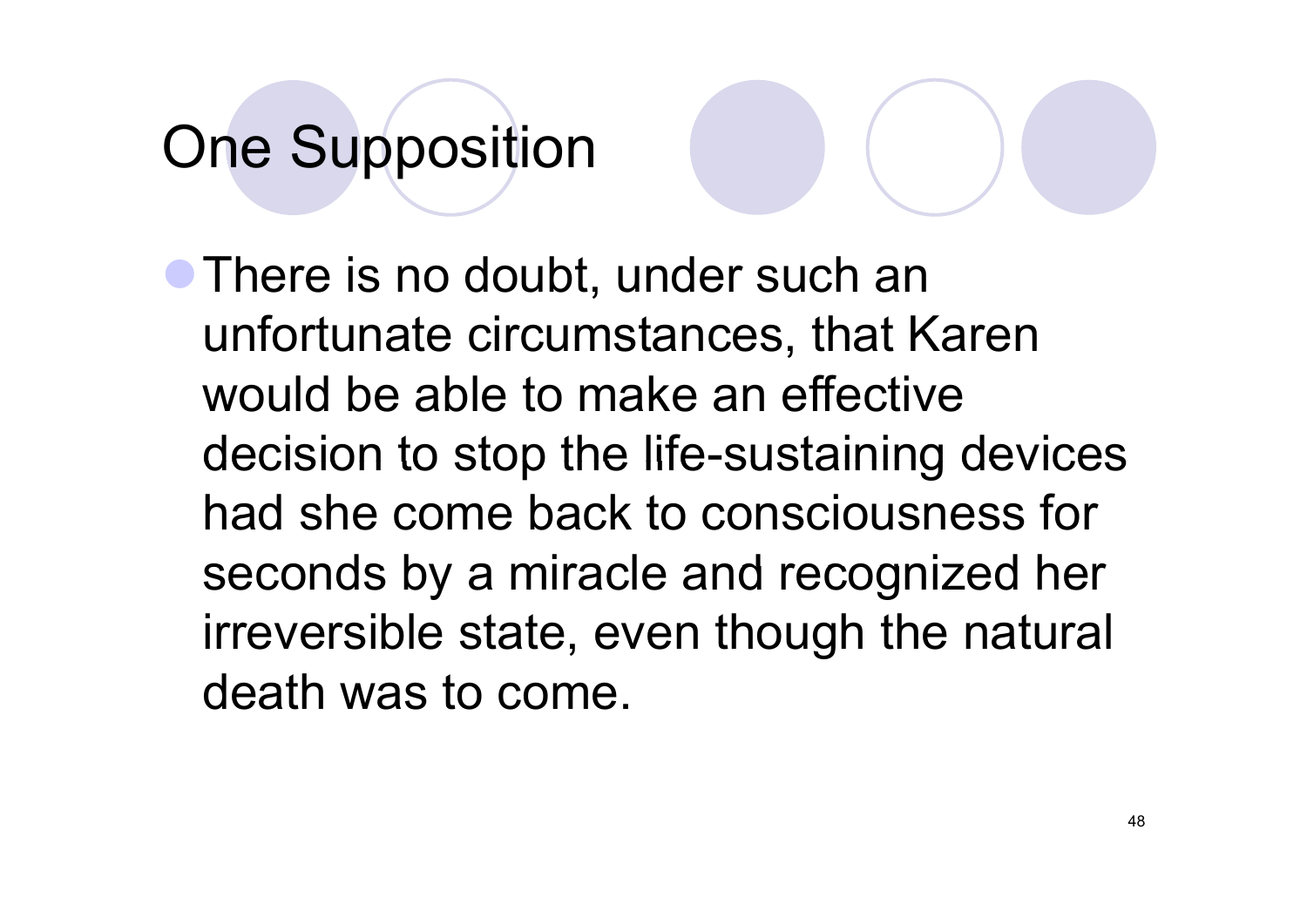#### **Proposal for Institutional Basis**

- When the doctor stops treatment, in the reality, s/he cannot help being subjective in secret
- However, it is inappropriate to continue treatment only out of fear of being accused
- Proposal for institutional bases in order to avoid such a situation: establishing the ethics committee, consisted of doctors, social workers, lawyers and theologians
- Valued cognitive and sapient life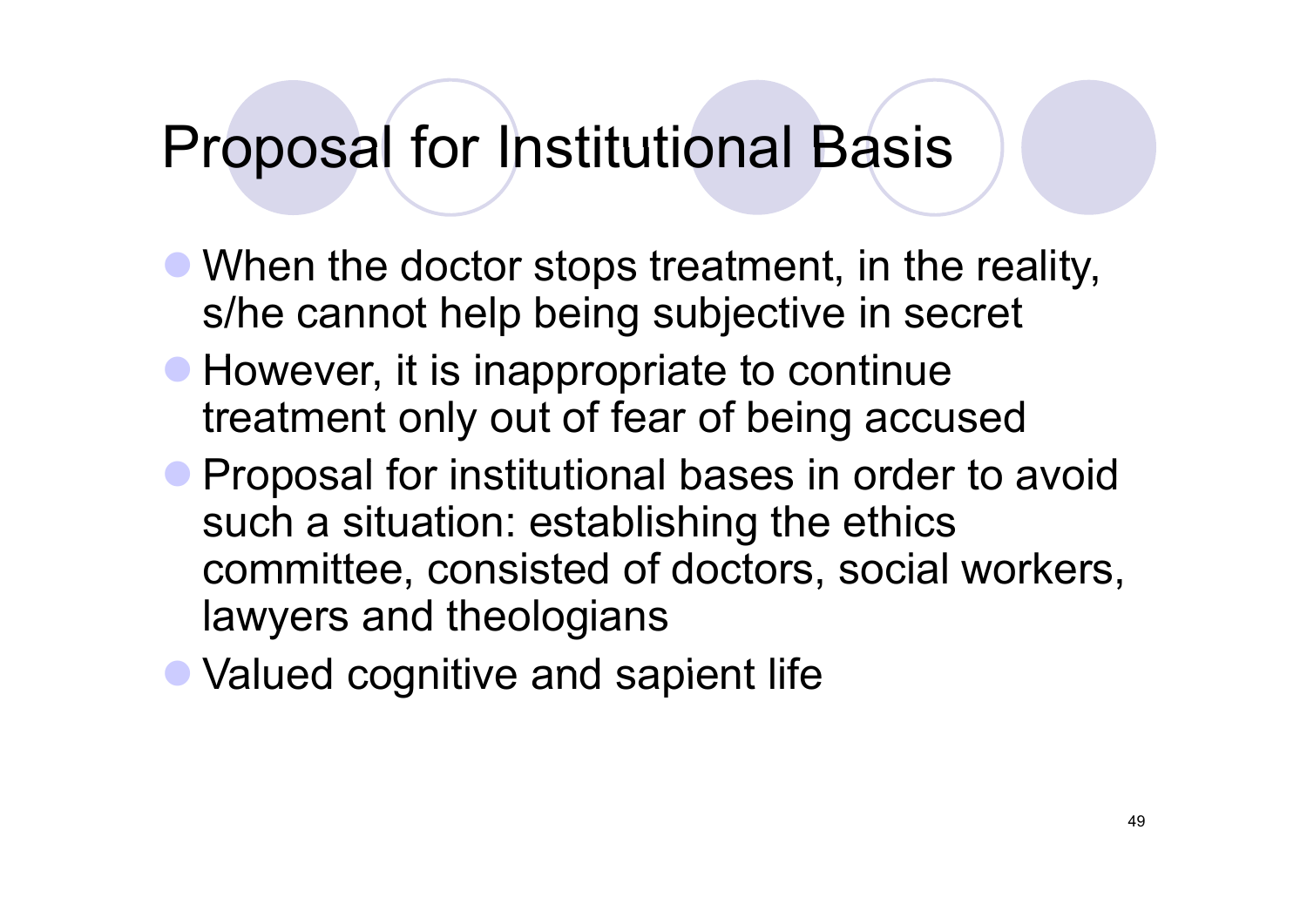# **Artificial Respirator**

- Karen, who was supposed to die after the decision in March, 1976
- **Doctors began giving her training**
- During some days, the doctor stood by her and took off the respirator's pipe. When she seems to be suffering, the doctor put it back. Karen became able to breathe by herself for one hour and longer. Karen left the ICU for a private room. There, she had a feeding tube in her nose, a urethral catheter and the monitoring devices for heartbeat and respiration
- Doctor Morse lost at the court, but won in the ICU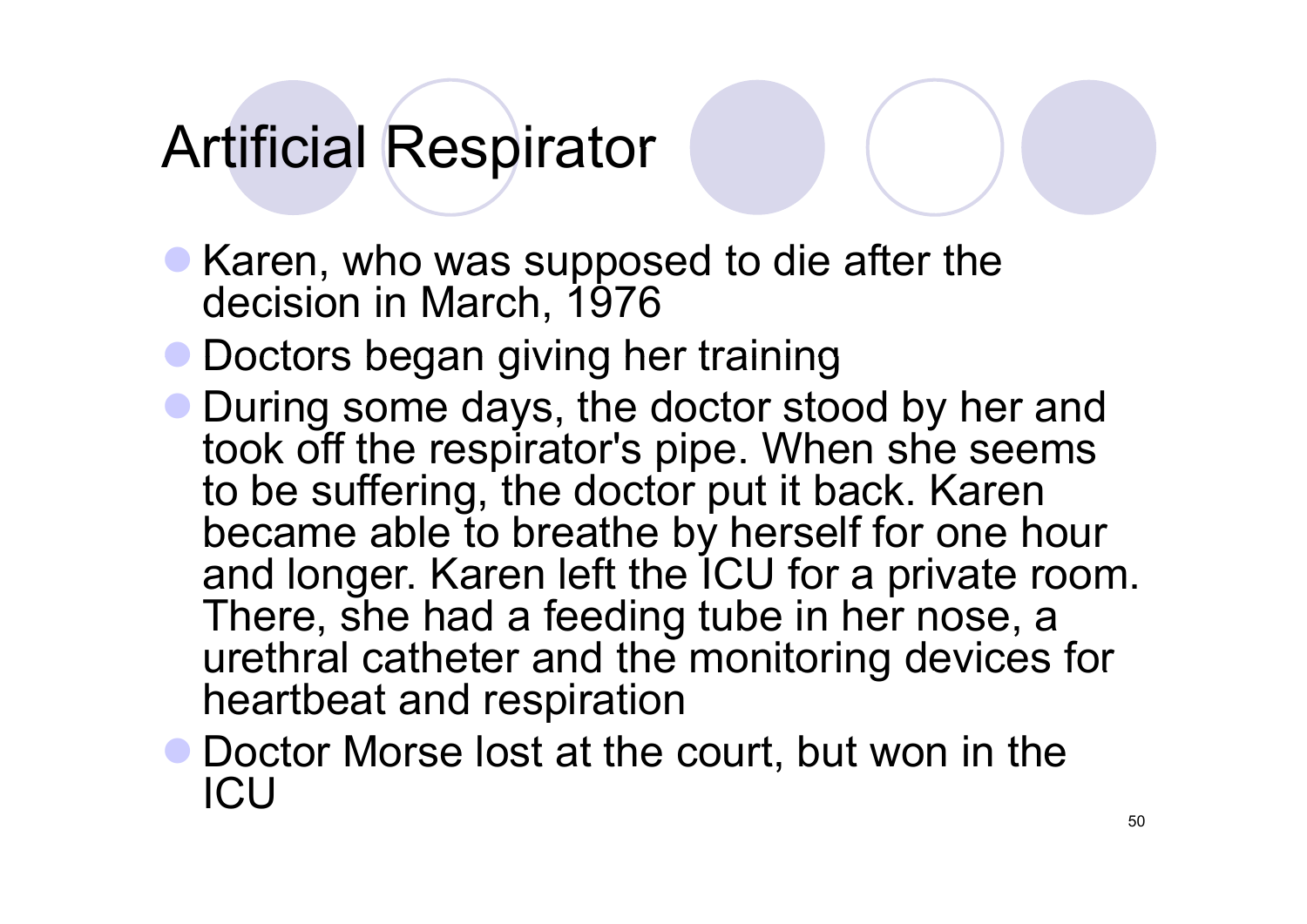# Confusion of Parents

- **Parents were confused and desperate at** God's will
- **They tried to move Karen to a nursing** home but faced challenges in finding one that accreted patients with PVS. Having experienced 22 refusals, they finally found the Morris View Nursin g Home. To avoid the media attention, they secretly carried her out on one June ni ght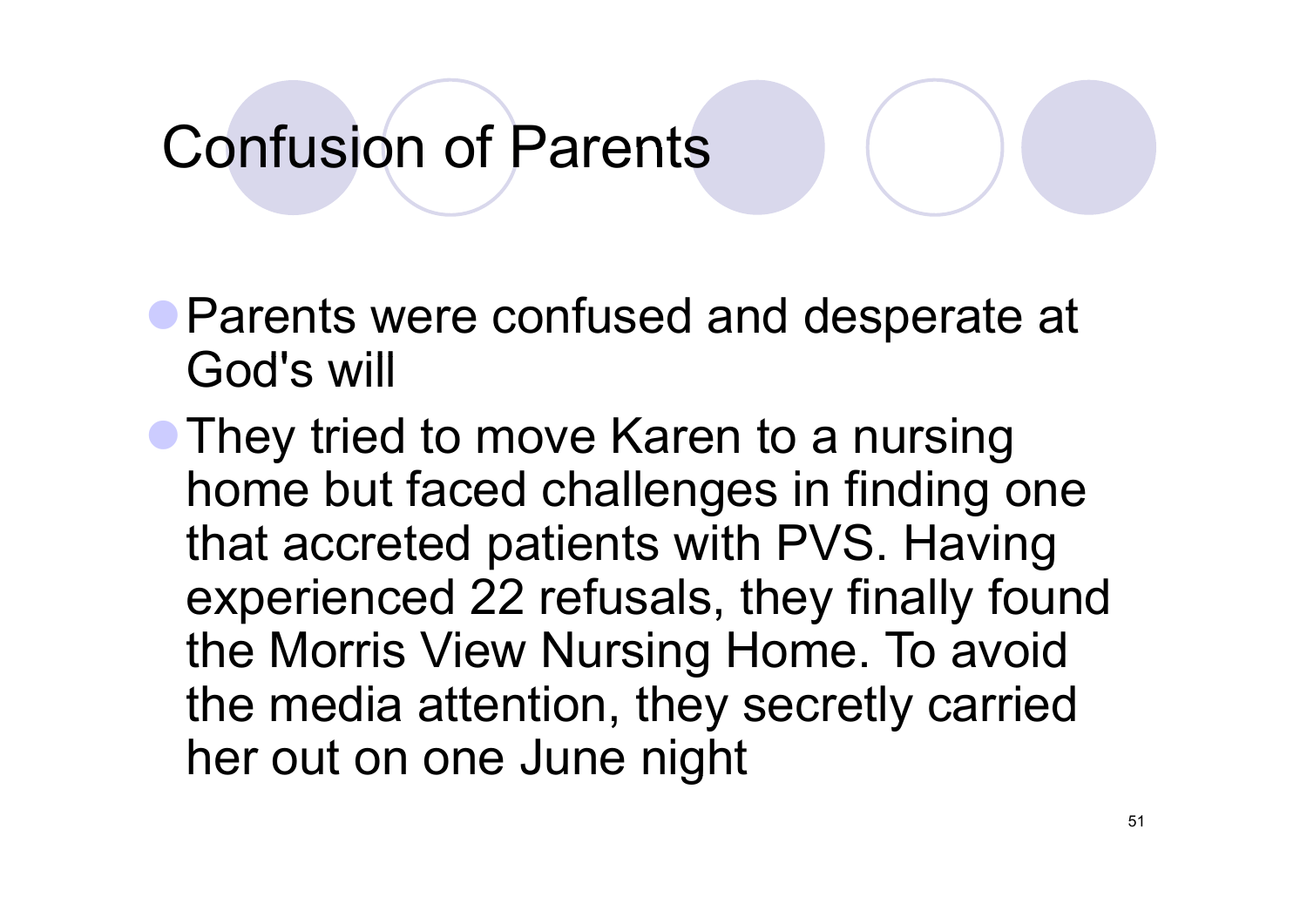### Moving into a Nursing Home

- Parents moved to a small house, located 40 miles from the nursing home
- Her father visited her twice a day in the morning and in the evenin g
- **Her mother visited once a day**
- $\bullet$ • They left a small radio on. They combed her hair, touched her forehead, kissed her cheek, and played her favorite music, such Simon and Garfunkel
- Not much progress after June 1976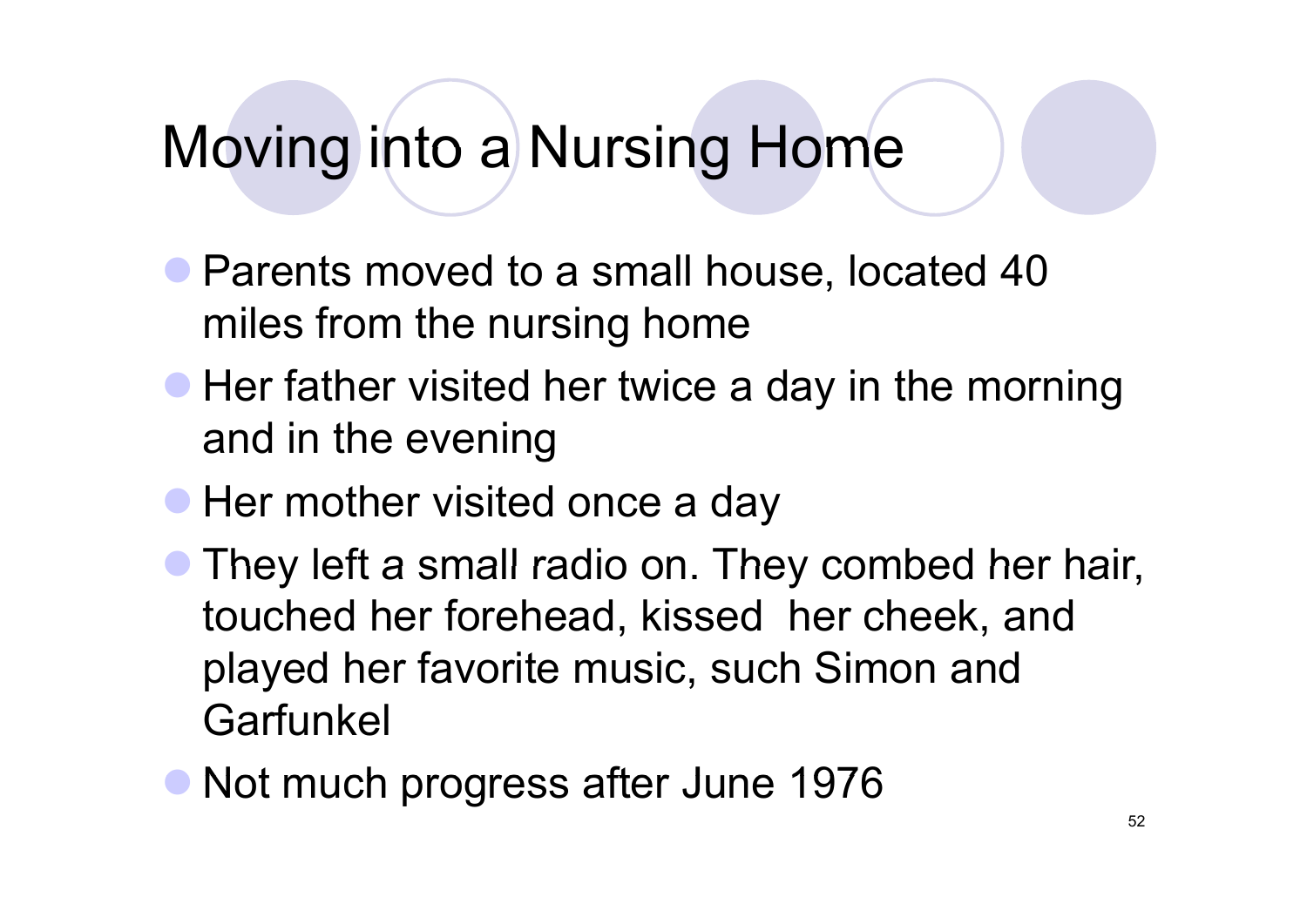#### The Second Death of Karen

- Karen, 31 year-old, was about to die of pneumonia on June 11, 1985
- $\bullet$  Parents attended her all the time
- When she passed away, parents and Armstrong cried hard
- **Her death was widely reported. Some** media called her death "the second death " (la deuxième mort)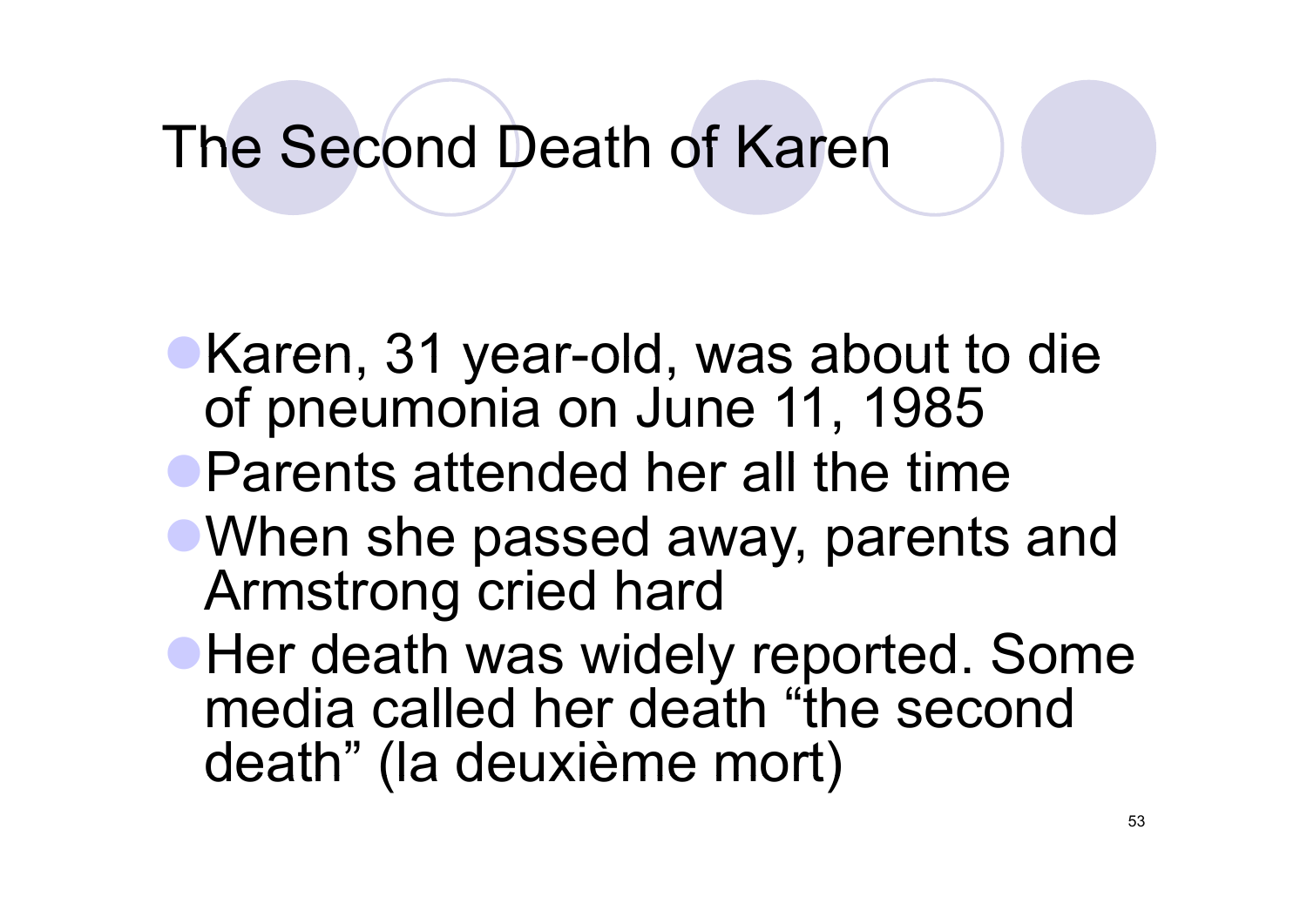### Significance of the Case of Karen

• Karen's case was important in the course of developing discussion on "the Right of Death". The conflicting ideas discussed in the court trials present most of critical points.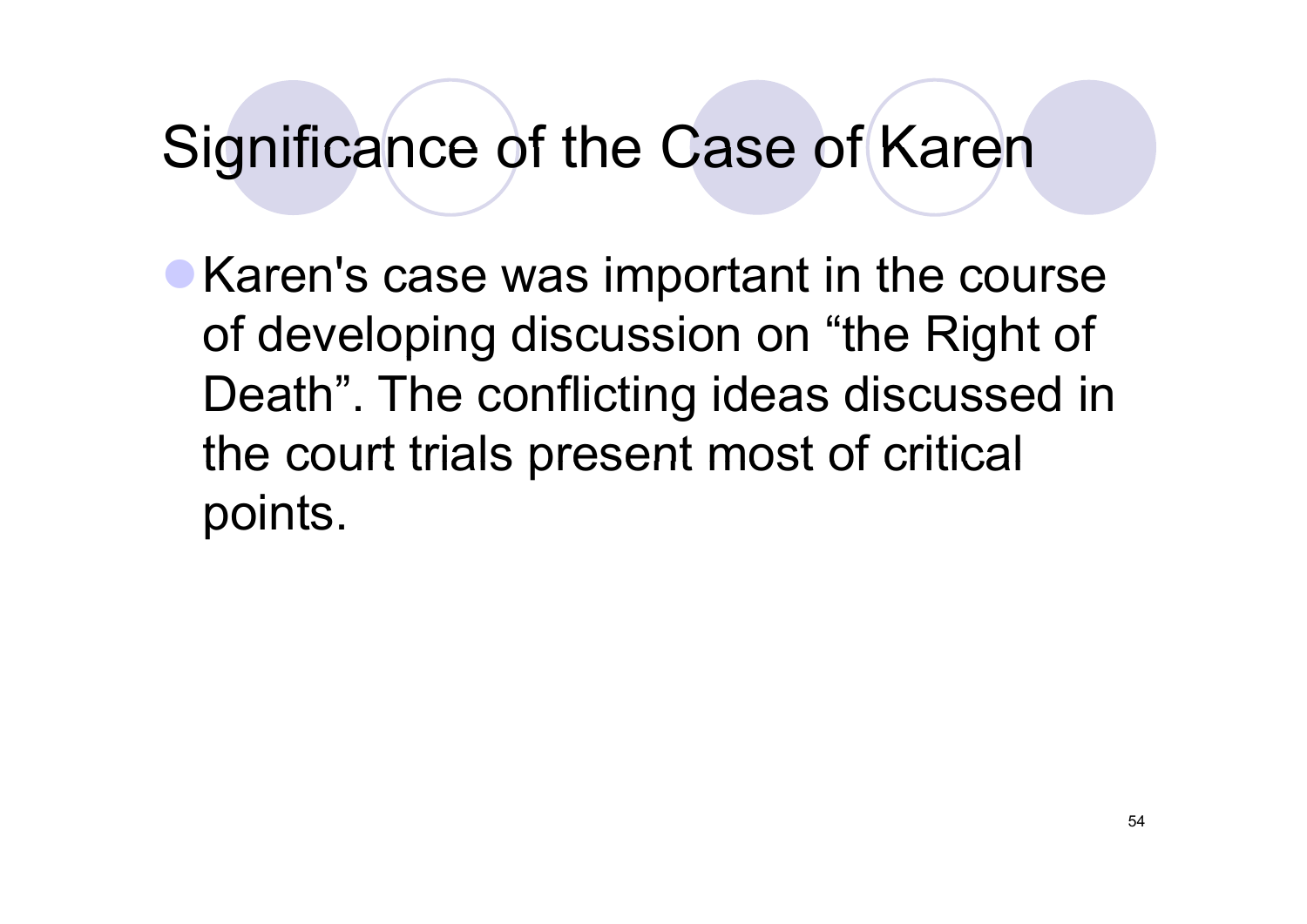# The California Natural Death Act, 1976

- Genator Barry Keene contributed to the passage of the bill, in spite of the opposition it faced, so that everyone will have the right to die without medical life sustaining treatment.
- The Act assures people over 80 of making their advance decision on terminal care
- Cf. Difference among States: New Jersey passed the bill on Living Will in 1991
- $\bullet$  the California Natural Death Act  $\bullet$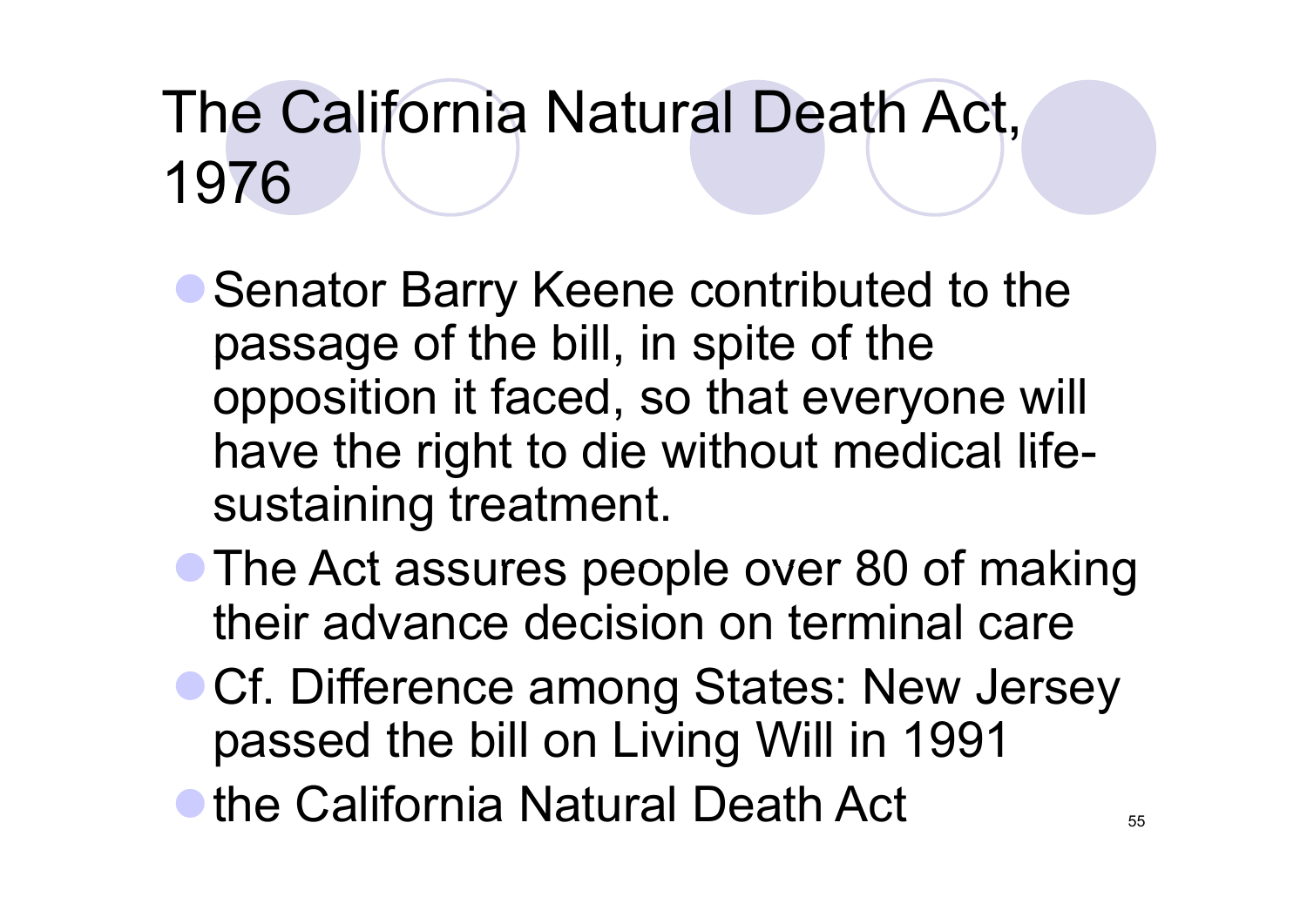### The Patient Self-Determination Act

- Responding to the case of Nancy Cruzan • The Patient Self-Determination Act, 1991
- Clearly confirms that patients have the right to receive and refuse medical treatment
- **Enables patients to arrange the Living Will** and durable power of attorney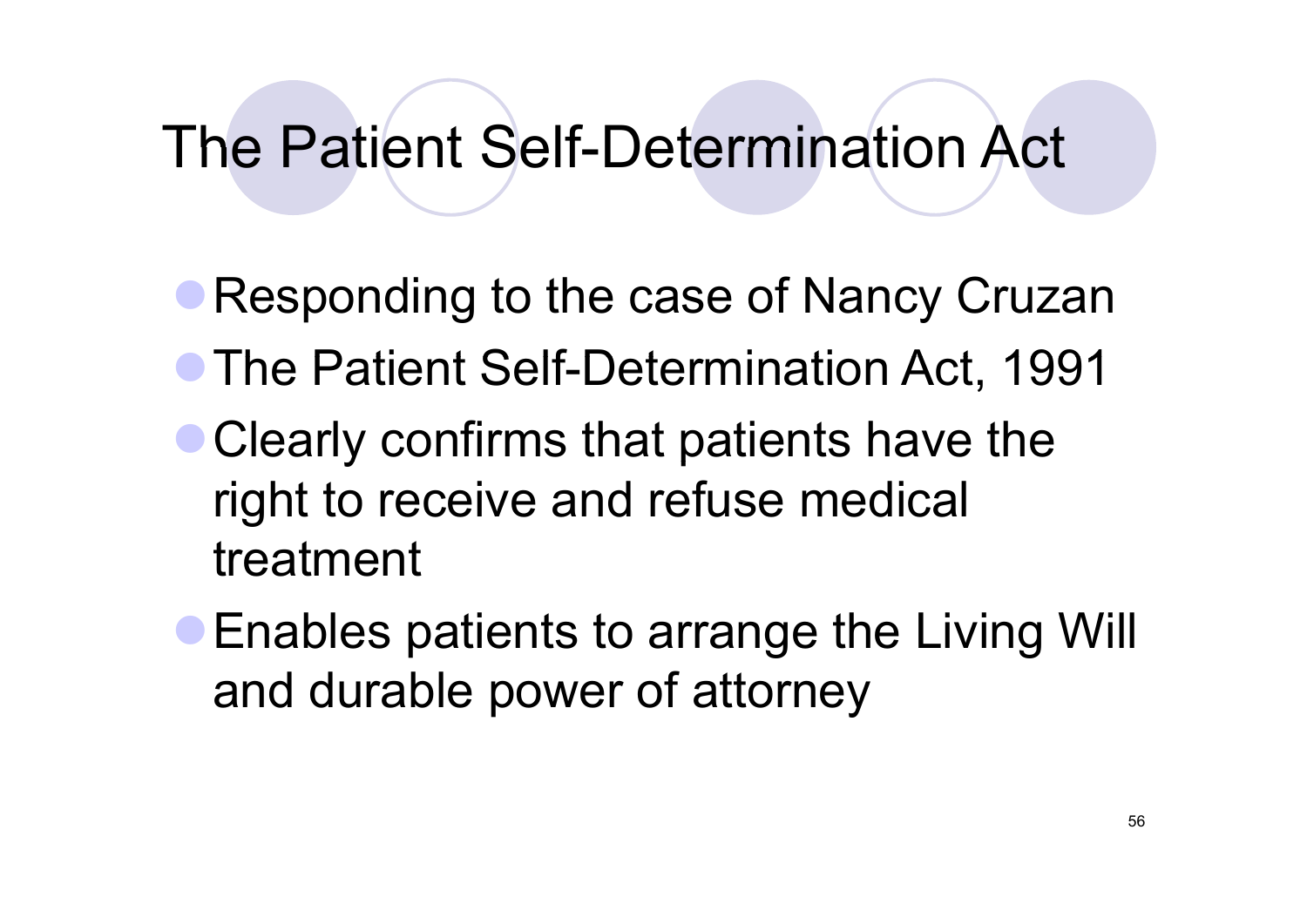# Terri Schiavo(December 1963-March 2005)

- **PVS after heart attack for 15 years since 1990**
- $\bullet$ Dispute between her husband, who requested the withdrawal of feeding tube, and her parents, who requested life-sustaining treatment
- $\bullet$  Became a symbolic figure of discussion on death with dignity
- $\bullet$  Due to the gap between the judiciary and the State Council in Florida, Terri had already experienced cancellation of life-sustaining treatment twice by then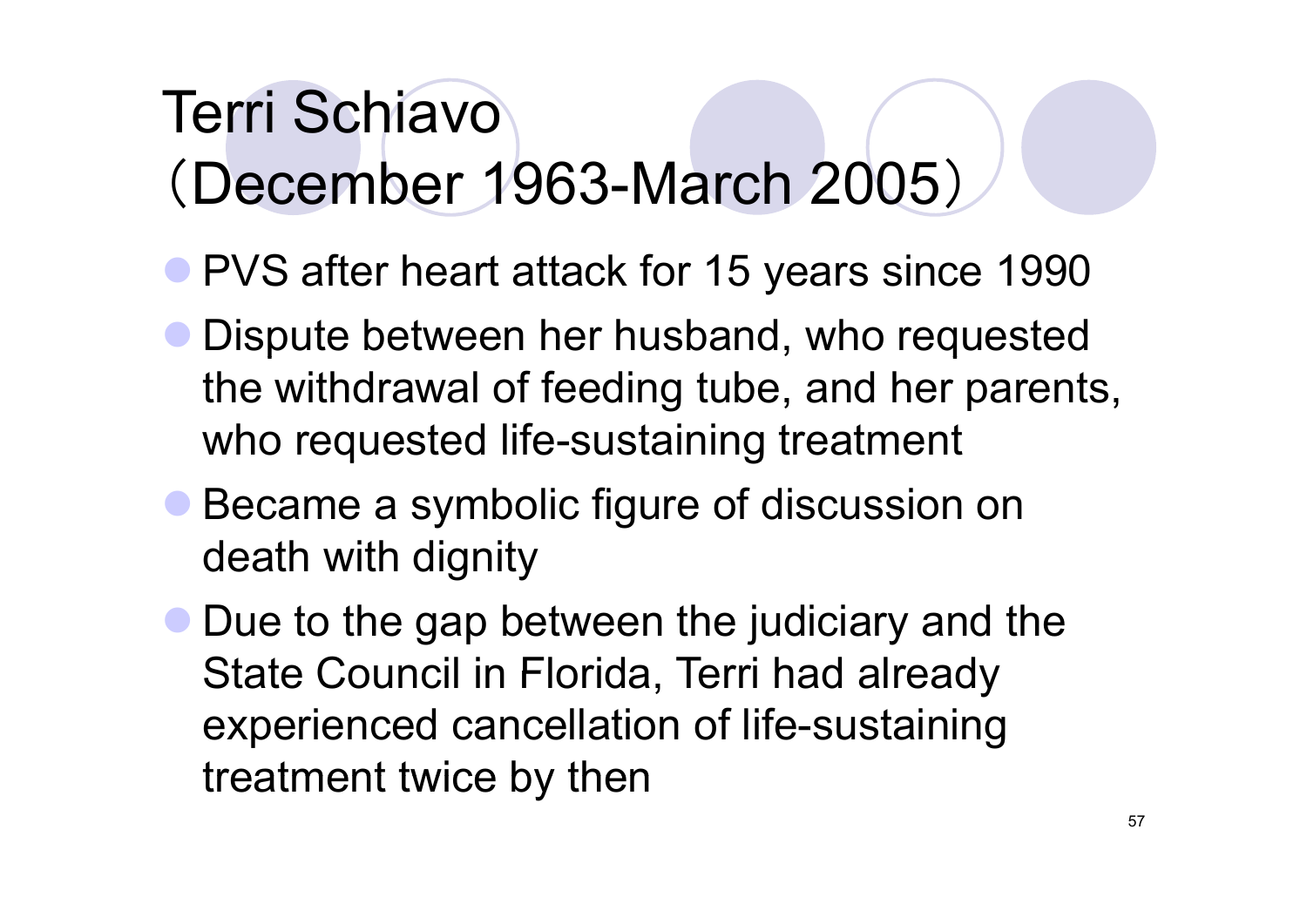# Terri Schiavo (December 1963-March 2005)

- $\bullet$  In March, 2005
- On March 18, withdrawal of feeding tube by the order of the State Court
- On March 21, the US Congress submitted a special bill which requests reexamine the court decision. The media reported that President Bush also signed it
- Negative reaction from citizens to the president's intervention and from the judiciary to the government intervention...it only reinforced the court decision
- Schaivo passed away on March 31, 2005 at the age 58of 41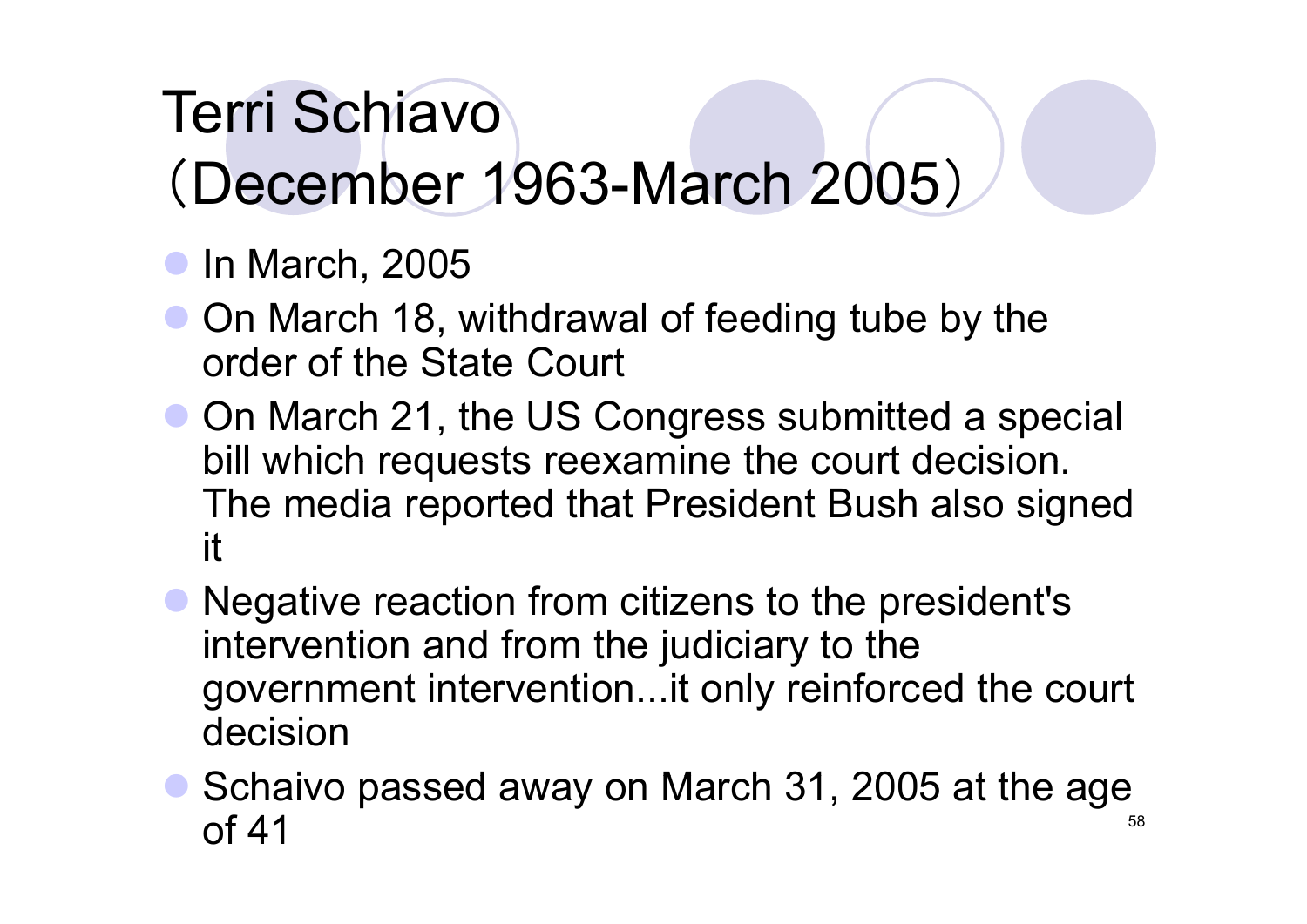# Active Euthanasia & Physician-Assisted Suicide

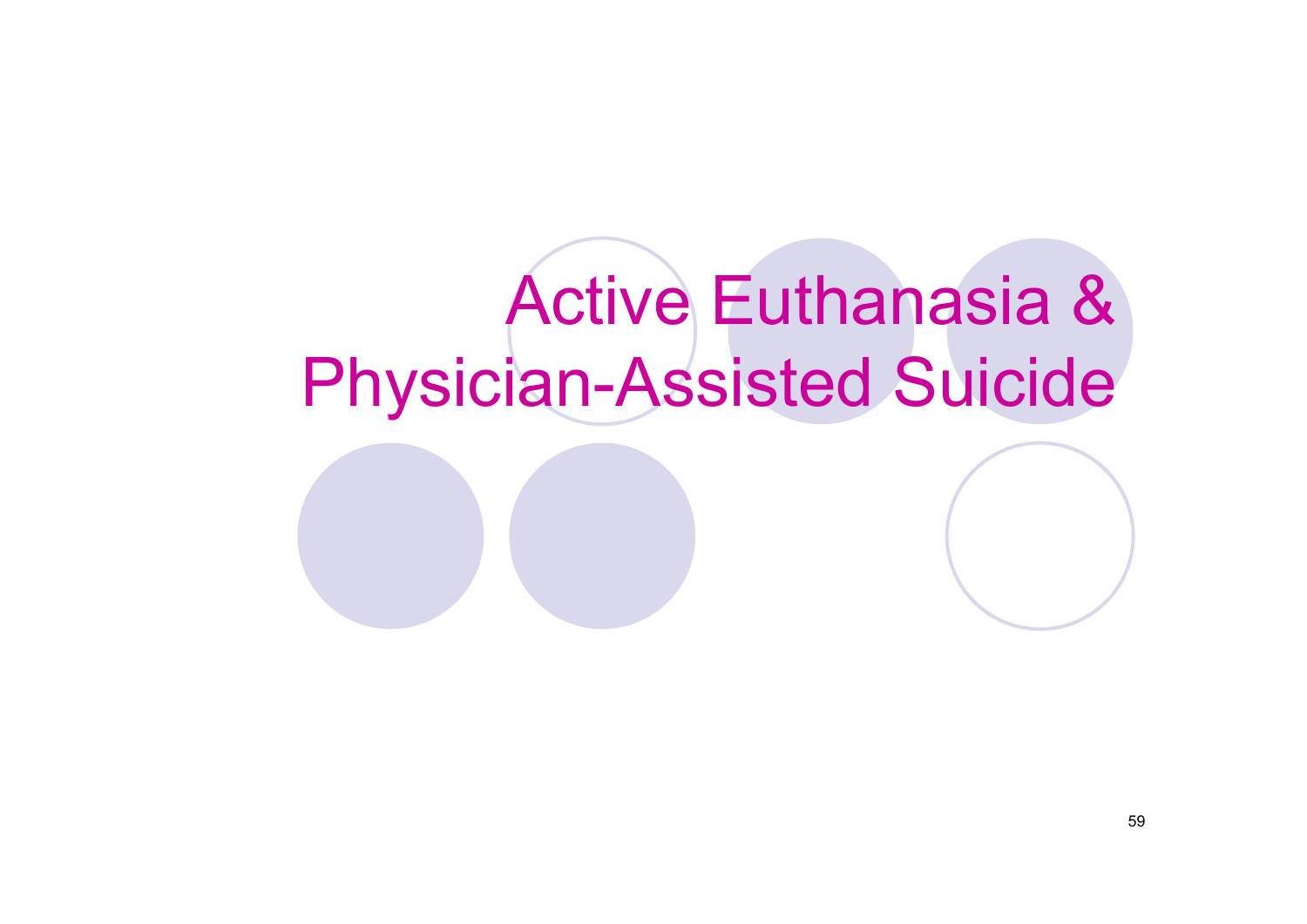### Euthanasia

**Active euthanasia: killing** 

- **Passive euthanasia: letting die**
- **Voluntary euthanasia: voluntary**
- Non-voluntary euthanasia: nonvoluntary(including PVS)

**• Involuntary euthanasia: involuntary(forced** euthanasia)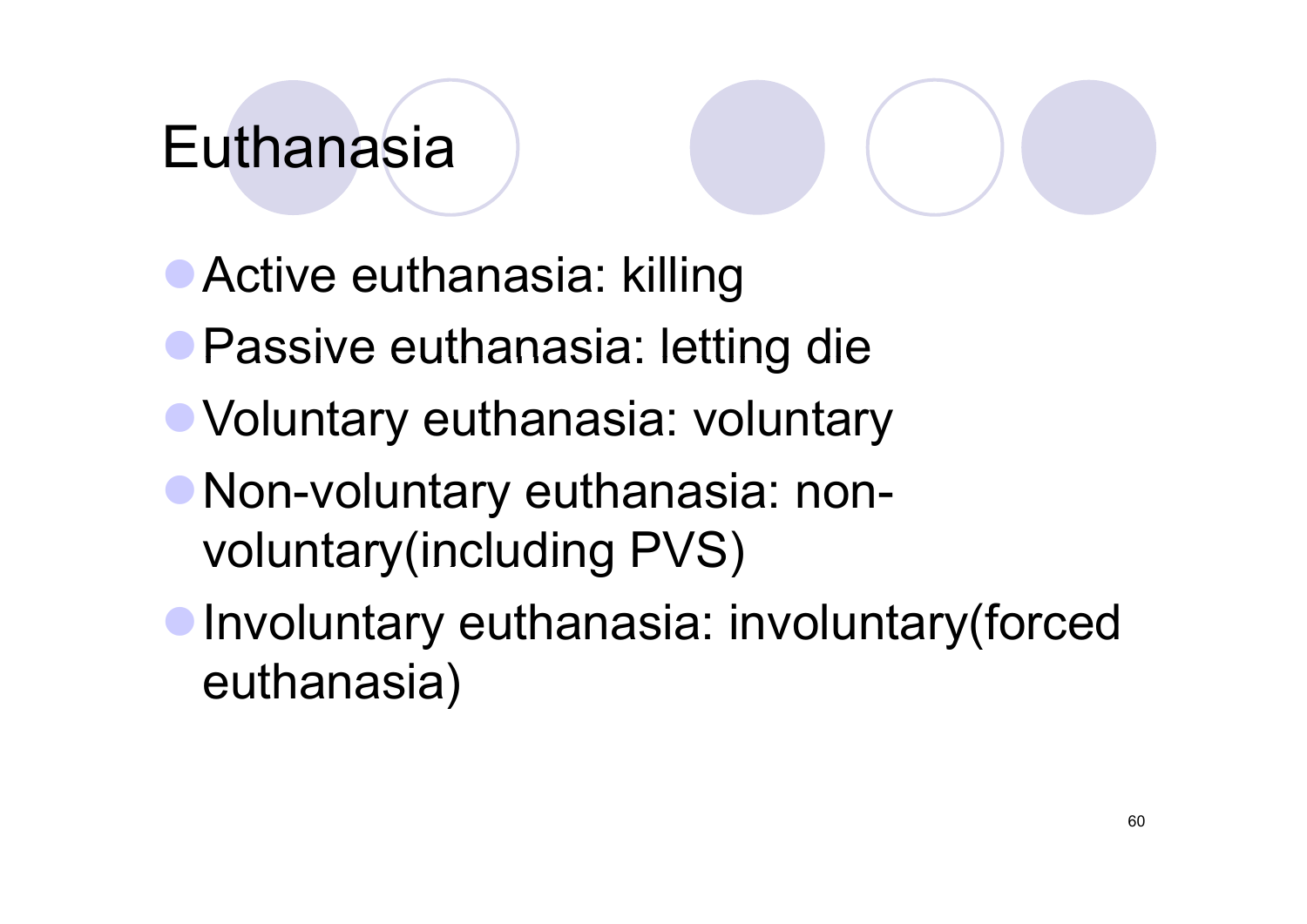## Are You For or Against Euthanasia?

- **One should refrain from answering such a** question easily
- Which kind of euthanasia?
- **Differentiation is necessary**
- The case of Quinlan applies to passive euthanasia because she was expected to die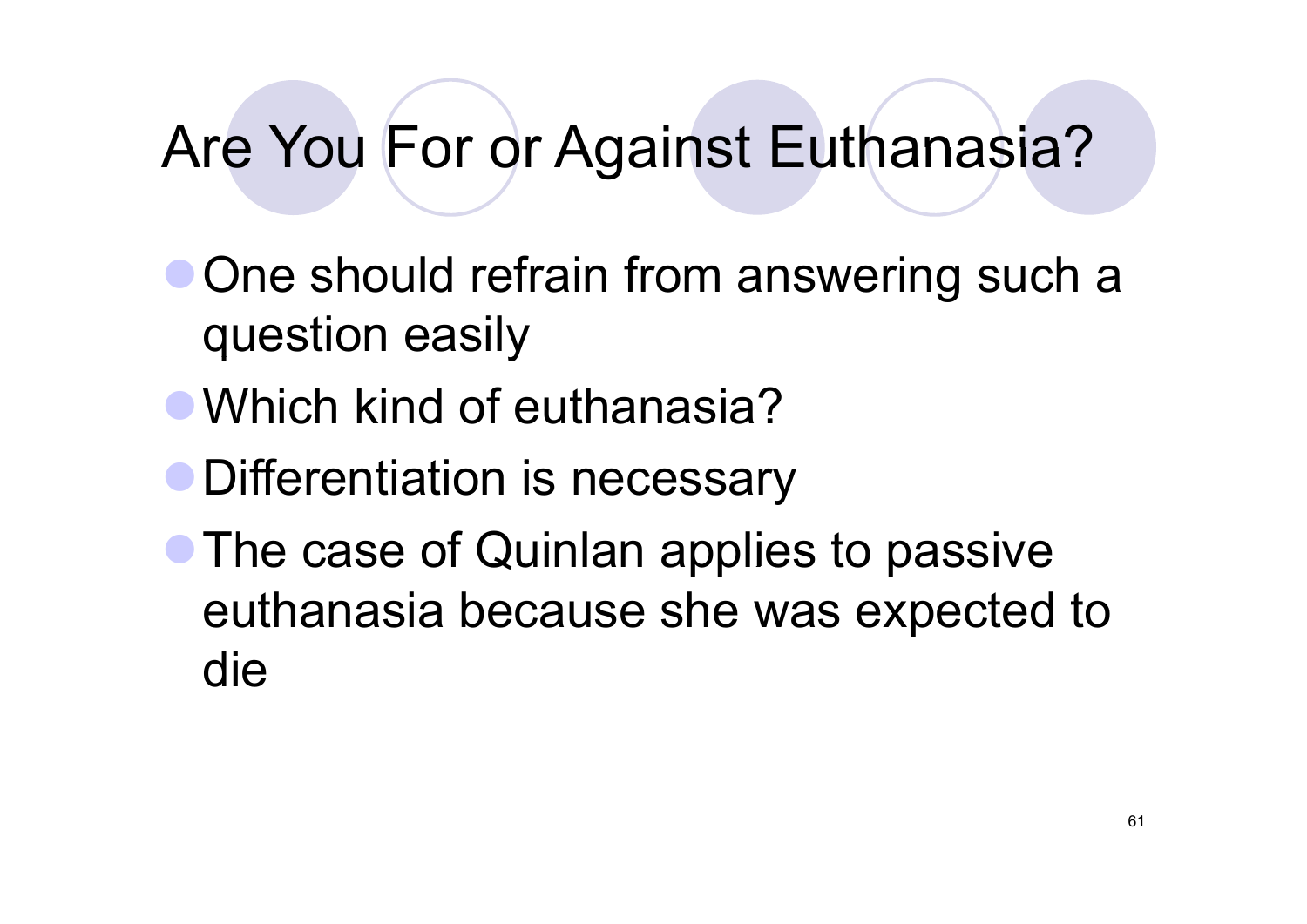# Derek Humphry

#### ● 1980, The Hemlock Society

- **After the death of his first wife (cf.** *Jean's way***,** 1978), he founded The Hemlock Society with his second wife, Ann Wickett
- **Increased membership in the 80's. By his** retirement in 1992, they had 57,000 members
- **Publicly supports active euthanasia and** physician-assisted suicide
- Shifted its focus from PVS issues in the 1970's to active euthanasia in the 1980's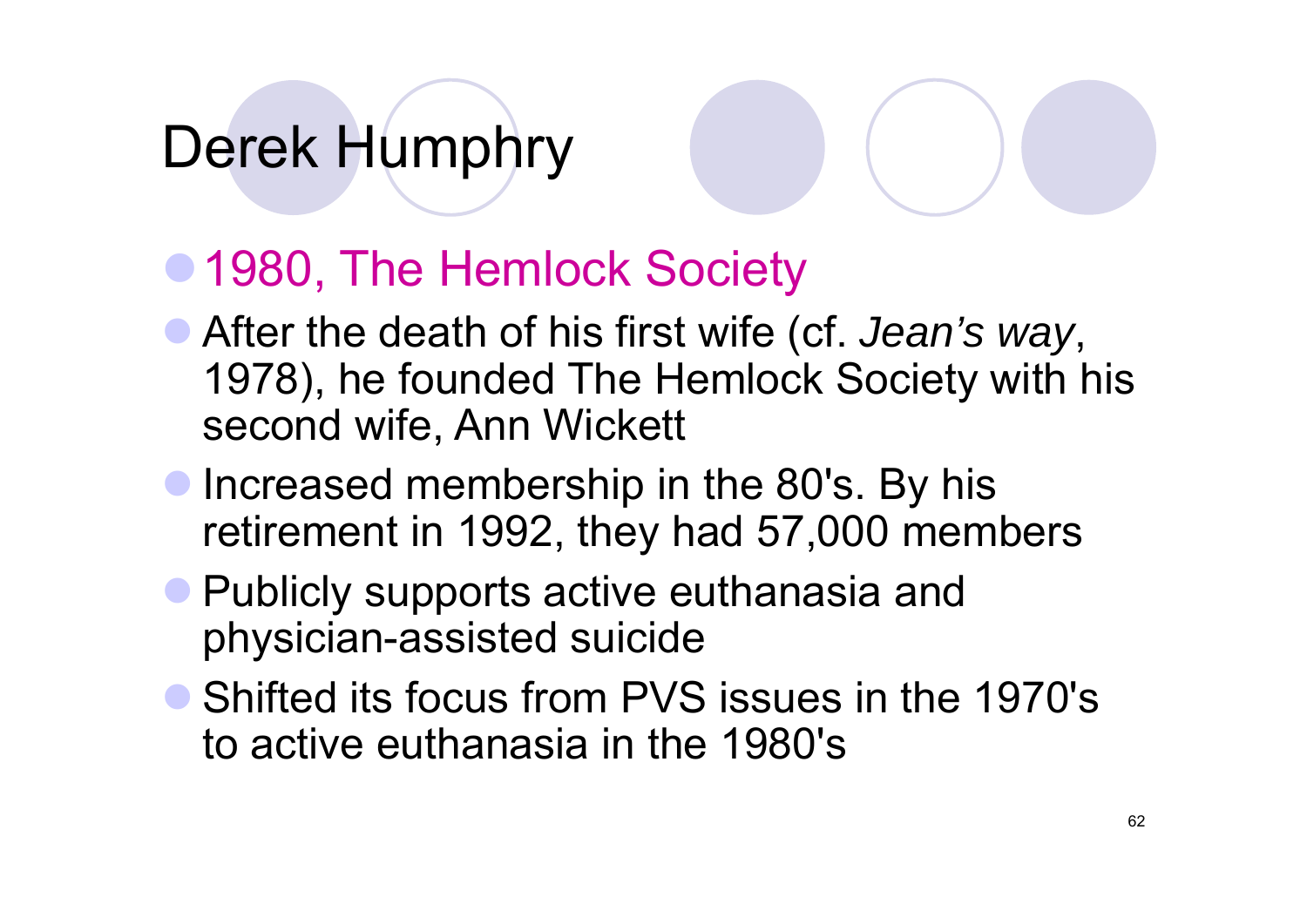# Humphry: Teaching How to Commit Suicide

- <sup>z</sup>*Let me Die Before I Wake*, 1981 One form of suicide manual, teaching how to commit a painless suicide. Best-selling book
- **Final Exit, 1991 (it's not worth reading)**
- Since Humphry is not a doctor, he has nothing to do with physician -assisted assisted suicide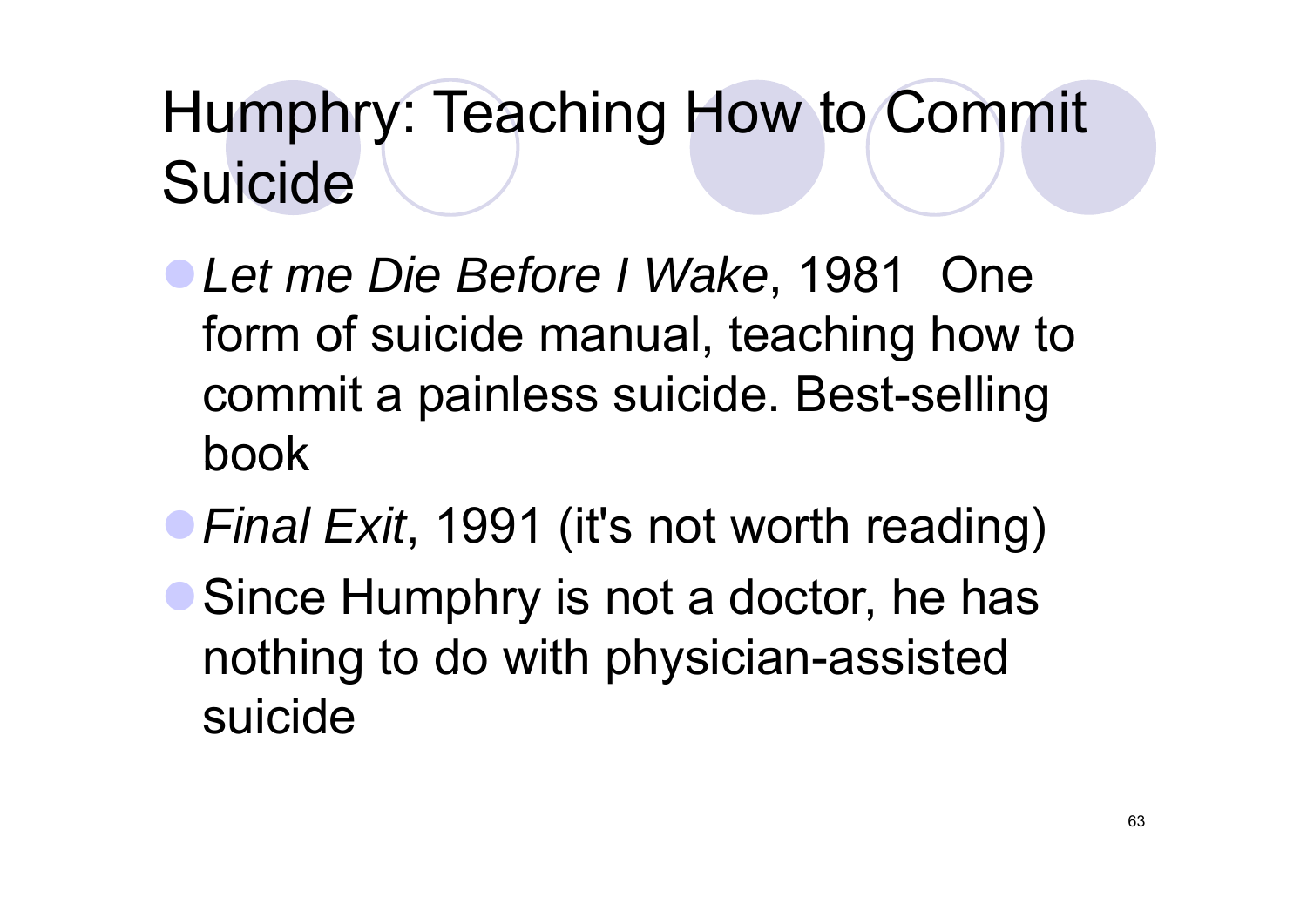#### Doctor Jack Kevorkian

- Representative figure to support physicianassisted suicide
- **First assisted the suicide of Janet Adkins with** Alzheimer's in Michigan in June, 1990, using **Mercitron**
- Assisted in the deaths of about 100 people between 1990 and 1999
- Assisted the suicide of Rebecca Badger, 39 year-old woman with ALS. But she had Munchausen's syndrome, suffering from depression and drug-addiction. Kevorkian had to<br>face criticism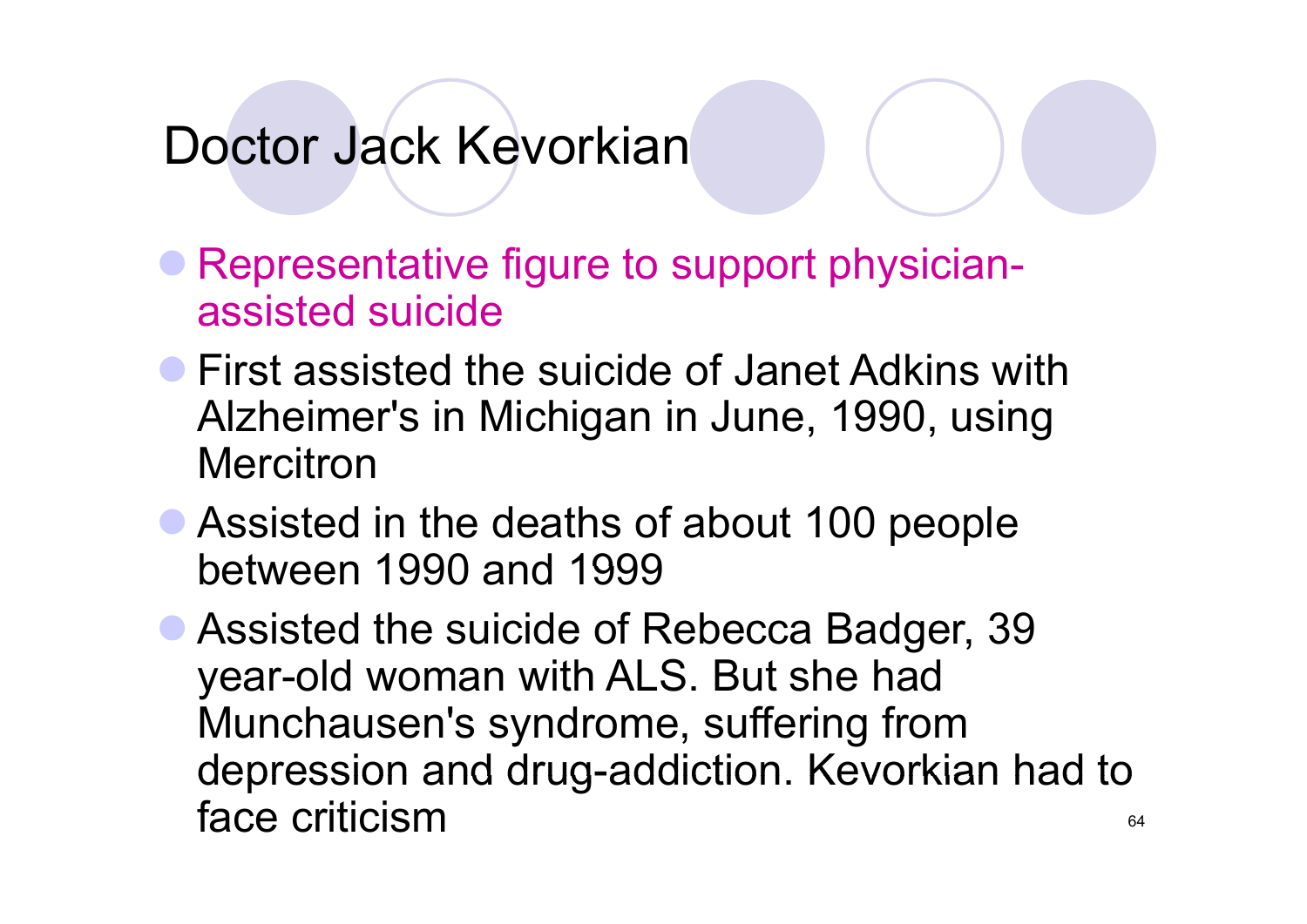#### Doctor Jack Kevorkian, Guilty

- **On September 17, Kevorkian injected muscle** relaxant and potassium chloride to Thomas Youk, a patient with ALS. He filmed the procedure
- $\bullet$ • The videotape was aired in CBS (60 Minutes)
- $\bullet$  In April, 1999, the Michigan jury found him guilty of second-degree homicide for his lethal injection to Thomas Youk.
- Release from prison in 2007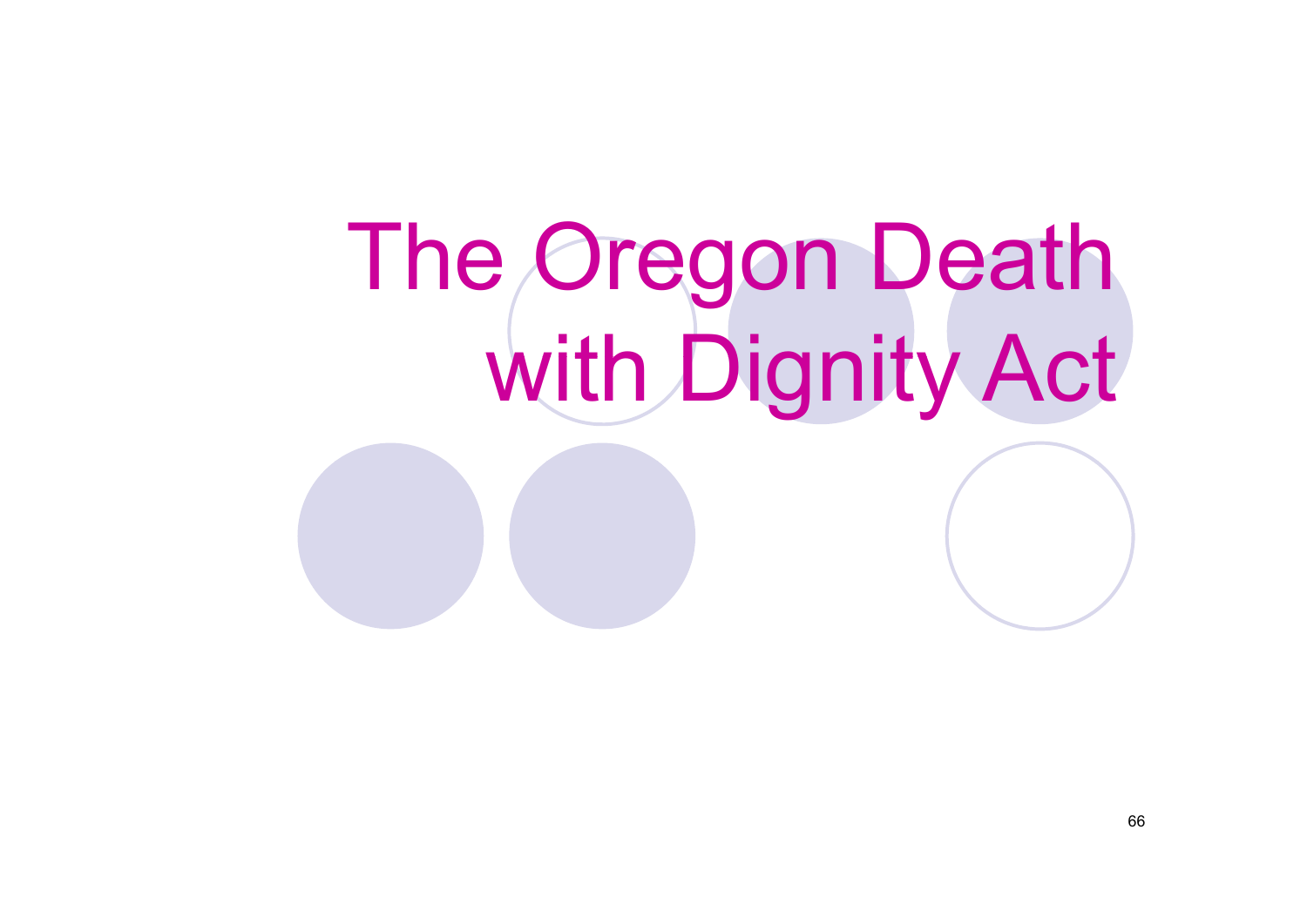- The Oregon Death With Dignity Act
- $\bullet$  Legally enabled terminally-ill, capable patients to request the prescription of the medicine that allows them to die with dignity in a humanitarian manner
- The Act first passed in November 1994 with 51% votes in favor. Implementation was delayed due to anti-Death with Dignity Act movement Act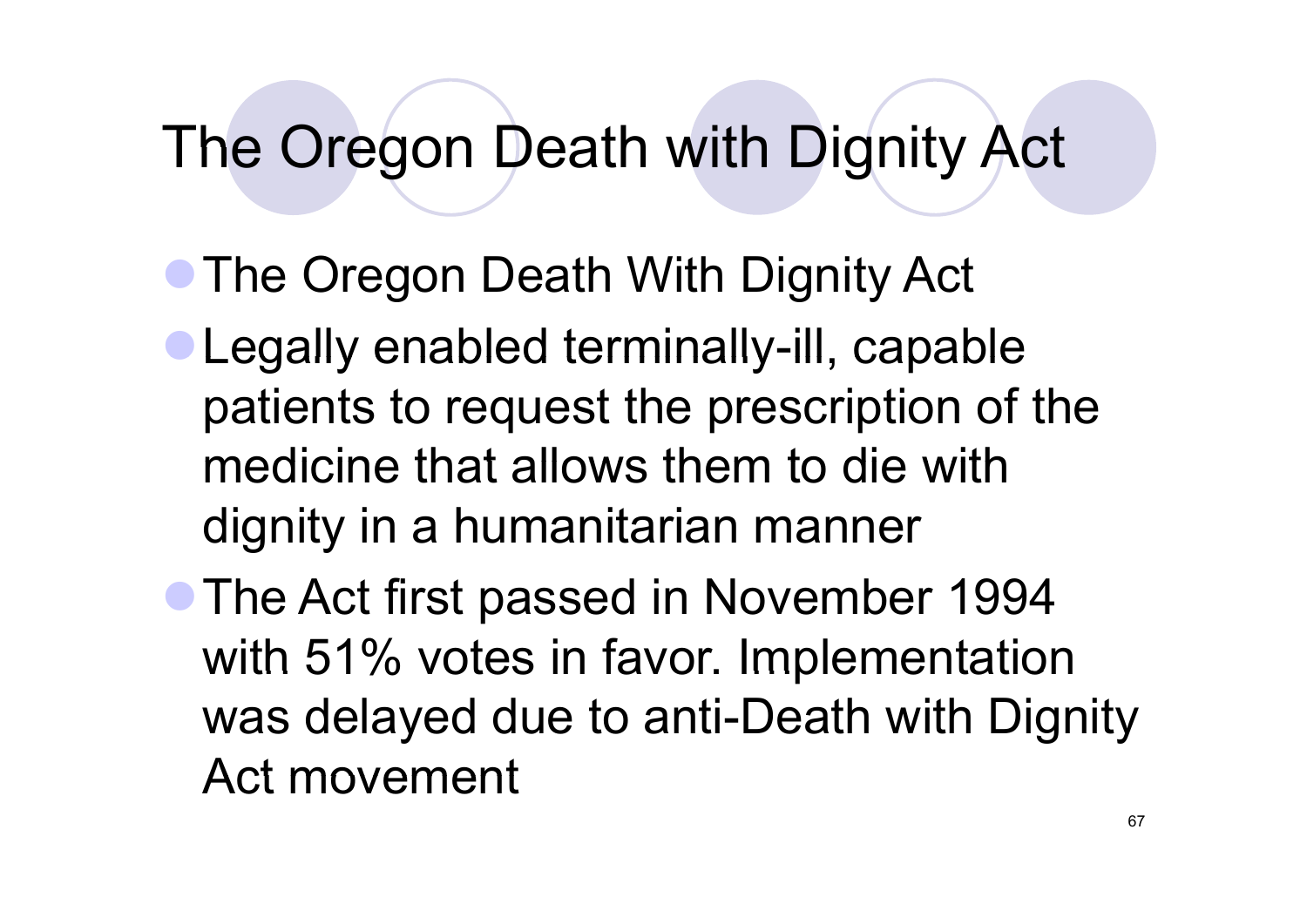• Second general election in November 1997. 60% of voters voted in favor of legalizing physician-assisted suicide • The Act was implemented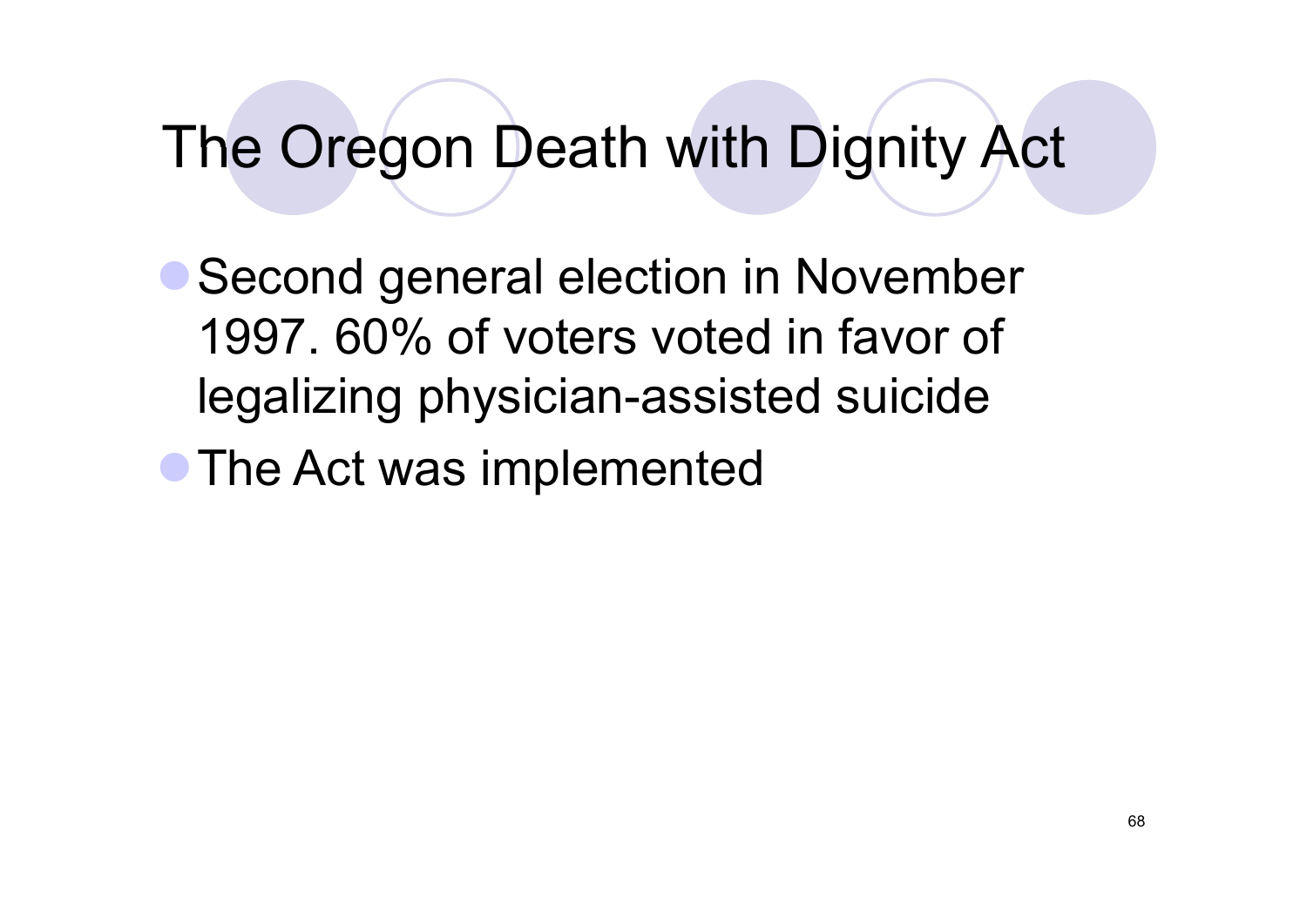- Restriction: Only Oregon residents are eligible. Patients with psychological disorders and depression are ineligible
- Patients must provide two oral requests separated by at least 15 days
- Patients must provide a written request, signed by two witnesses
- $\bullet$  Doctor can only process prescription and patients decide if they take it or not. It prohibits the lethal injection and mercy killing.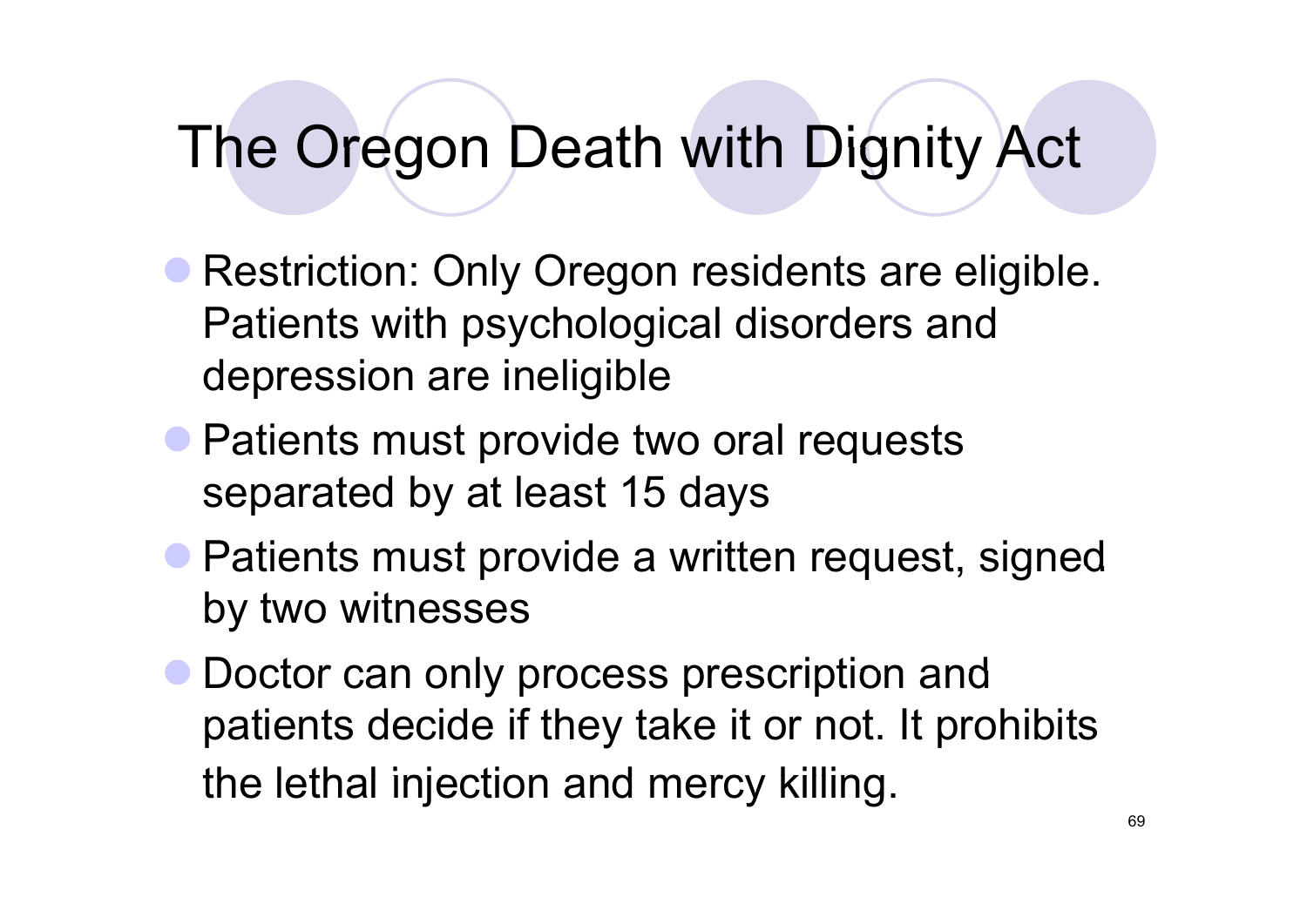• Counter movement in parallel **• The Federal Assisted Suicide Funding** Restriction Act passed in April 1997, disallowing the federal budget for studies related to euthanasia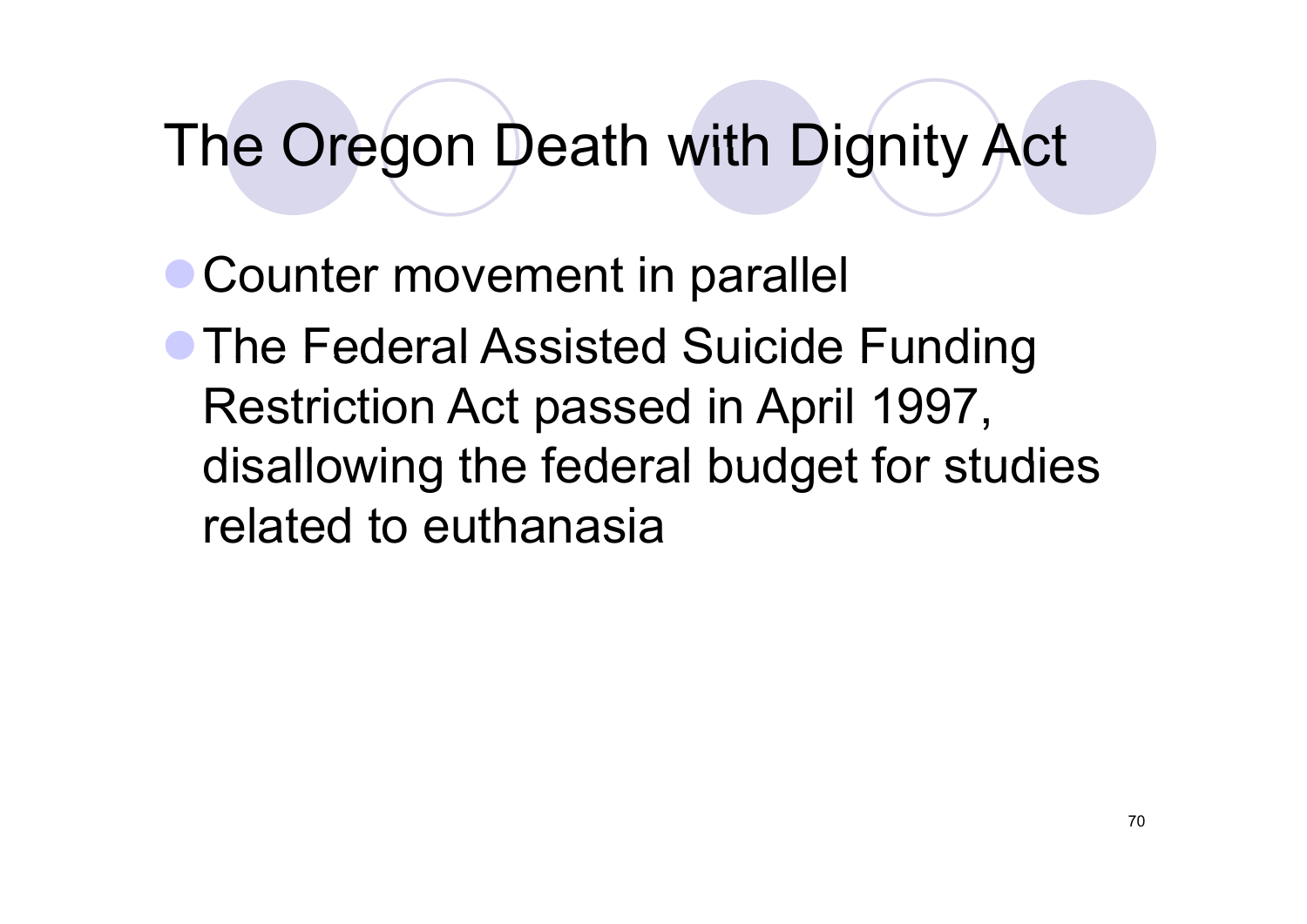- The central government attempted to ban the prescription of fatal medicine, intending to invalidate the Oregon Death with Dignity Act
- The Pain Relief Promotion Act in 1999 is an example o f counter action against the Oregon Death with Dignity Act. It implies the pharmaceutical control over medicine and the Federal government's control over **State**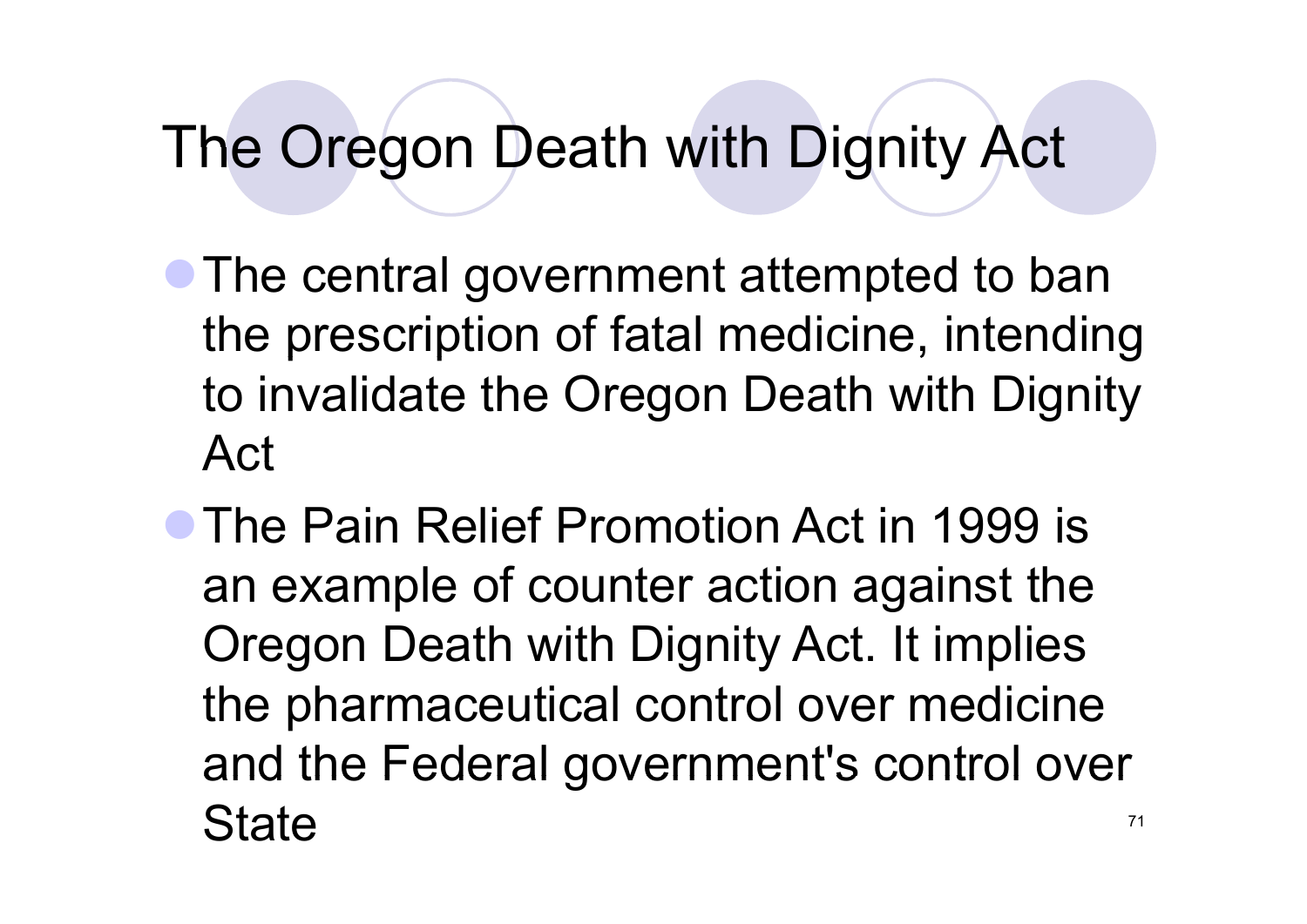- $\bullet$  Study in 1999 showed 23 received the medical superscription in a year, 15 of them died. Six died without medication. The rest are alive
- The age average of 15 people was 69. They were all white, 13 of them had cancer
- Study in 2000 showed that 33 received prescriptions, 27 died after ingesting the medication and five died from their illnesses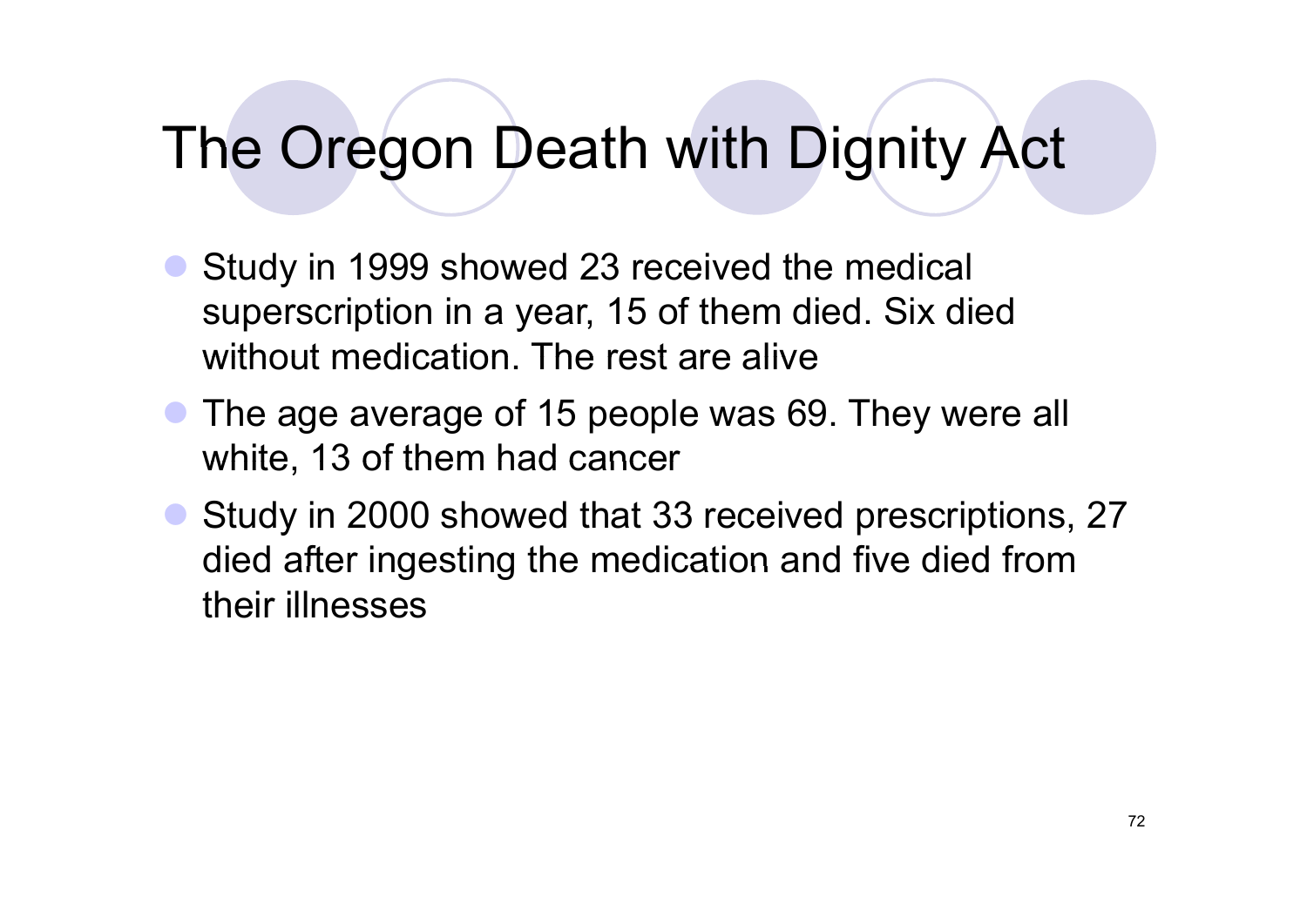### Situation in USA: Shifts of Argument

- Refusal of painful life-sustaining treatment by "the Right to Die"
- **Problems on whether they continue treatment for** incapable patients, such as PVS
- After late 1980's, the argument shifted its focus from passive and involuntary euthanasia to active euthanasia and physician-assisted suicide
- No definite consensus has been reached so far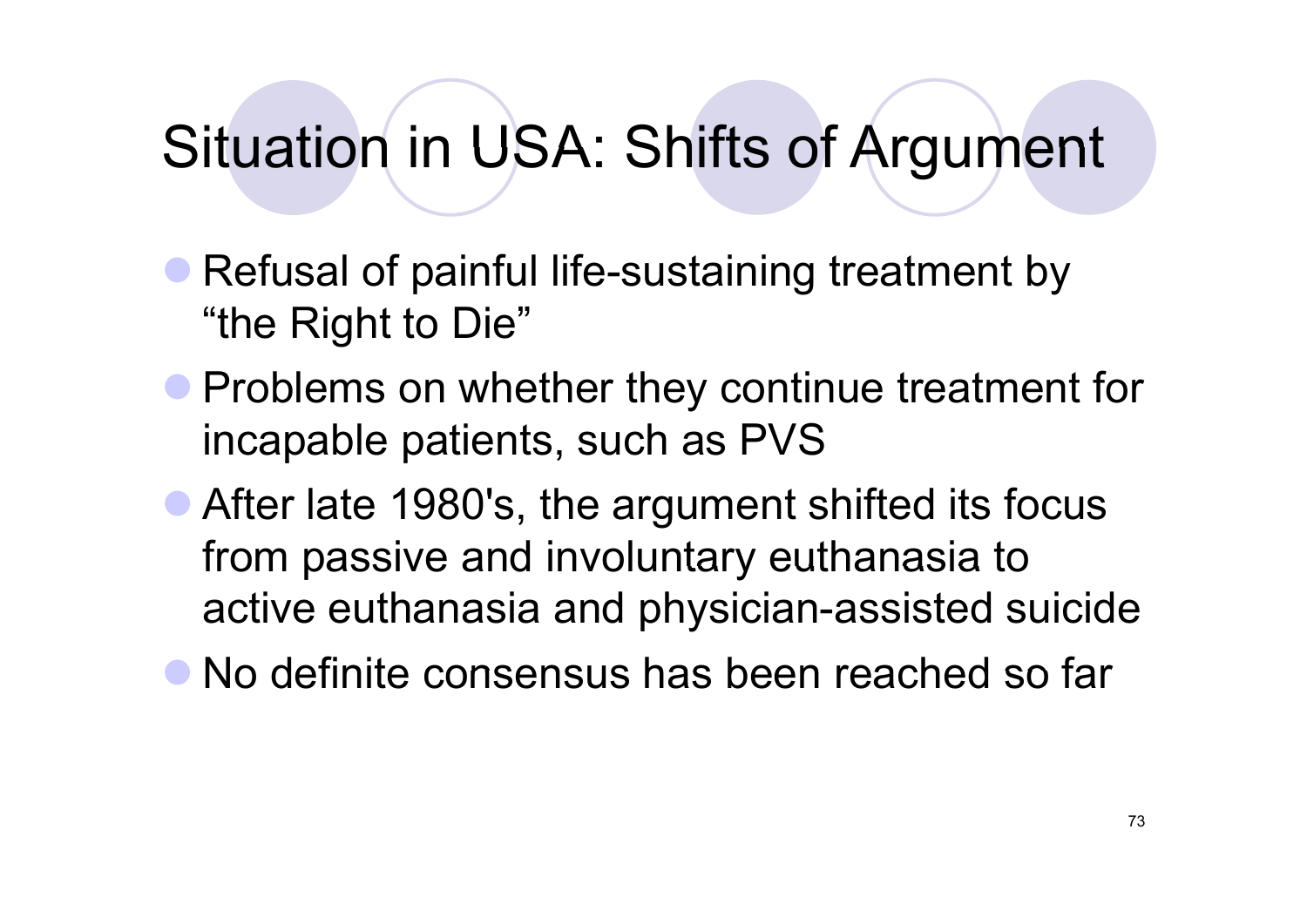### In the Netherlands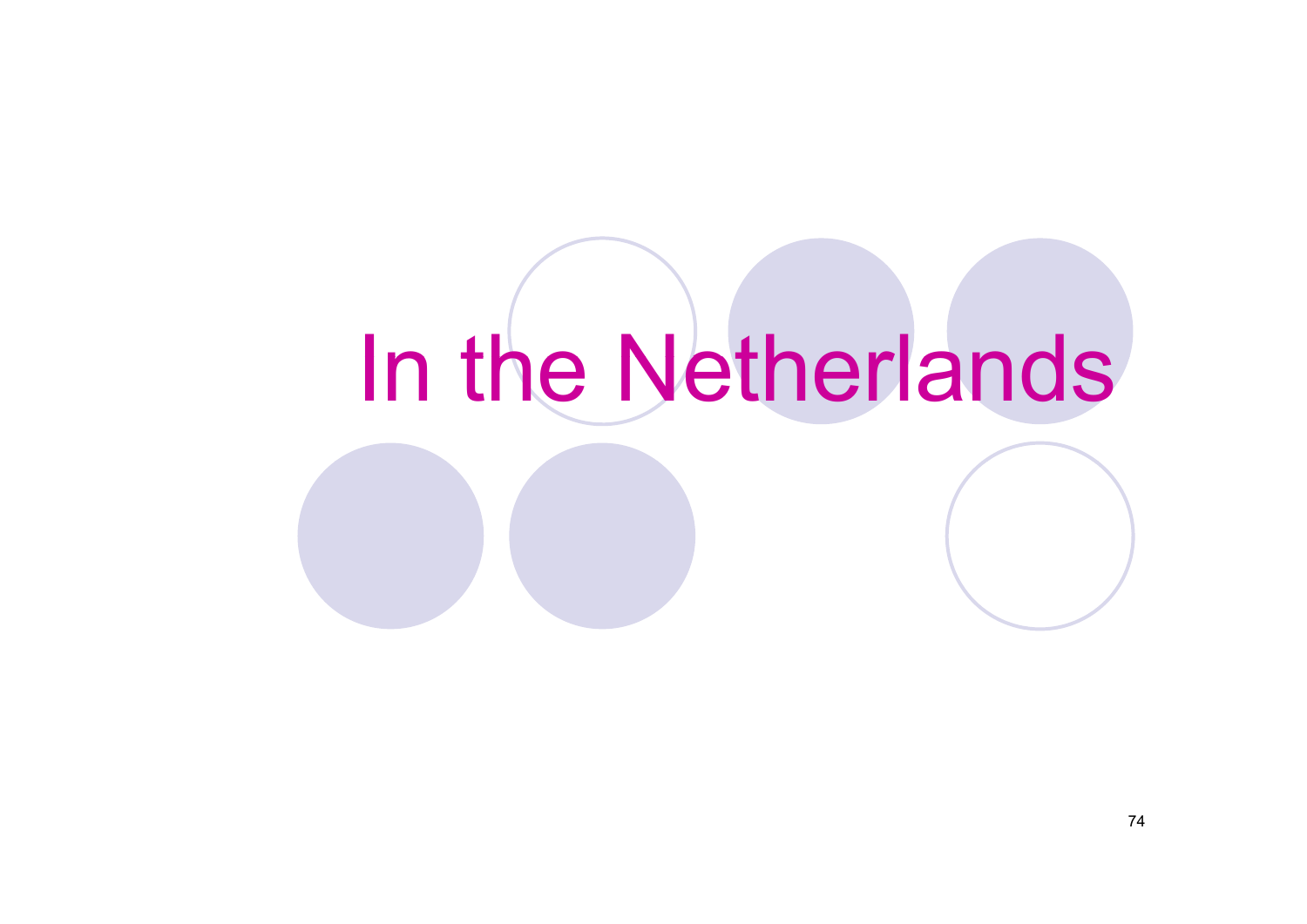### The Case of Postma 1

 $\bullet$ Gertrude Postma

- $\bullet$ In 1971, Dr Postma injected her mother with lethal dose of morphine. Her mother had been suffering from partial paralysis, linguistic disorder and hearing problems after having a brain hemorrhage. She had repeatedly committed suicide and expressed her wish for death.
- $\bullet$  Dr Postma was charged under Article 293 of the Dutch Penal Code. In 1973, the Leeuwarden criminal court found her guilty and ordered a one-week suspended sentence and one year's probation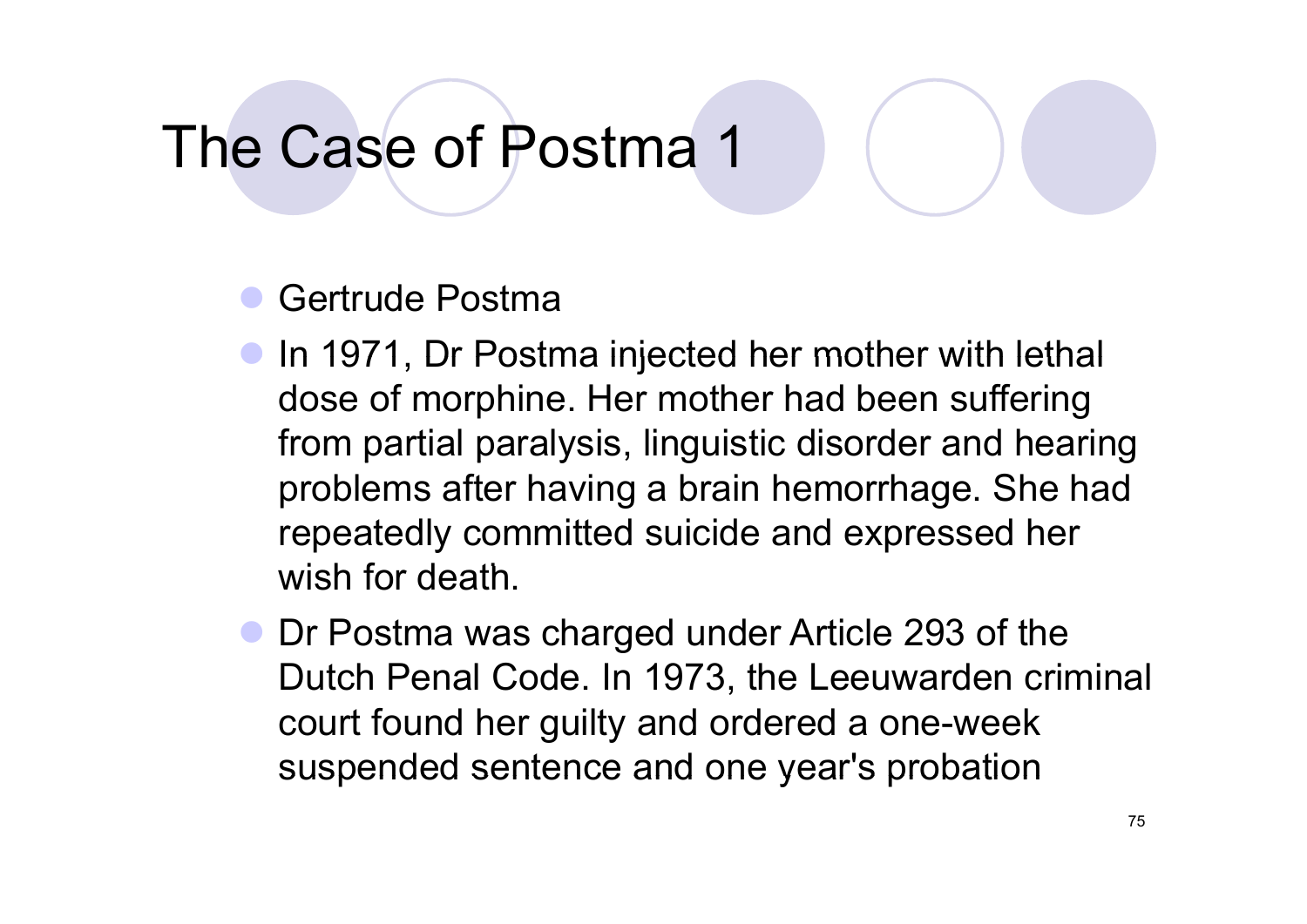### The Case of Postma 2

- $\bullet$  The court indicated the following conditions to justify euthanasia on patients
- 1) terminally-ill
- 2) with intolerable pain
- $\bullet$ 3) having a wish to end their life
- $\bullet$  4) The doctor in charge or another doctor consulted by the doctor in charge must undertake the operation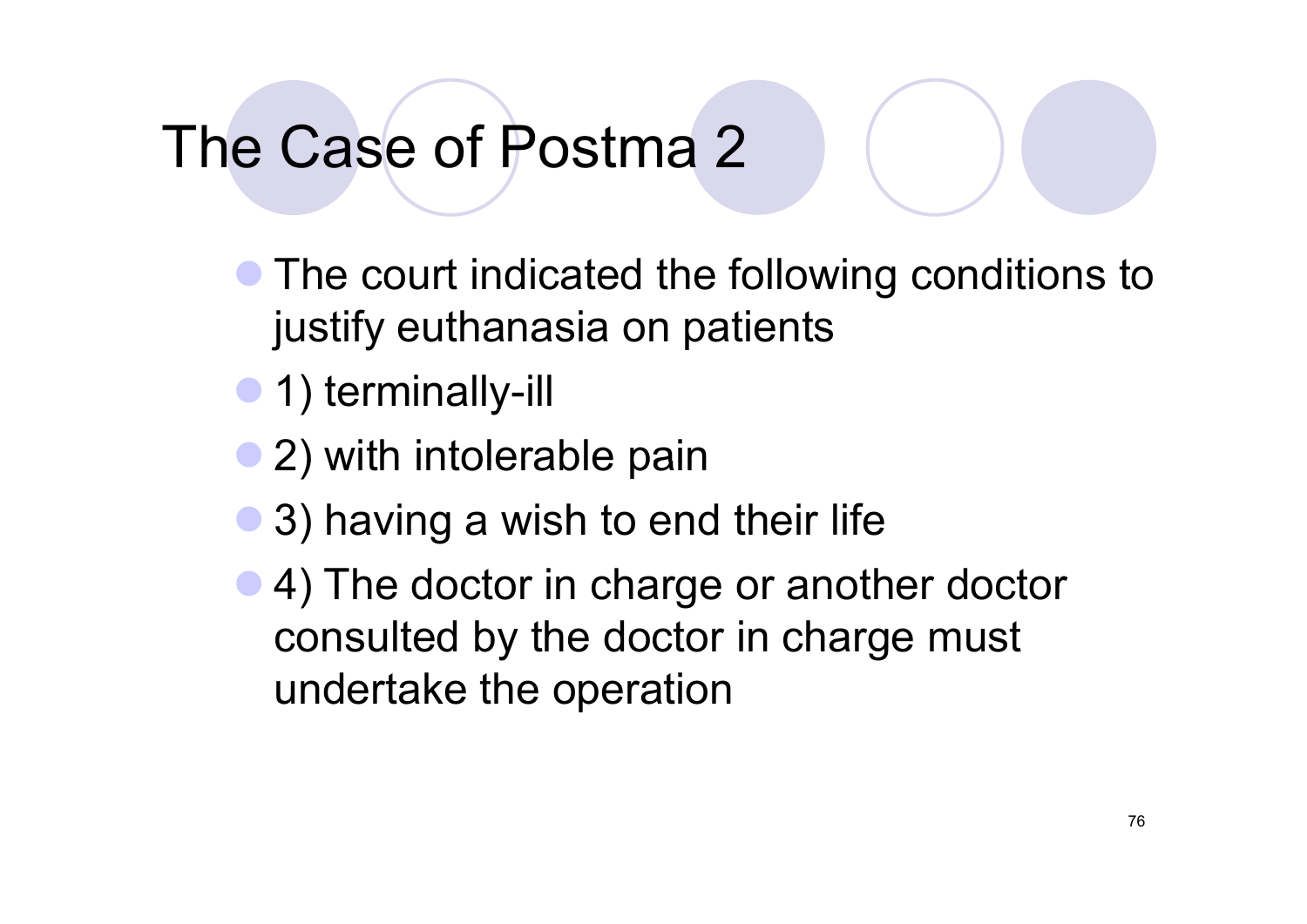### The Case in Alkmaar

• After this case, the Dutch government proposes law, approving euthanasia **Euthanasia is permissible as the last** means when patients have intolerable suffering and repeatedly request euthanasia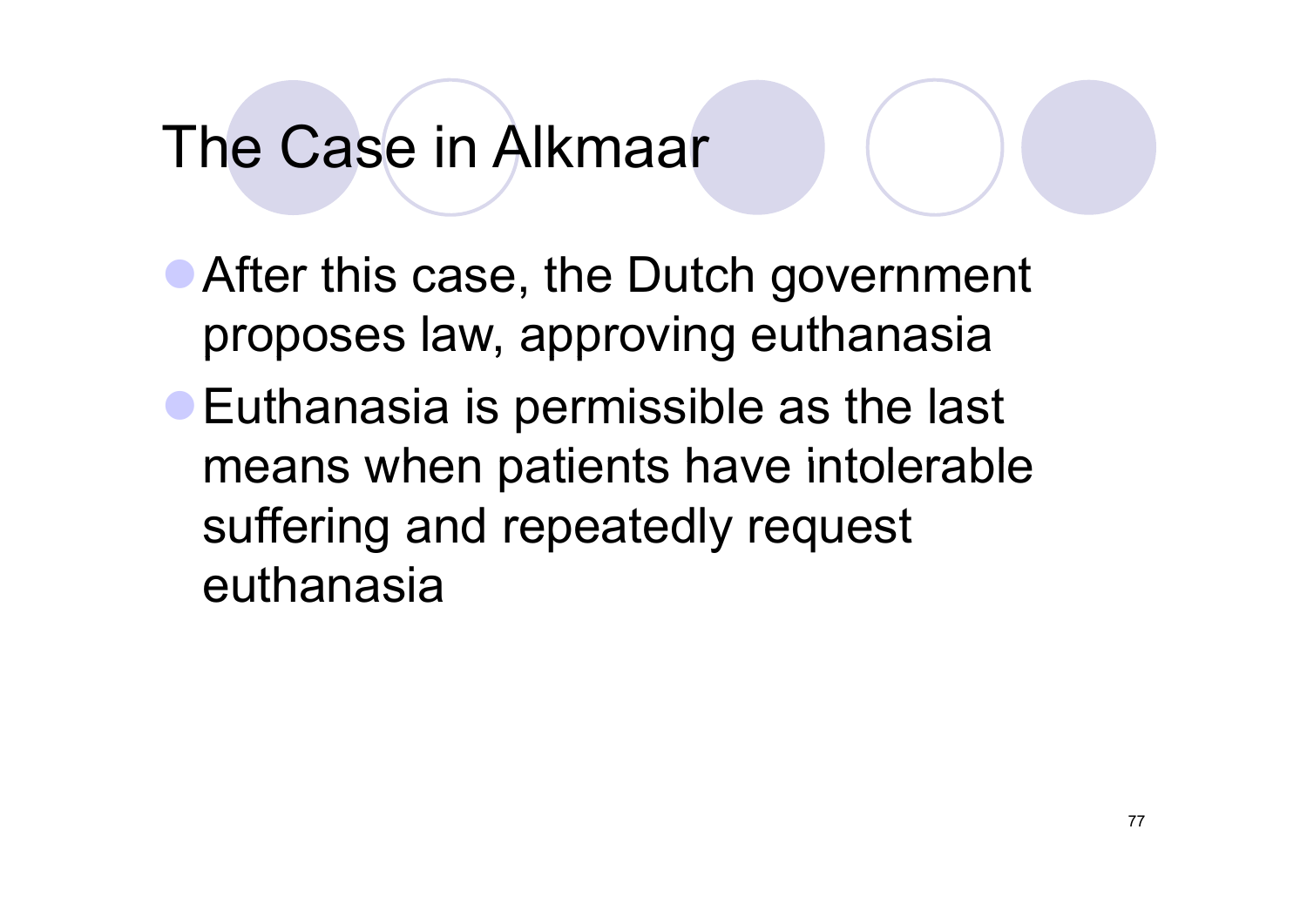### Cultural Background of the Netherlands

- Well developed family doctor system
- Relatively high possibility to practice terminal care at home
- **Religious tolerance**
- Appreciation of diversity in values
- Respect for voluntary will and selfdetermination rights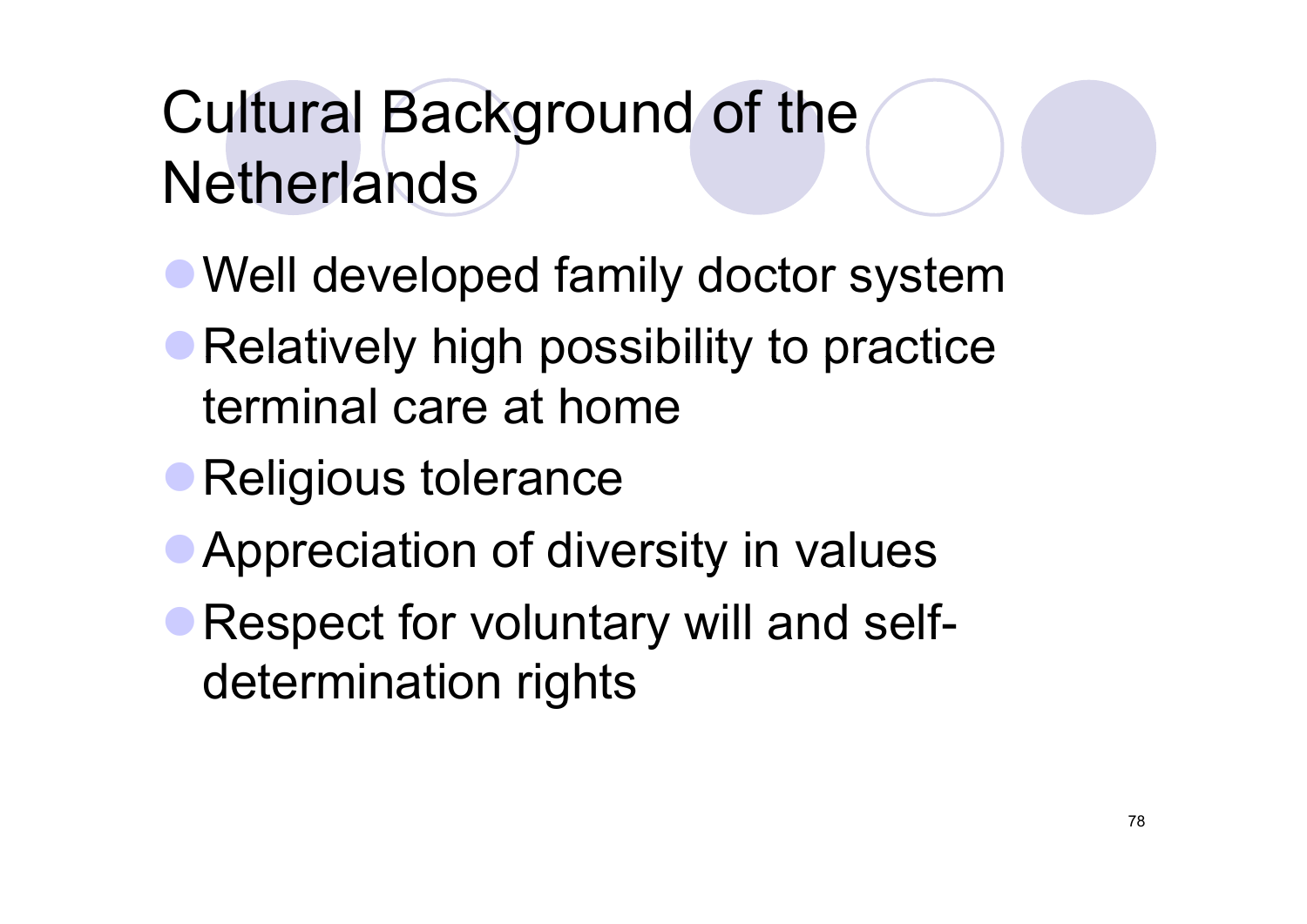### The Remmelink Commission (1990)

• The Commission conducted a large-scale study of the practice of euthanasia in the **Netherlands** 

• The Remmelink Report, published in September 1991, approved euthanasia with certain conditions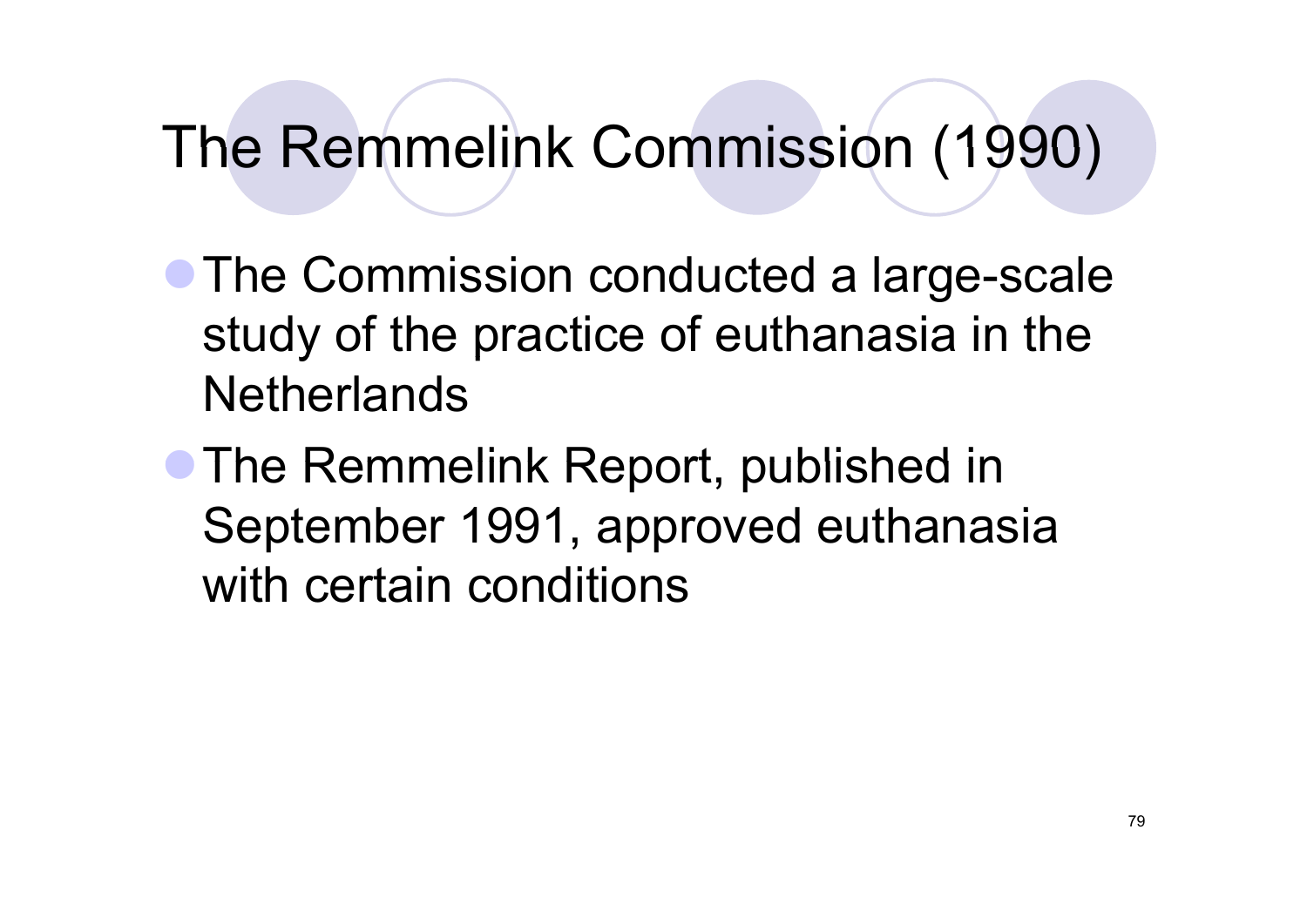Definition of Euthanasia by the Dutch Ministry of Justice (1991)

- **Df:Euthanasia is the intentional taking of** human life b y a doctor based on the patient's will and sincere and persistent request
- There are five procedural requirements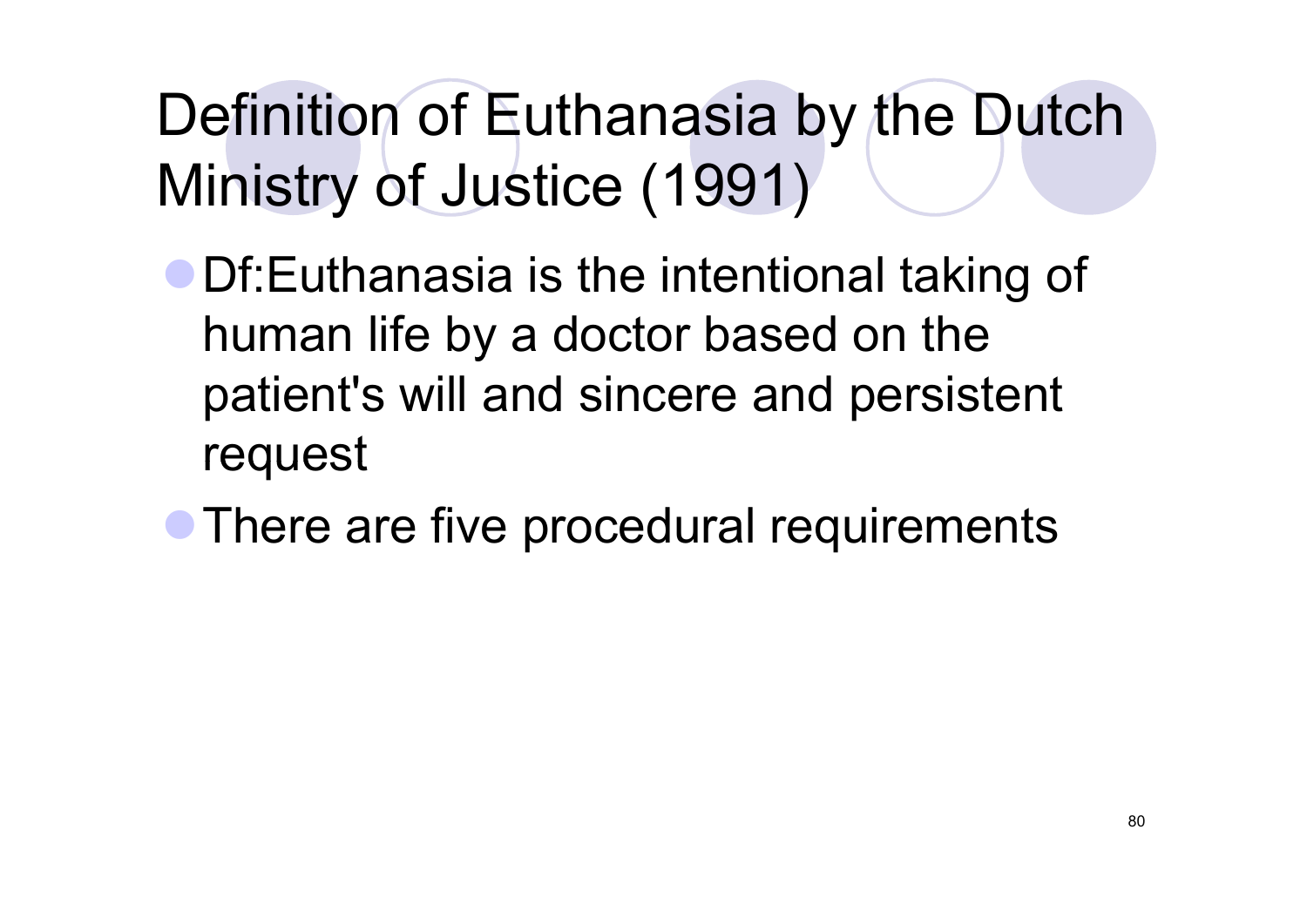### **Five Requirements**

- $\bullet$  1) The patient's situation entails unbearable suffering
- 2) There is unbearable suffering with no prospect of improvement
- 3) The request is well-considered and voluntary. The patient has adequate information and has considered alternative solutions
- 4) The decision is made after consulting with at least one doctor
- 5) The doctor must keep a full written record of the case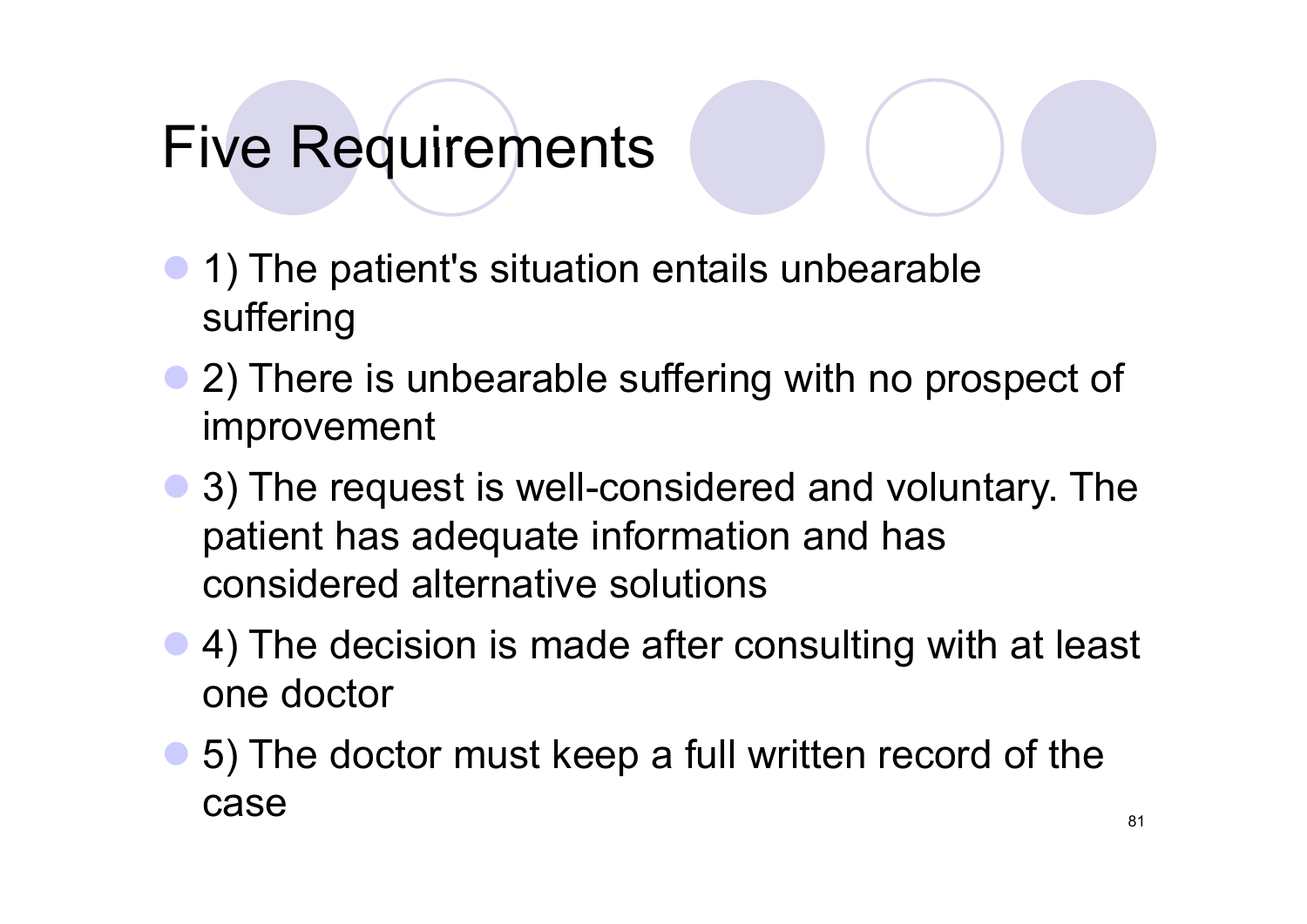### The Revision of the Burial Act (1993)

• The revision amendment made it possible to issue the burial permission in case of active euthanasia or physician-assisted suicide, if the conditions are met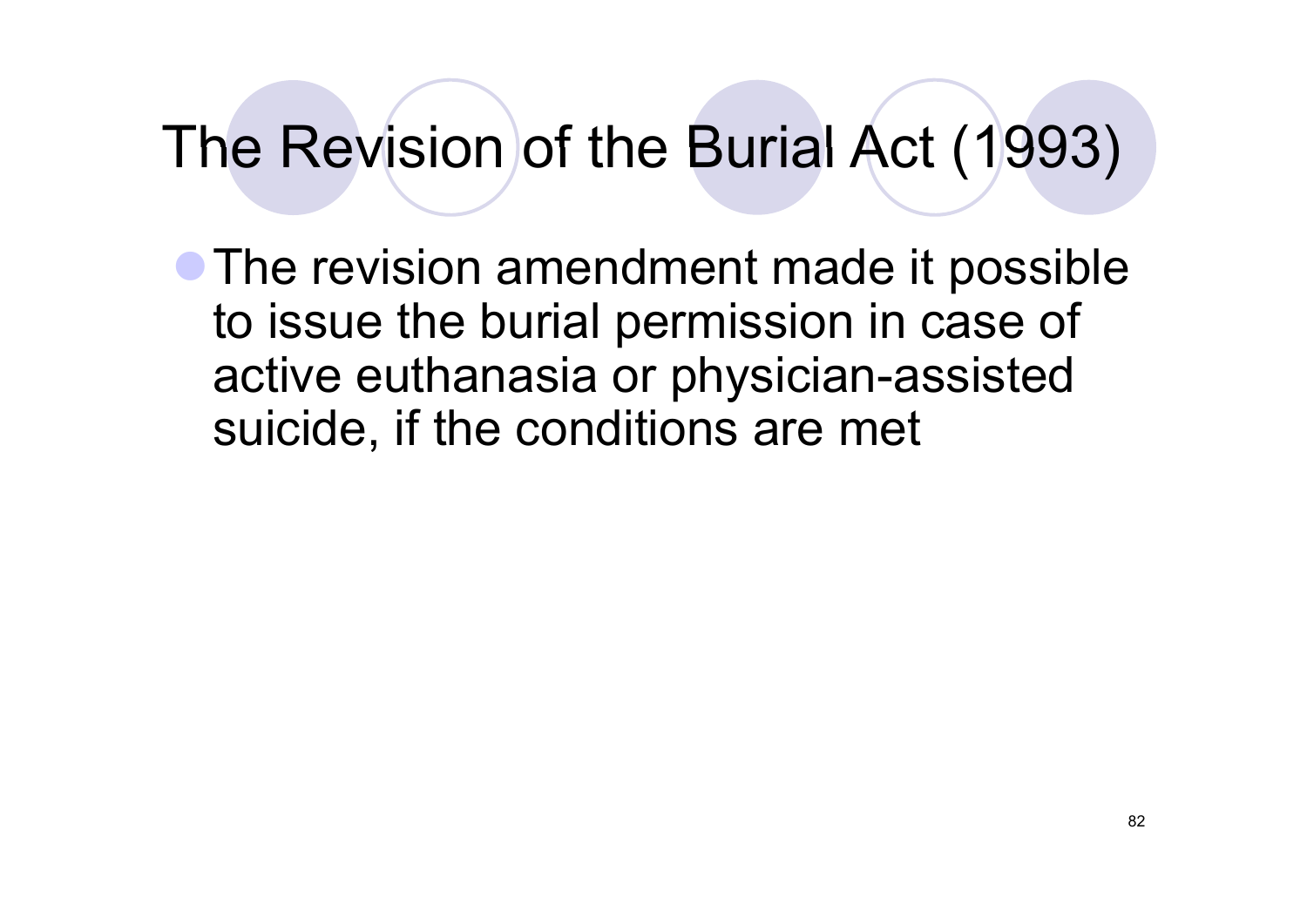### The Case of Boudewijn Chabot 1

- The leading judgment of the Dutch Supreme Court on physician-assisted suicide in June 1994
- **Mrs. Boswell, social worker had an abusive,** alcoholic husband and two sons
- **Her first son committed suicide from broken** heart during his service
- **Four years after divorce, the second son died of** cancer She attempted suicide
- Met Dr. Chabot through The Dutch Voluntary Euthanasia Society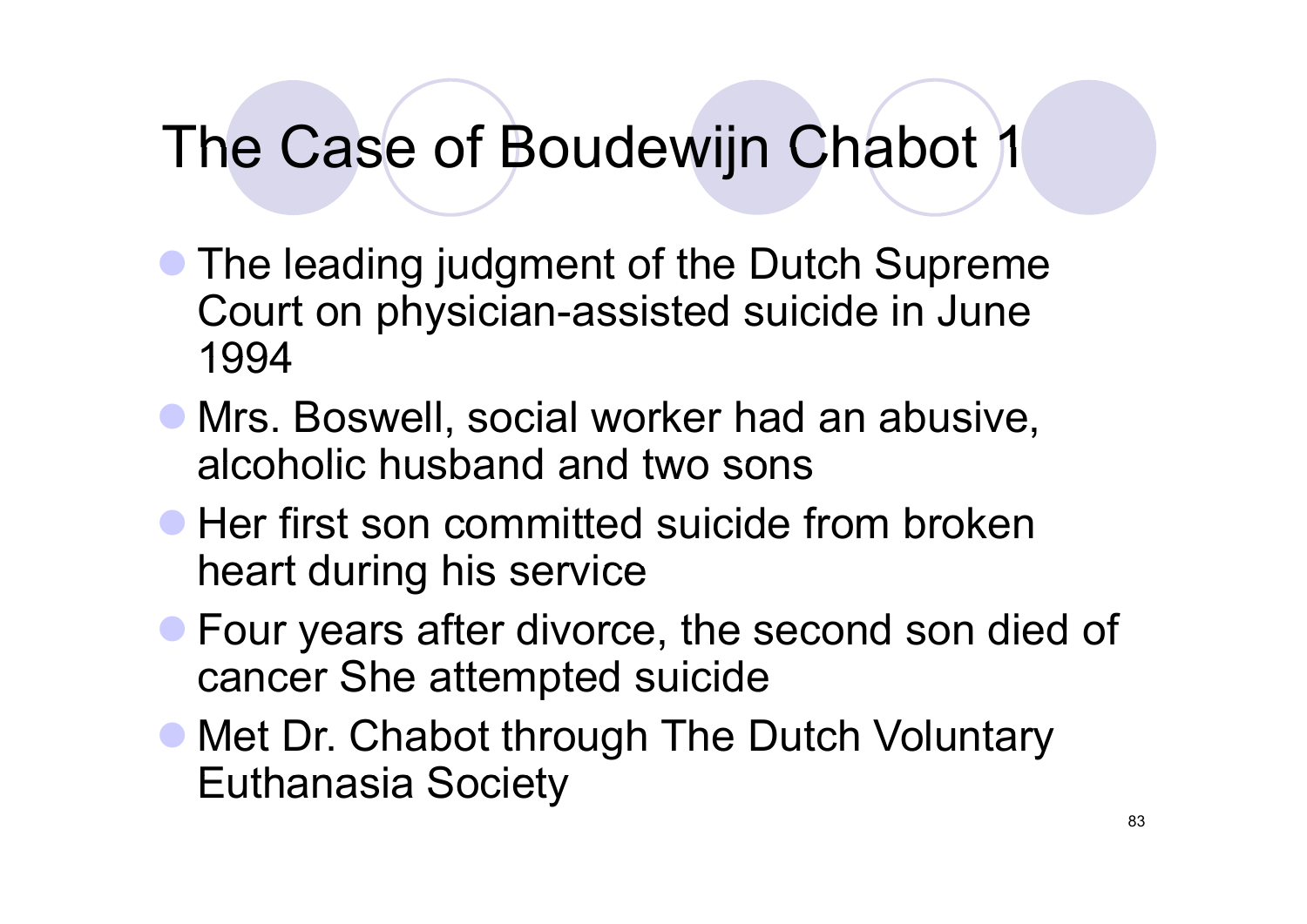### The Case of Boudewijn Chabot 2

- Decided to assist her suicide after four meetings (24 hours in total) in the summer of 1991
- On September 28, Chabot visited her with HD. He tried to persuade the patient but her decision was firm. The patients ingested medication in the presence of her female friends and died
- **Accused of assisting suicide**
- $\bullet$ The Lower Court found him innocent in April 1993
- $\bullet$  The High Court found him innocent in September 1993, stating that he acted in an emergency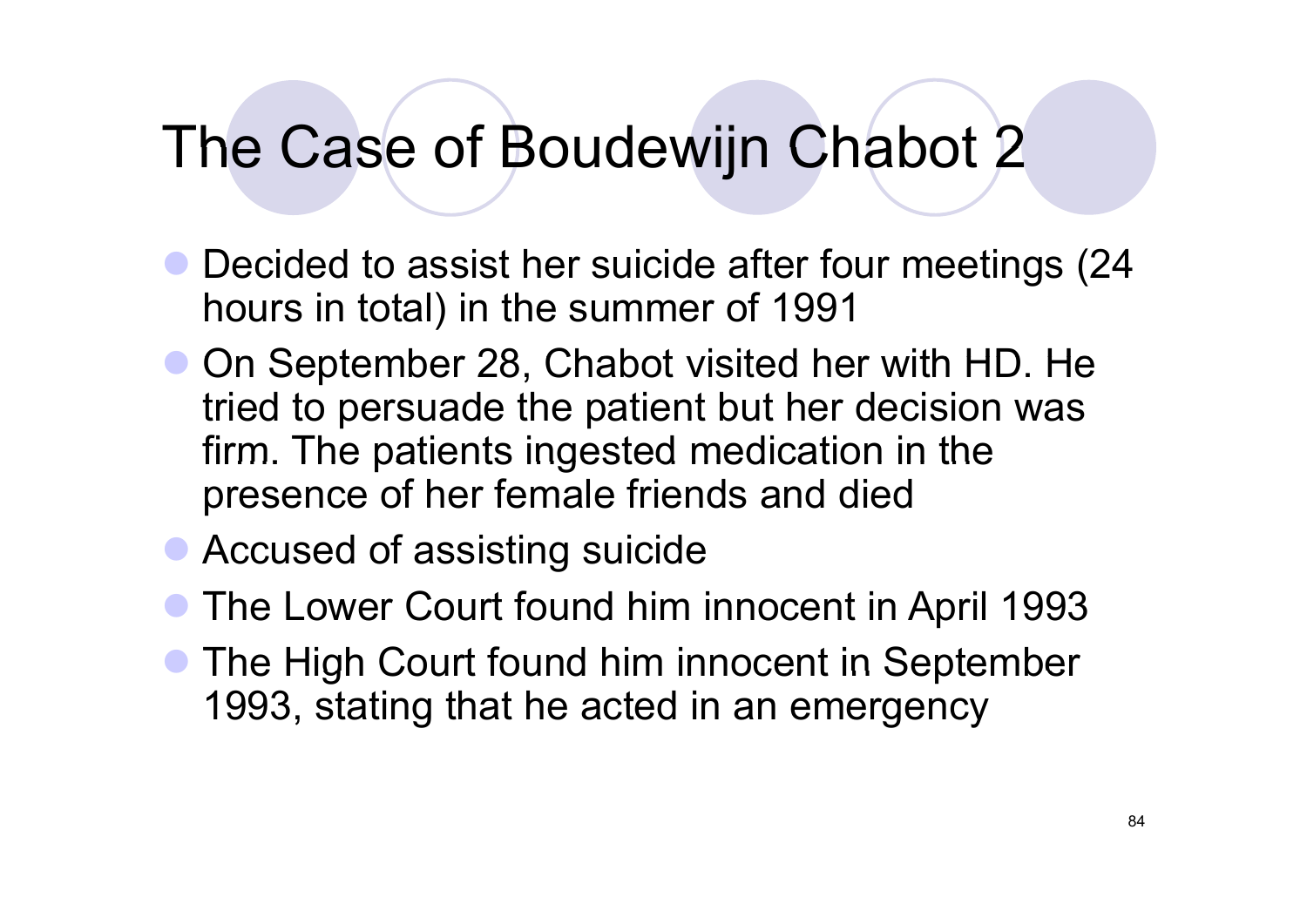### The Euthanasia Act (2001)

- The Dutch Upper House passed the Euthanasia bill on April 10, 2001 with 46 votes in favor and 28 opposed. The bill stood as the first law to legalize euthanasia in the world as the Lower House had already passed it in November 2000
- **In effect in April 2002**
- $\bullet$  Belgium also passed the Euthanasia Act in May 2002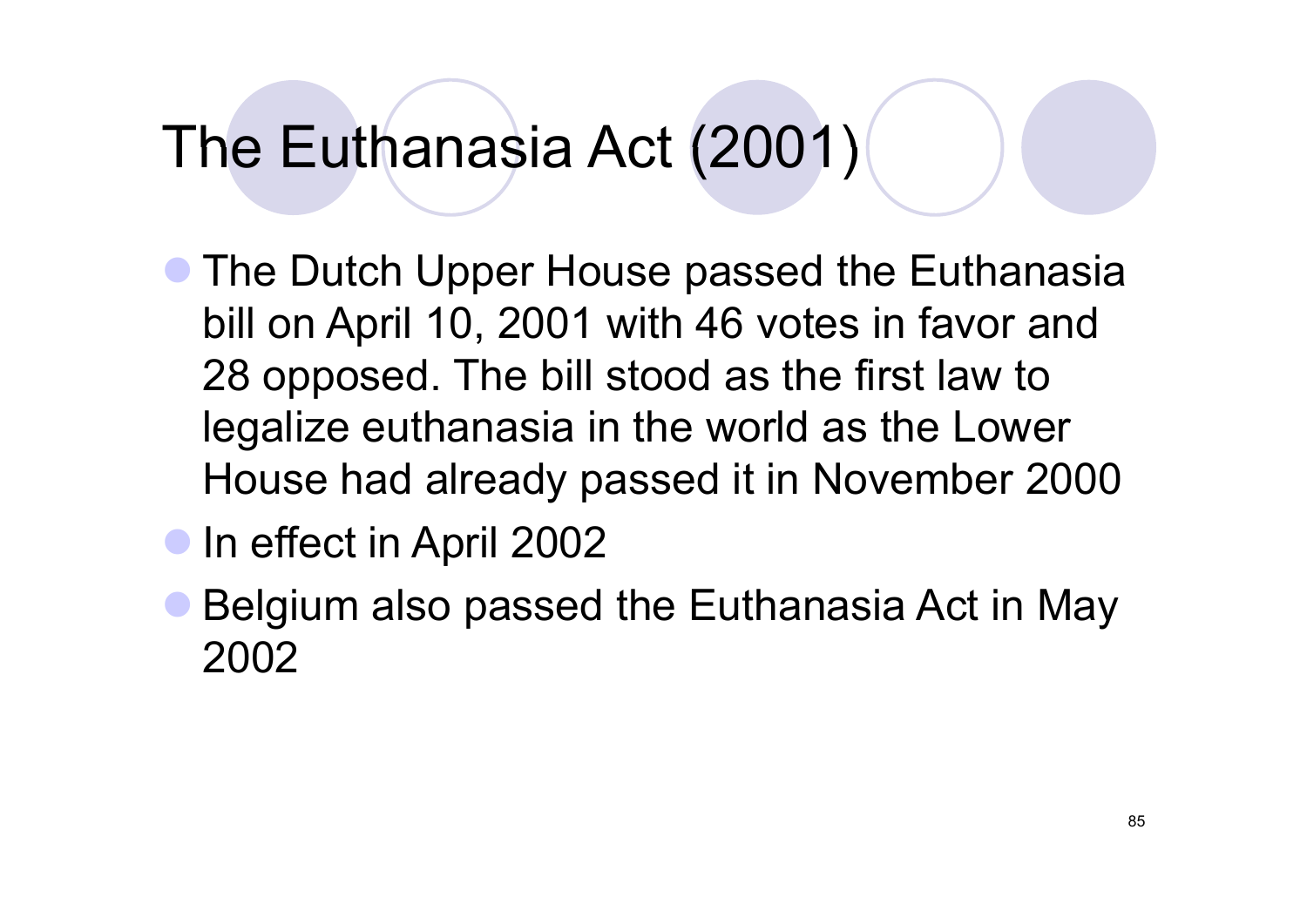## Japan's Cases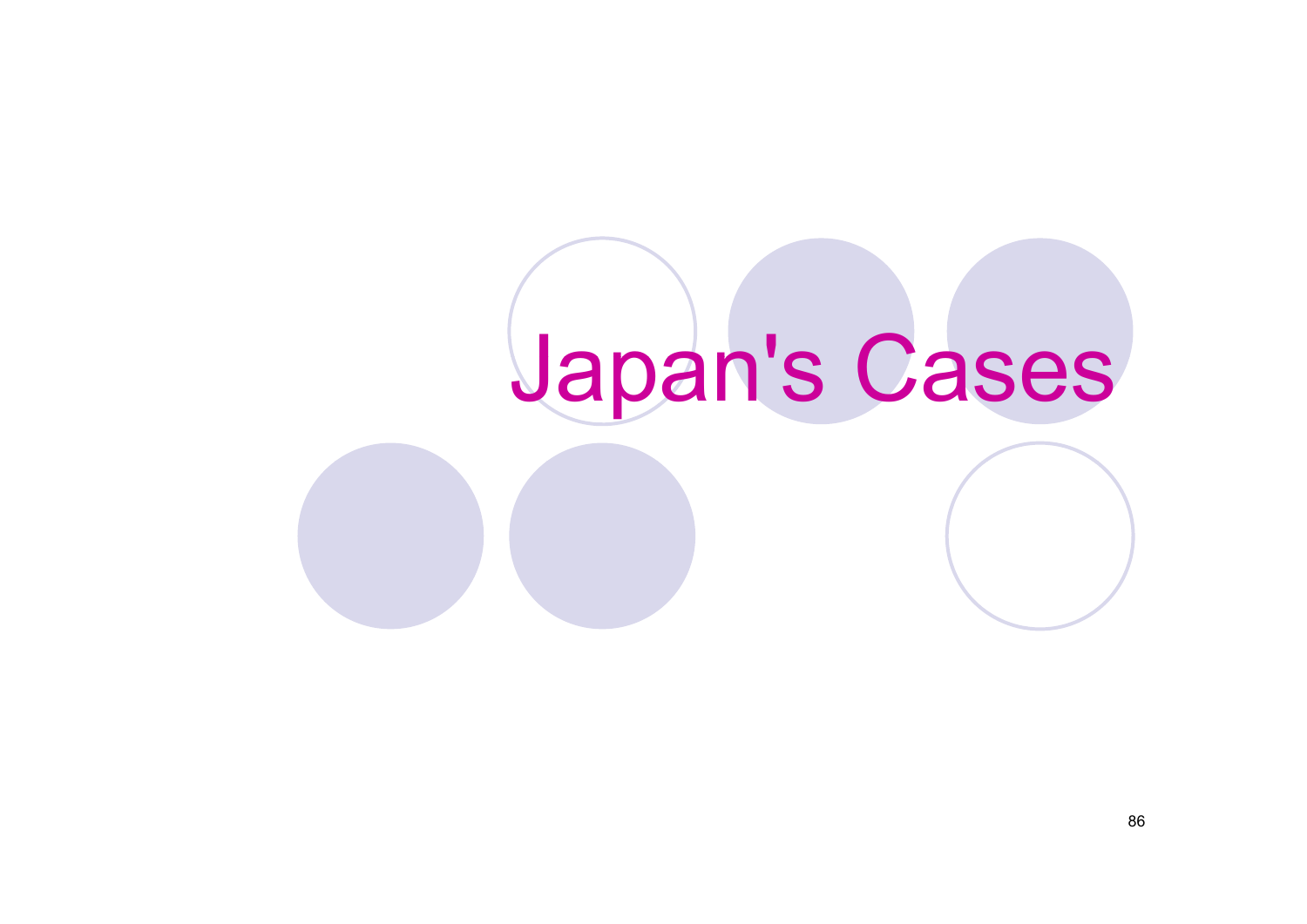### Early Movement in Japan

- The Japan Euthanasia Society was founded in 1976. The Director, Tenrei Ota (1900-85)
- **The Tokyo Declaration at the International** Euthanasia Conference in 1976
- Cf. The Association to stop the legislation of euthanasia (the statement was released by Mitsuo Taketani, Souichi Nasu, Hiroshi Noma, Michio Matsuda, Tsutomu Minakami in November 1978 )
- Later, The Japan Society for Dying with Dignity(1983)
- Over 72,000 members in 1995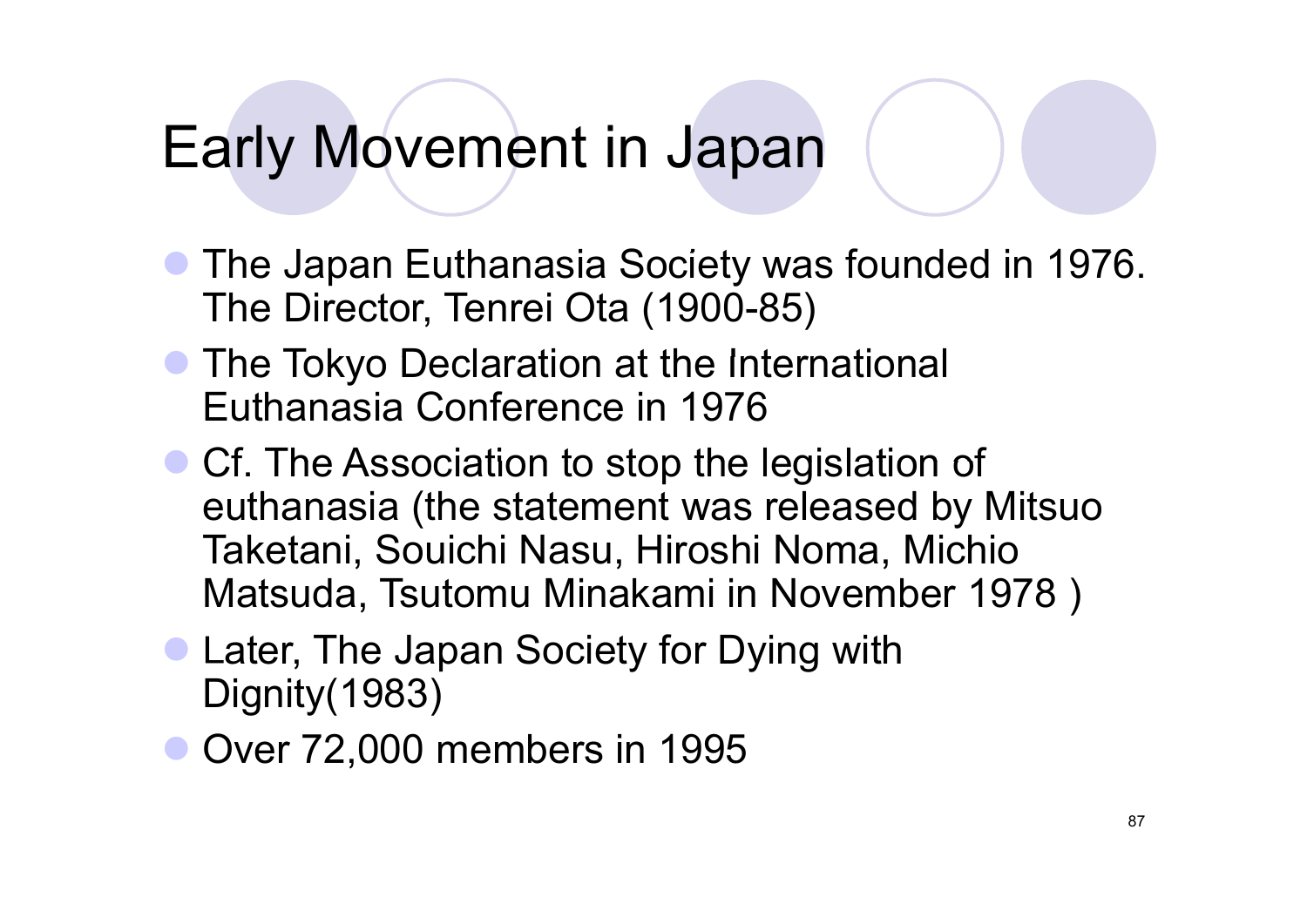### The Case of Euthanasia at Tokai **University**

- A doctor injected potassium chloride into a terminal patient in a coma in April 1991
- The Yokohama District Court found the doctor guilty in March 1995
- The court decision took patient's selfdetermination into account. It also recognized the limitation of doctor's duties in medical treatment. It is not passive euthanasia to stop medical treatment beyond their duties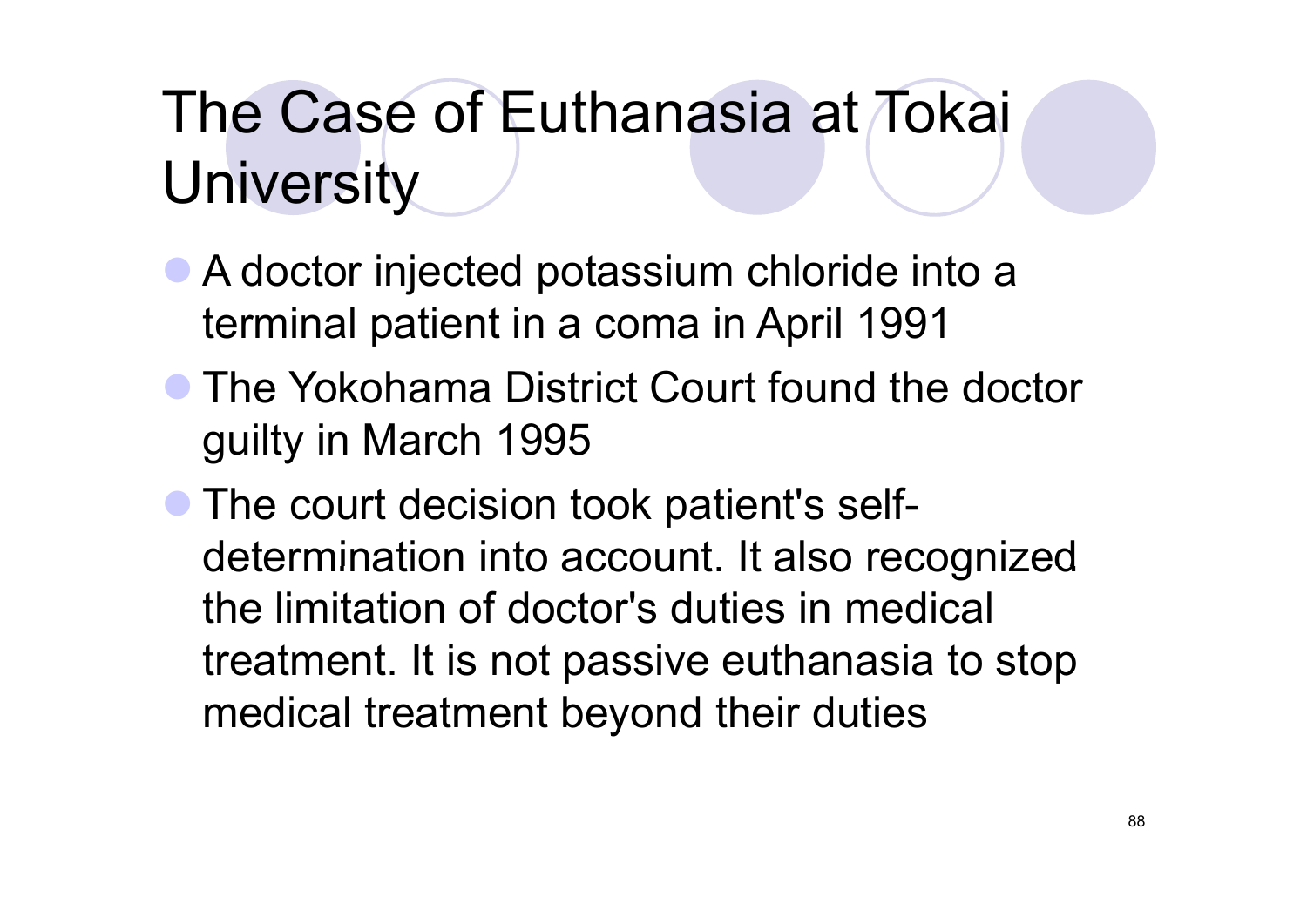Euthanasia after the Cast at Tokai University in Japan

- **The case of Kansai Electronic Power** Hospital in February 1995: injection of potassium chloride into a patient with terminal cancer. Charged with murder, but the doctor was not indicted
- **The Case of Kokubo Keihoku Hospital in** April 1996: injection of muscle relaxants into a patient with terminal cancer. Charged with murder, but not indicted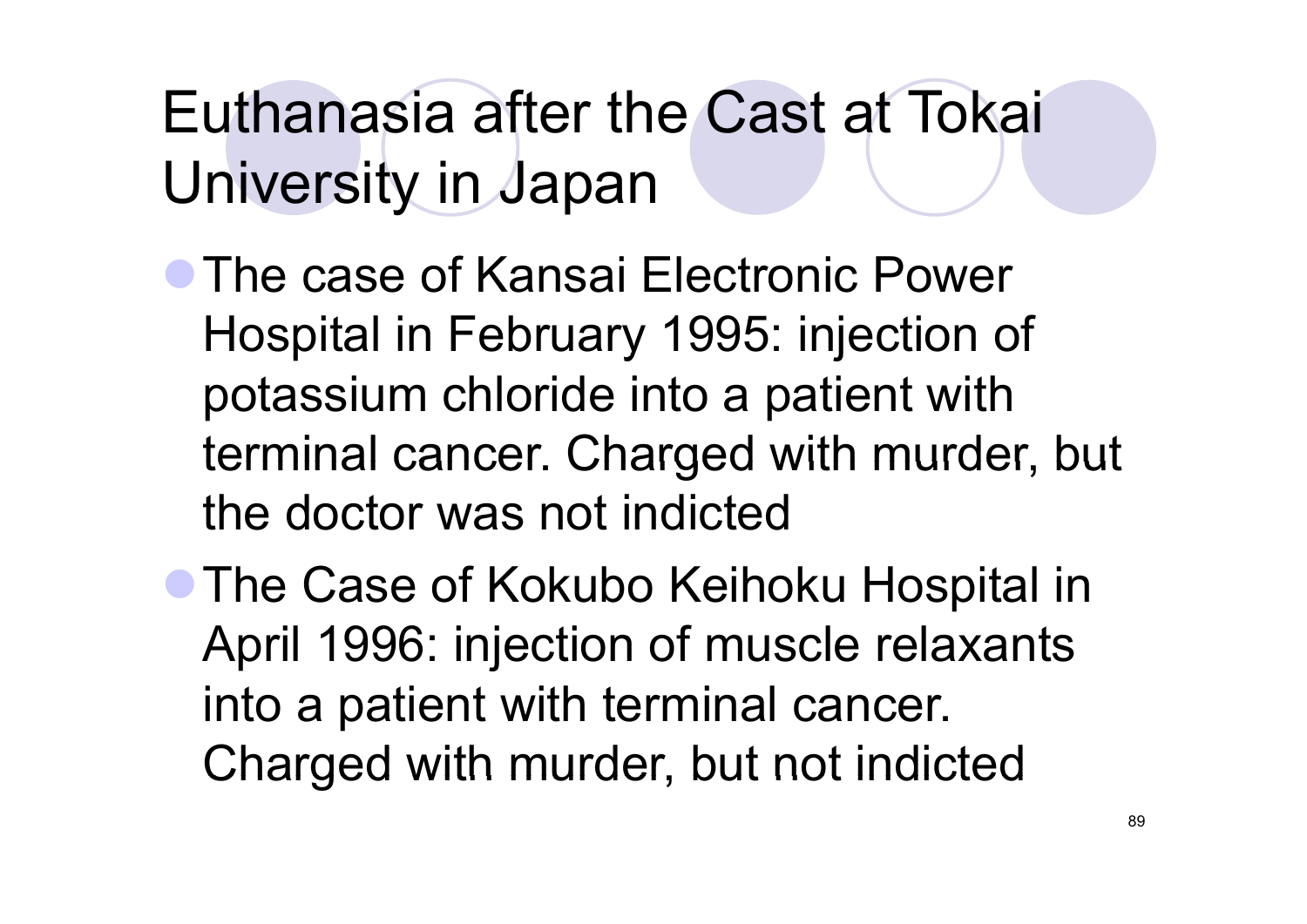### Euthanasia after the Case at Tokai University in Japan

- The case of Kawasaki Kyodo Hospital in November 1998: Withdrawal of respiratory tube, injection of muscle relaxants. A three year prison sentence with five years' probation for murder. The Supreme Court found the doctor guilty with a shorter sentence with probation in 2007
- The Judge: The patient's family requested the withdrawal of the tube. It would be cruel to criticize the decision based on the result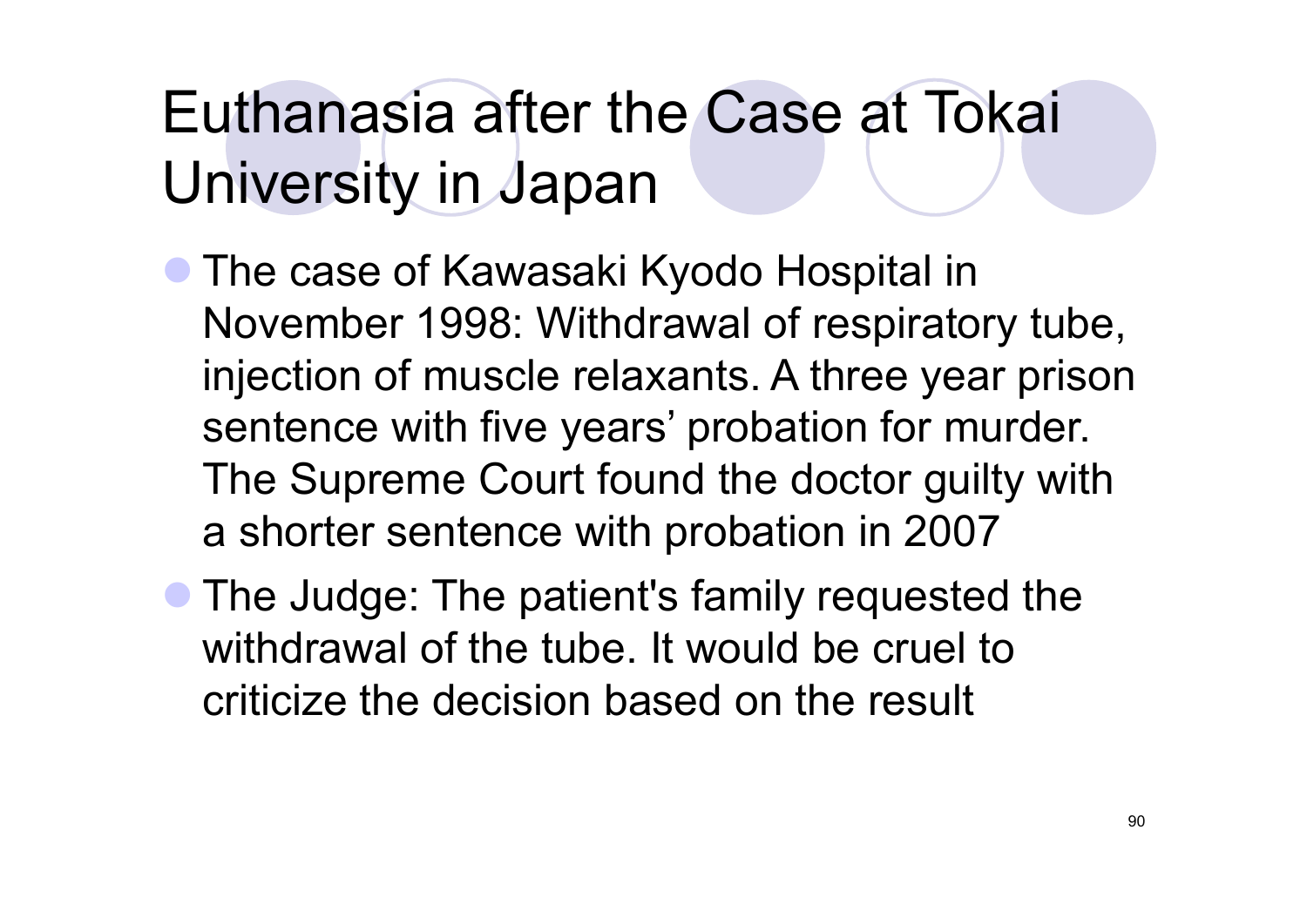### Euthanasia after the Case of Tokai University in Japan

- The case of Prefectural Haboro Hospital in February 2004: withdrawal of the patient's artificial respirator. Charge of murde r
- The case of Toyama Izumi Shimin Hospital in March 2006: Ending the life-sustaining treatment of seven patients by stopping their respirators. Investigation was conducted to determine whether there was the famil y's consensus and cooperation with other hospital staff. The papers were sent to the prosecutor's office in 2008. Discussion of death with dignity again.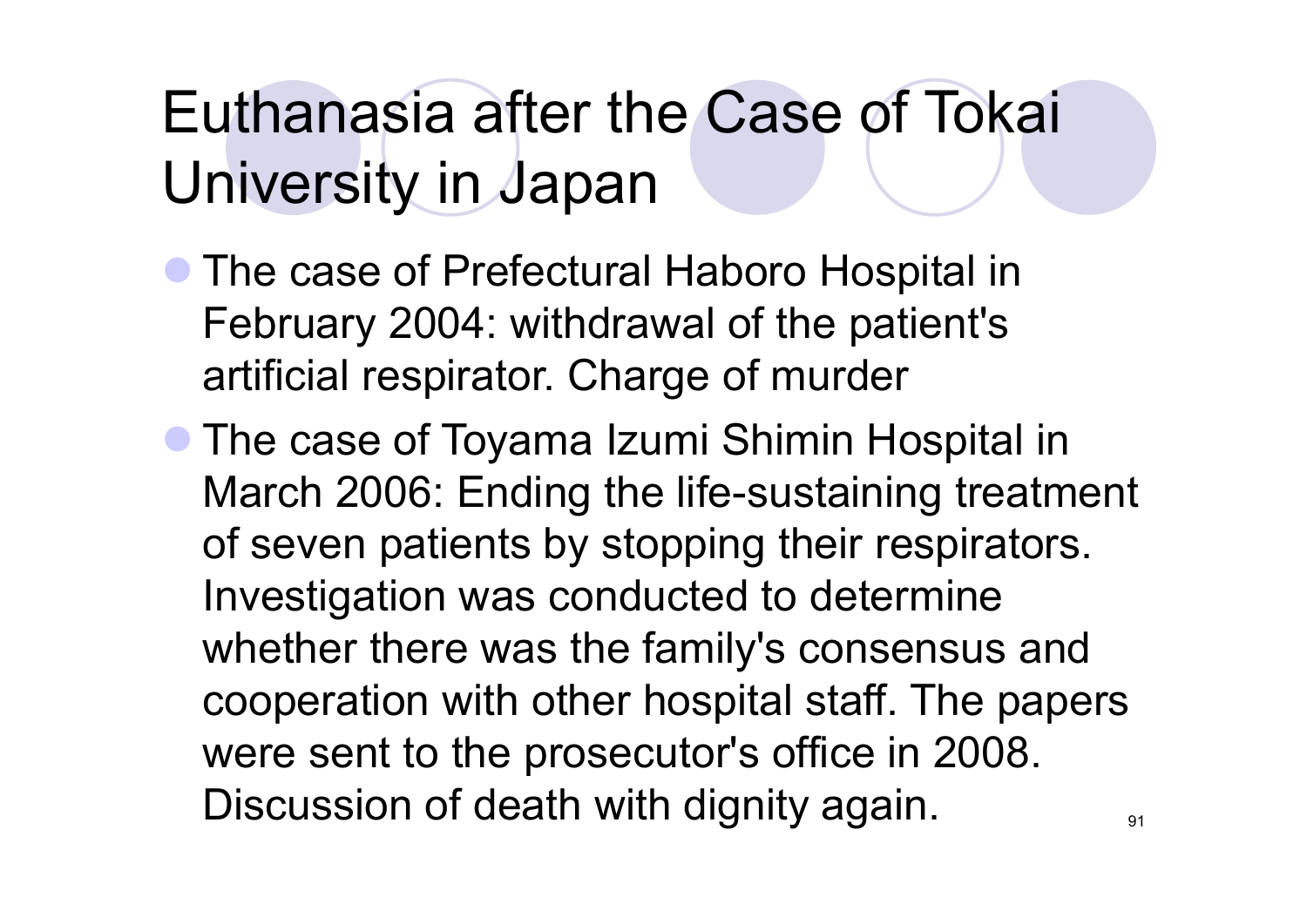# Tentative Summary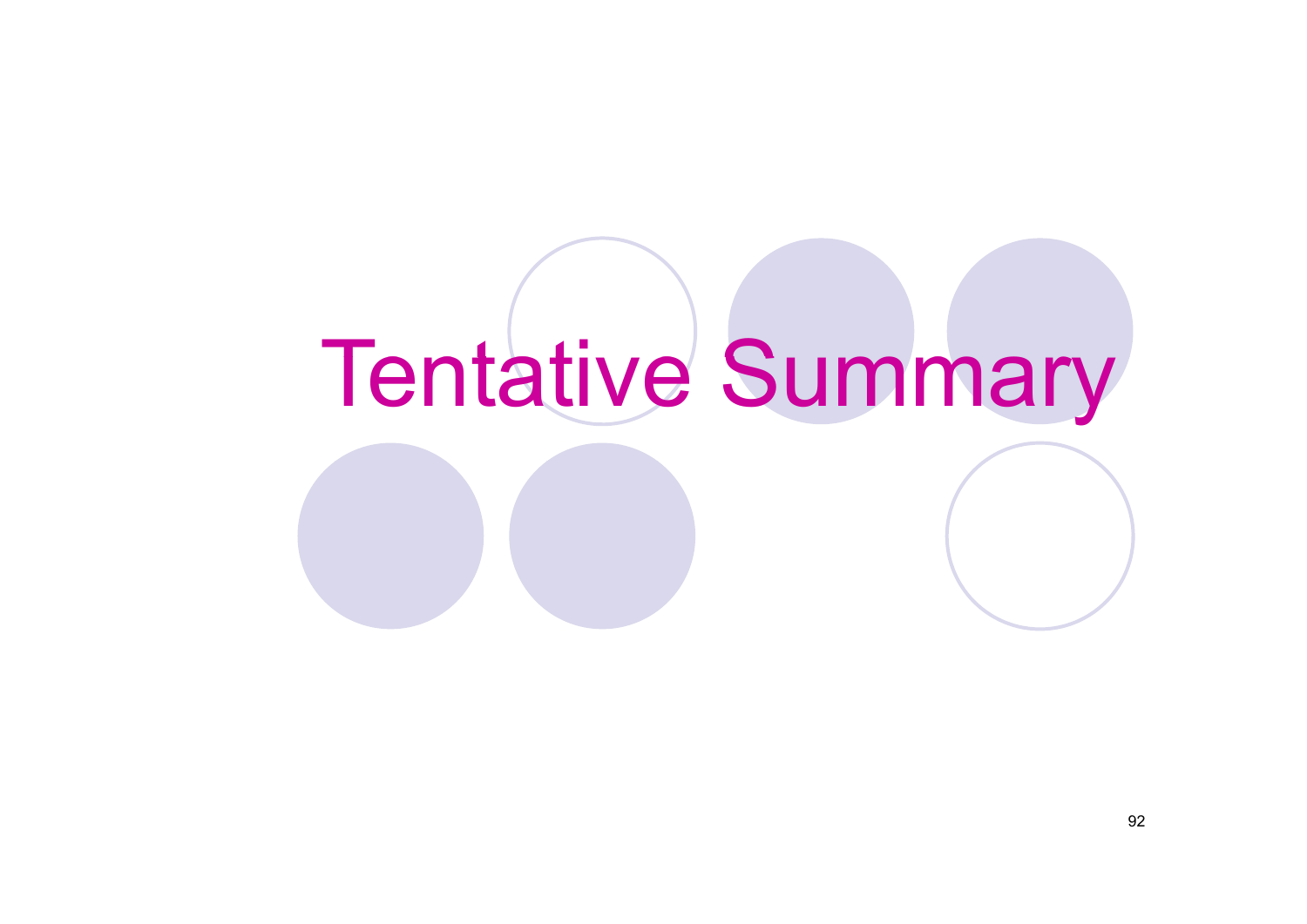### Passive Euthanasia and Active **Euthanasia**

- $\bullet$  It is important to discuss these two separately
- **Argument in the USA presupposes** passive euthanasia and center around passive euthanasia after the 1990's
- $\bullet$  It is not a matter of following the American model
- **However, at this moment, it is hard to** disapprove of all passive euthanasia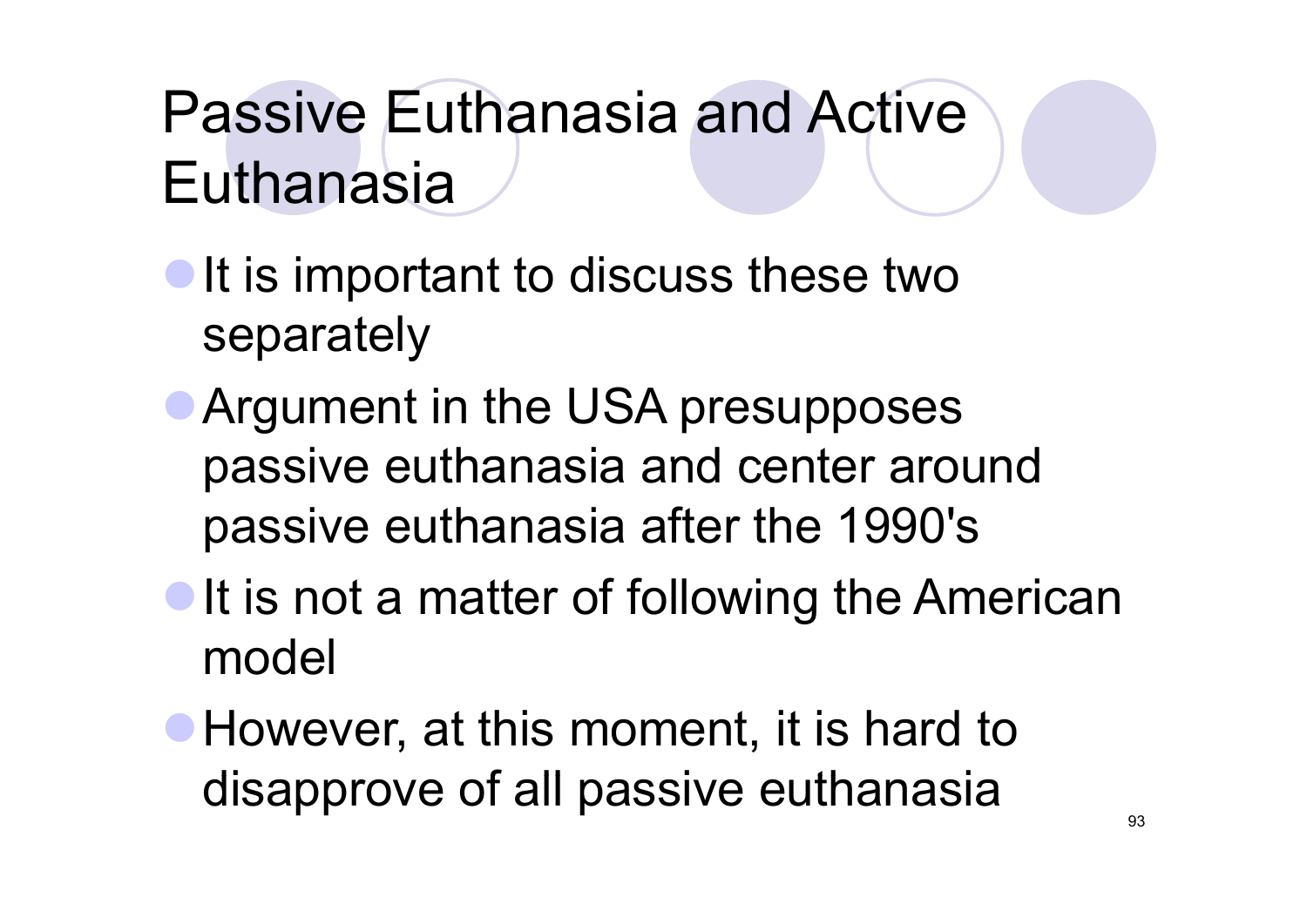### **Refusal of Active Euthanasia**

- Meanwhile, active euthanasia entails many controversial points and it would be difficult to approve it
- If it becomes legislated, the external factors, such as inheritance, conflict within family, economic burden, could trigger a murder in the dis guise of active euthanasia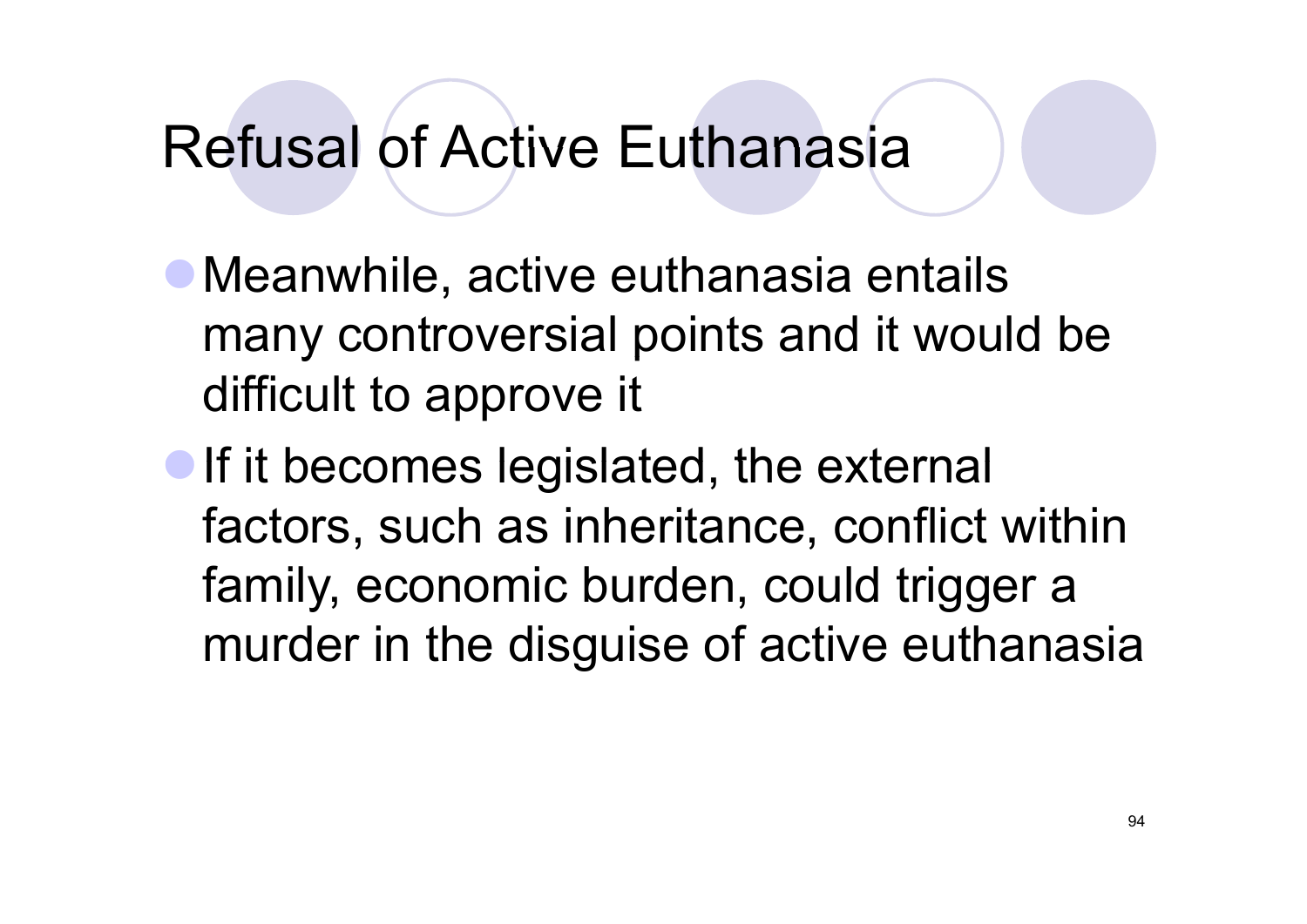### Refusal of Physician-Assisted Suicide

- Doctors should be trained to save patients, not to kill them
- $\bullet$  If the patient does not securely store the prescribed medicine, children could take them by accident